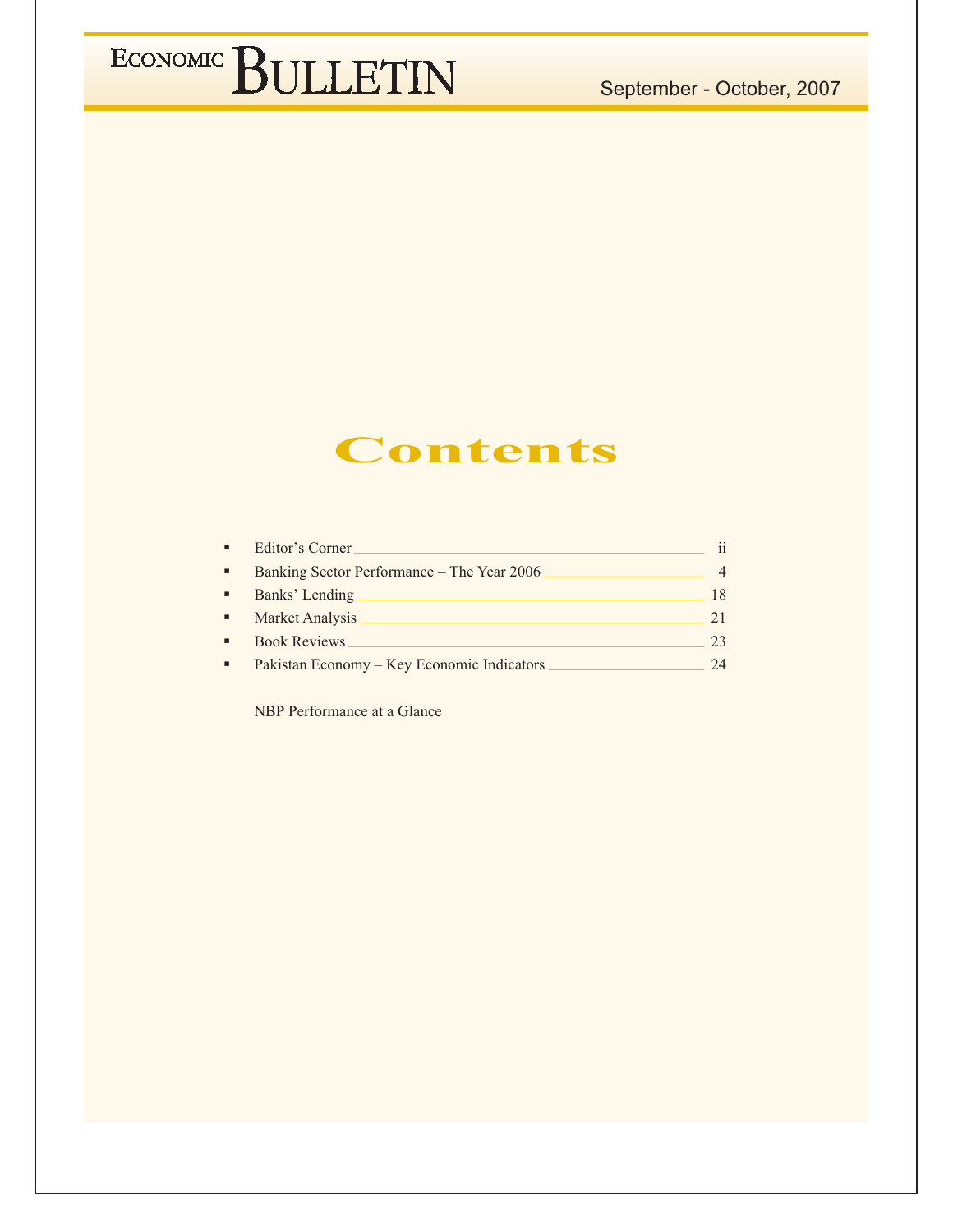### **Editor's Corner**

Dear Readers.

Global oil prices have been rising steadily, and recently have surpassed \$94 a barrel, with \$100 a growing possibility. Increases in prices for crude oil have been matched by increases in the prices of petroleum and other products, like kerosene, LPG, fuel oil, diesel, naphtha and aviation fuel. Geopolitical tensions and conflicts in some major oil producing regions, especially in Middle East; growing demand; shrinking oil inventories, surplus production capacity among OPEC members, and refining capacity; alongwith supply disruptions; with falling value of the US dollar, (the oil rises have been higher in US dollars than in euros or yen) are factors which have kept the oil market on edge.

Crude futures have risen by about \$15 in only a month and by \$30 or 50 percent in a year. While the steep rise in oil prices will bring windfall profits for the producers, the oil importers, especially developing countries with high oil dependency would have a difficult time paying their bills, and the income and lives of their citizens would be affected.

Governments have been trying to protect their people by providing subsidies, but sustaining them over extended periods is proving difficult. Some Asian countries like China and India provide subsidies and maintain retail prices of gasoline, diesel, cooking gas and kerosene oil. Others like Thailand and the Philippines have stopped directly subsidising energy prices. Pakistan provides subsidy on various petroleum products. The Oil and Gas Regulatory Authority fortnightly notifies the maximum ex-depot sale price for various oil products. The maximum ex-depot sale price has remained unchanged since January 16, 2007; motor spirit at Rs53.70, HOBC at Rs64.88, kerosene oil at Rs35.23 and light diesel oil at Rs32.57 per liter.

Compared to January 1, 2007, when the government was providing a subsidy of Rs4.12 per liter on kerosene oil and Rs1.68 on light diesel oil, current figures (as of October 16, 2007) are substantially higher at Rs9.18 and Rs9.03 respectively.

The government is currently not imposing any Petroleum Development Levy (PDL) on kerosene, diesel and light diesel oil. The PDL received from petrol is being used to subsidise these products. The government has capped the sale price of these products at an affordable level. Kerosene is used by the poorer segment of society, while 90 percent of diesel is used by the transport sector. Generally, higher domestic oil prices pushes up transport costs and an increase in transport costs has adverse effects on the economy.

The domestic economy was partially cushioned from the high and rising international oil prices due to government subsidies. As the government kept domestic POL prices unchanged by subsidising key products, it helped contain inflationary expectations in the economy. The non-food component of CPI grew by 6 percent in FY07, against 8.6 percent in FY06. Since the beginning of 2007, the prices of various petroleum products have remained unchanged. As long as the government maintains the subsidies, price increases will be contained, but once the cap is removed and prices are allowed to rise with the increase in international oil prices, inflationary pressures are bound to increase domestically.

Rising oil prices translates into a higher import bill and subsequently a widening trade deficit. It also puts pressure on government expenditures in view of subsidies being provided. Petroleum group imports, constituting 24 percent of the import bill, saw a 4.6 percent increase in September '07 to \$661.12 million, over last year's corresponding figure of \$632.06 million. During this period, prices of petroleum products have risen substantially. The unit value of petroleum products rose to Rs478.2 per MT (against Rs429.7)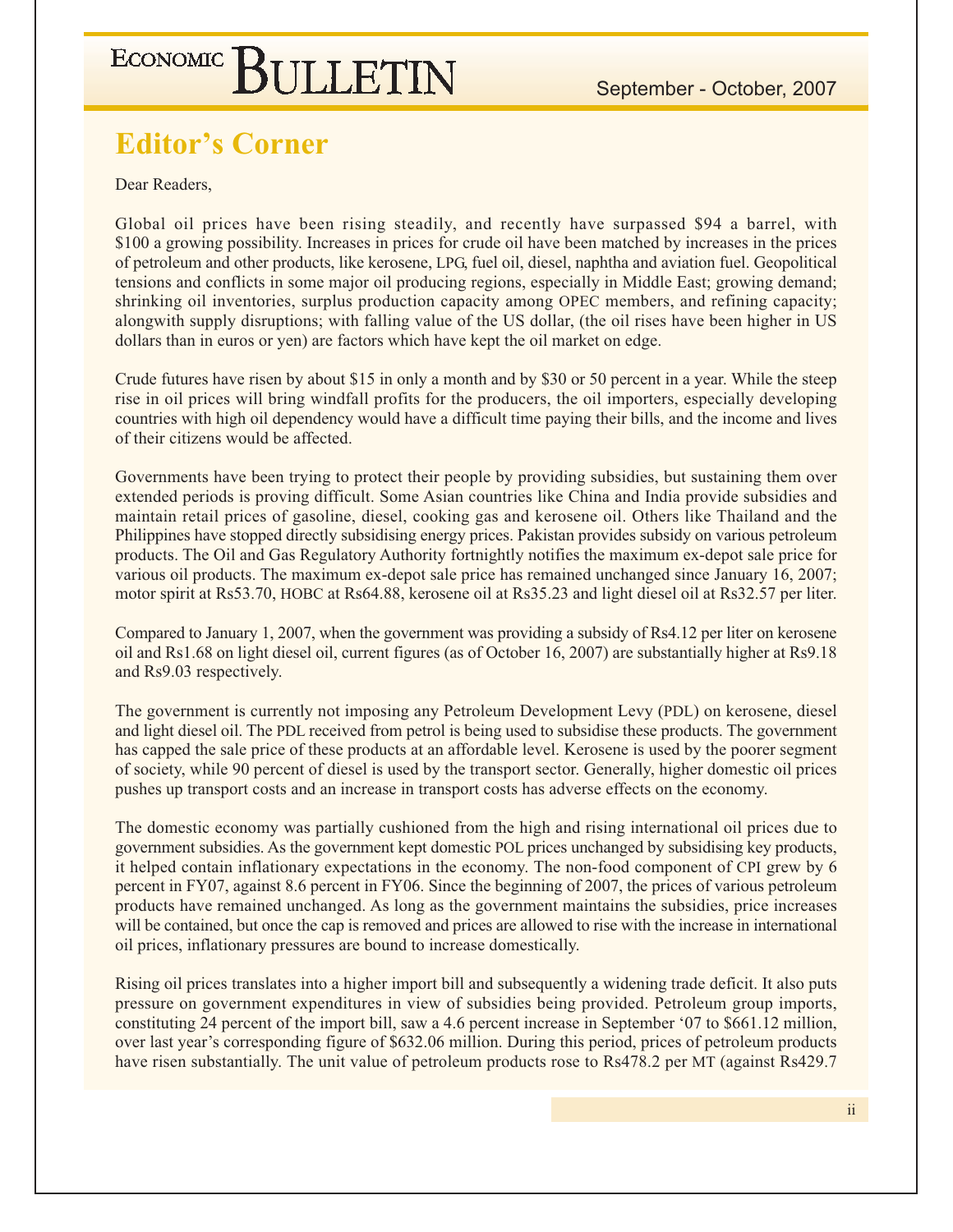per MT in '06), while the unit value of petroleum crude increased to Rs495.3 per MT (Rs485.4 per MT in September '06). If oil prices maintain the rising trend, the import bill is bound to increase in FY08, and the trade deficit which was contained in FY07 will widen. Earlier in FY06, the soaring oil prices were a major contributory factor contributing almost one-third of the exceptionally high import bill of \$28.6 billion.

While oil price increases hit government finances, and the external balances, it also directly impacts the poor households, posing a challenge to the attainment of the Millennium Development Goals. A recent UNDP Report, Overcoming Vulnerability to Rising Oil Prices: Options for Asia and the Pacific, states "raising the poor's consumption of modern fuels – including oil-based ones like kerosene, diesel, and liquefied petroleum gas and electricity is essential for eradicating poverty. These energy sources are vital for meeting the poor's day to day needs and assuring them of a minimum level of human comfort."

Over the past three years, households in the Asia-Pacific region are paying, on average, 171 percent more for cooking fuels, 120 percent more for transportation, 67 percent more for electricity, and 55 percent more for lighting fuels. The total expenditure affected by high oil prices comes to 28 percent of household expenditure (12 percent on fuels  $\&$  electricity and slightly over 16 percent on transport).

While the relationship between high oil prices and MDGs are not easily quantifiable, but the Report has drawn a number of conclusions. Higher retail prices of fuel and petroleum products would have spillover effects across the economy, leading to inflationary pressures, rising transport costs and health service costs, higher salaries and wages. This can slow the rate of poverty reduction, achieving universal primary education, promoting gender equality, reducing child mortality and in improving maternal health.

Countries worldwide have been exploiting renewable energy sources and investments in these have been growing because of significant oil price increases and increasing concerns for climate change. In Pakistan, the demand for energy has grown over the years. It remains dependent on costly oil imports, as production has remained flat. Natural gas produced domestically is widely consumed, by households, power sector, industrial, fertilizer, commercial and transport sector. Electricity supply is limited due to insufficient generation availability. To meet the growing energy demand, the country is pursuing a wide range of energy projects, which includes import of piped natural gas from Iran and Turkmenistan, import of LNG; increase in oil and gas exploration in the country; development of coal reserves and building of small dams for irrigation needs and for electricity generation.

Ayesha Mahn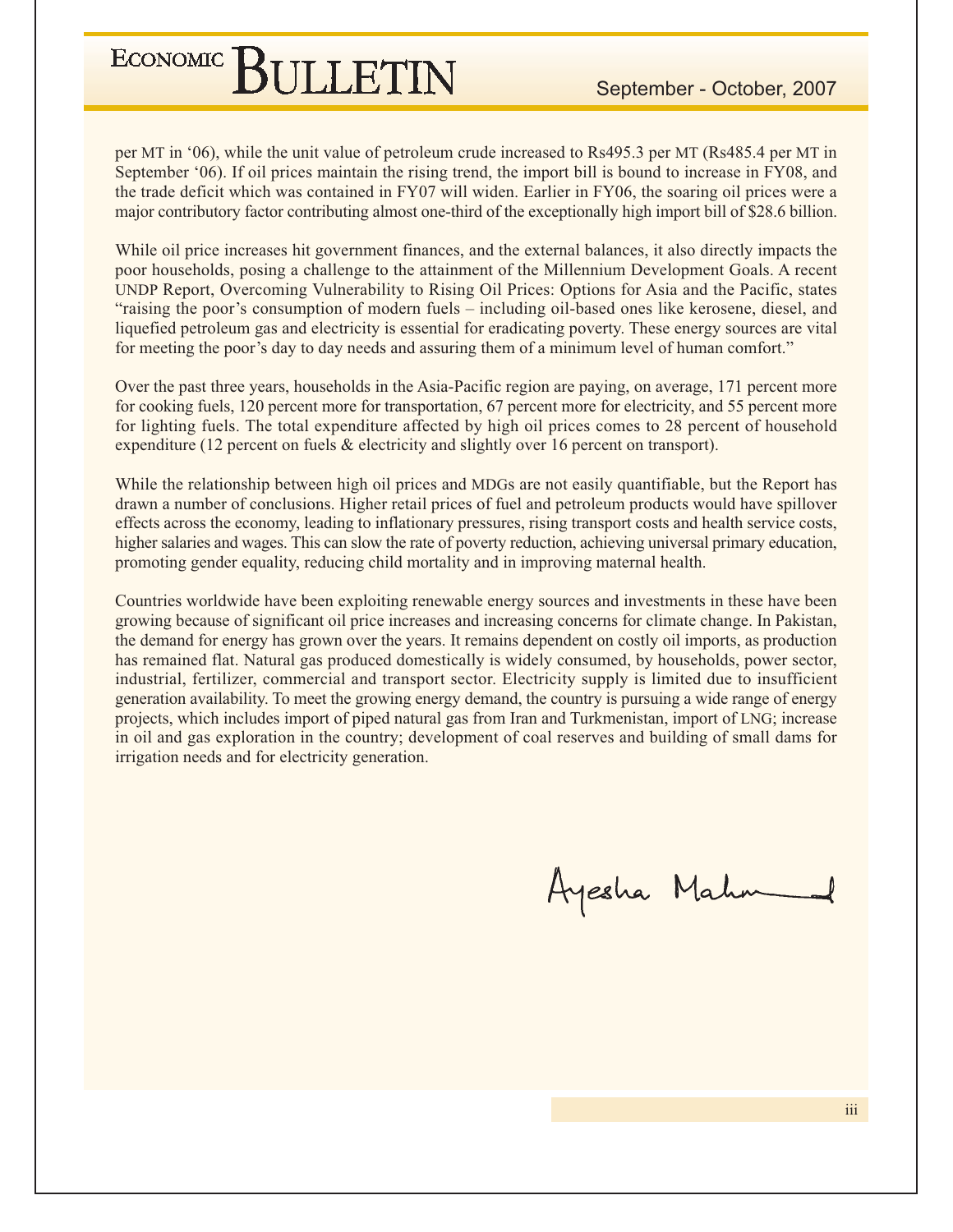#### **Banking Sector Performance - The Year 2006**

Banking Sector Performance is an annual feature of our Bulletin. This paper covers the performance of the banks, based on data from their Annual Accounts for the year 2006. The banks for the purpose of this study have been grouped into three different categories – major banks, private and provincial banks and the foreign banks operating in Pakistan. The performance of these banks is discussed in the following pages.

Banks operating in Pakistan have performed well subsequent to the banking reforms of the 1990s. These included, initiatives such as, denationalisation and privatisation of state owned banks, setting up of new private banks, restructuring of the State Bank of Pakistan with more independence and more autonomy to make decisions.

The reforms undertaken have given a new shape to the commercial banking industry in Pakistan where more than 80 percent of the banks are now being operated by the private sector. Alongwith this, there has been strengthening of financial performance and soundness of the banks, increasing outreach of financial services, diversification of businesses offered and consolidation of the banking sector through mergers and acquisitions. It is a success story of what good conducive reforms/policies in a congenial environment, accompanied by effective leadership, supportive regulations consistent with international standards and best practices and good corporate governance can achieve.

Reforms bring positive changes

**Banking** sector transformed

Today the banking sector has transformed from a sluggish government dominated sector, to second in performance and efficiency indicators among the South Asian countries. The industry's assets have risen to over rupees four trillion and profits have crossed a hundred billion rupees. A World Bank study evaluates Pakistan after India as having higher capital adequacy, lower non-performing loans and stable liquidity position among the South Asian countries.

**Banks** adopting<br>Basel II

Code of

Gover-

nance

Corporate

This has been accompanied by a more independent central bank, with greater autonomy and supervisory domain. The State Bank of Pakistan has made greater efforts to bring the prudential regulatory and supervisory framework for banks at par with the BIS standards. Banks are now complying with Basel Core Principles. The SBP has issued directives for the adoption of Capital Adequacy Standards under Basel II framework. The framework is intended to strengthen risk management and increase the soundness of the banking system.

Pakistan's roadmap for implementation of Basel II Accord advocates that banks adopt the standardized approach from January 2008, progress on this front varies from bank to bank. There are a number of challenges that banks face as they move towards adoption of Basel II. However, those banks that can address the challenges and have the Basel framework in place would be able to get a competitive advantage over their counterparts.

Commercial banks operating in Pakistan have to comply with the Code of Corporate Governance issued by the Securities  $\&$ Exchange Commission of Pakistan. This provides guidelines for the Board of Directors, managers and shareholders. These guidelines are based on recommendations made by the Basel Committee and the OECD on corporate governance.

The Basel committee places major responsibility on the board of directors and senior bank management to fully understand the banks' risk exposure. The Board of the various banks is now duly complying with the requirements of the Code. Periodic financial statements are issued, proper books of accounts are maintained, with care exercised to follow appropriate accounting policies, and standards and have a sound and effective system of internal control. Alongwith the responsibilities of the Board of Directors, the guidelines issued, have responsibilities for management and the auditors. SBP has issued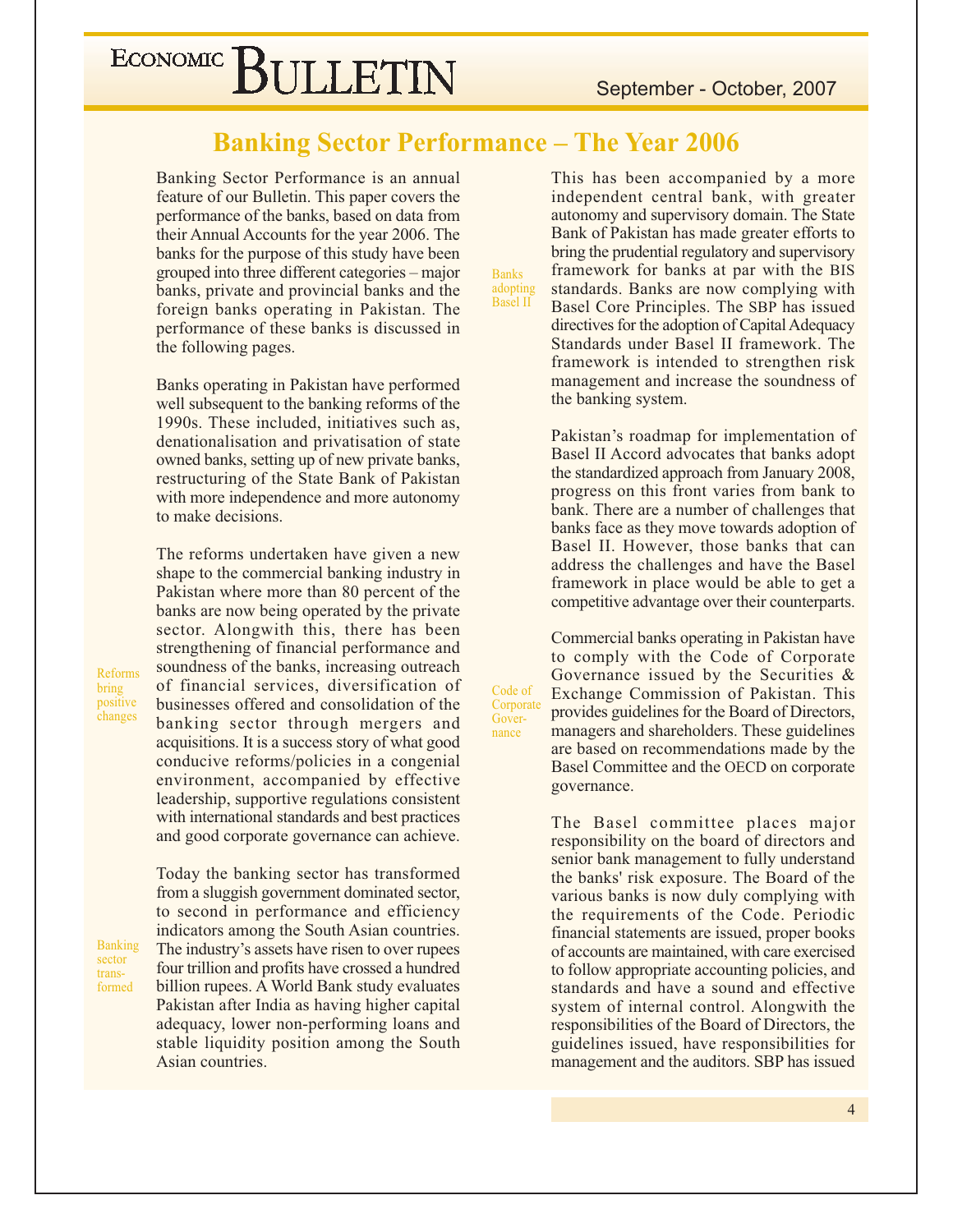guidelines on Internal Controls. An effective internal control system is a part of effective risk management in banks.

In the recent past, the State Bank of Pakistan

Financial services outreach being extended has taken several initiatives to extend financial services to SMEs, agriculture, livestock and fish farming and to small borrowers through focus on development of microfinance outreach. The SBP has formulated a regulatory framework for establishing Mirco-finance Banks. The separate Prudential Regulations for microfinance banks is consistent with the best practices. Existing commercial banks have also been given guidelines by SBP to undertake microfinance business. They could do this either through establishment of microfinance counters in the existing branches, designating standalone microfinance branches establishing a microfinance subsidiary or developing linkages with Microfinance Banks.

The SBP is encouraging the development of Islamic finance. It has put in place a comprehensive and robust multi-tiered Shariah compliance mechanism to lend to customers and investors and build confidence in the Islamic banking industry. Islamic banks set up and the conventional banks are offering Islamic products through their Islamic branches/windows.

The liberalisation of the financial sector that

took place in the 1990s saw the setting up of a number of private banks and other financial institutions. Not all of them performed well, and this threatened not only their profitability Consolidation of but also their very existence. Consequently financial the State Bank of Pakistan and the Securities and Exchange Commission of Pakistan embarked on a process of consolidation of the financial sector, which included the banking sector, leasing companies, investment

banks and modarbas.

The SBP raised the minimum paid up capital requirements from Rs500 million in 2001 to Rs3 billion by 2005 and to Rs6 billion by December 2009. This step of the SBP has ensured a strong capital base of banks and has been helpful in promoting mergers in the

banking sector. A number of mergers and acquisitions have taken place in the banking sector. Some of the existing foreign banks operating in Pakistan have shown a growing interest in this process and have in the last few years acquired local banks.

The year 2006 witnessed exceptional performance by the banking sector, as it did well in most areas of operation. There has been a notable growth in profitability, in the high yield earning assets, in non-interest income, in the deposit base, which lent support to lending activities, along with an increase in the assets and equity. Besides improved financial performance, banks adopted better risk management practices, undertook, enhanced investment in human resources and IT and some went for mergers and acquisitions.

**Banks** 

perfor-

med well

in 2006

Profits

continue

to grow

NBP has

highest

profit

the

A review of the key performance indicators shows that in terms of profitability, 2006 proved to be another exceptional year for the banking industry. Profits both before and after tax, maintained the pace of growth. Profit before tax reached Rs121 billion in 2006, while after-tax profit increased to Rs83 billion, compared to Rs65 billion in 2005.

The major banks were the chief contributors for growth in profitability. In the major banks category, United Bank Limited (UBL) registered an increase of 50.5 percent, but in terms of amount, National Bank of Pakistan (NBP) had the highest profit (BT) of Rs26.3 billion, followed by Habib Bank Ltd (HBL) Rs18.8 billion and MCB Bank Rs18.5 billion. In fact NBP's profit was the highest in the industry contributing 31 percent of total profit before tax of the major banks. This was achieved through strong growth in core banking income. Interest income increased by Rs10 billion, as the bank's loan portfolio grew, as well as an increase in spreads. Noninterest income also rose by Rs2.8 billion in 2006 over 2005.

Amongst the private banks, Bank of Punjab and Bank Al-Habib have done well in terms of growth of profits. The shift of one of the foreign banks, Standard Chartered to the local

Islamic banking being developed

sector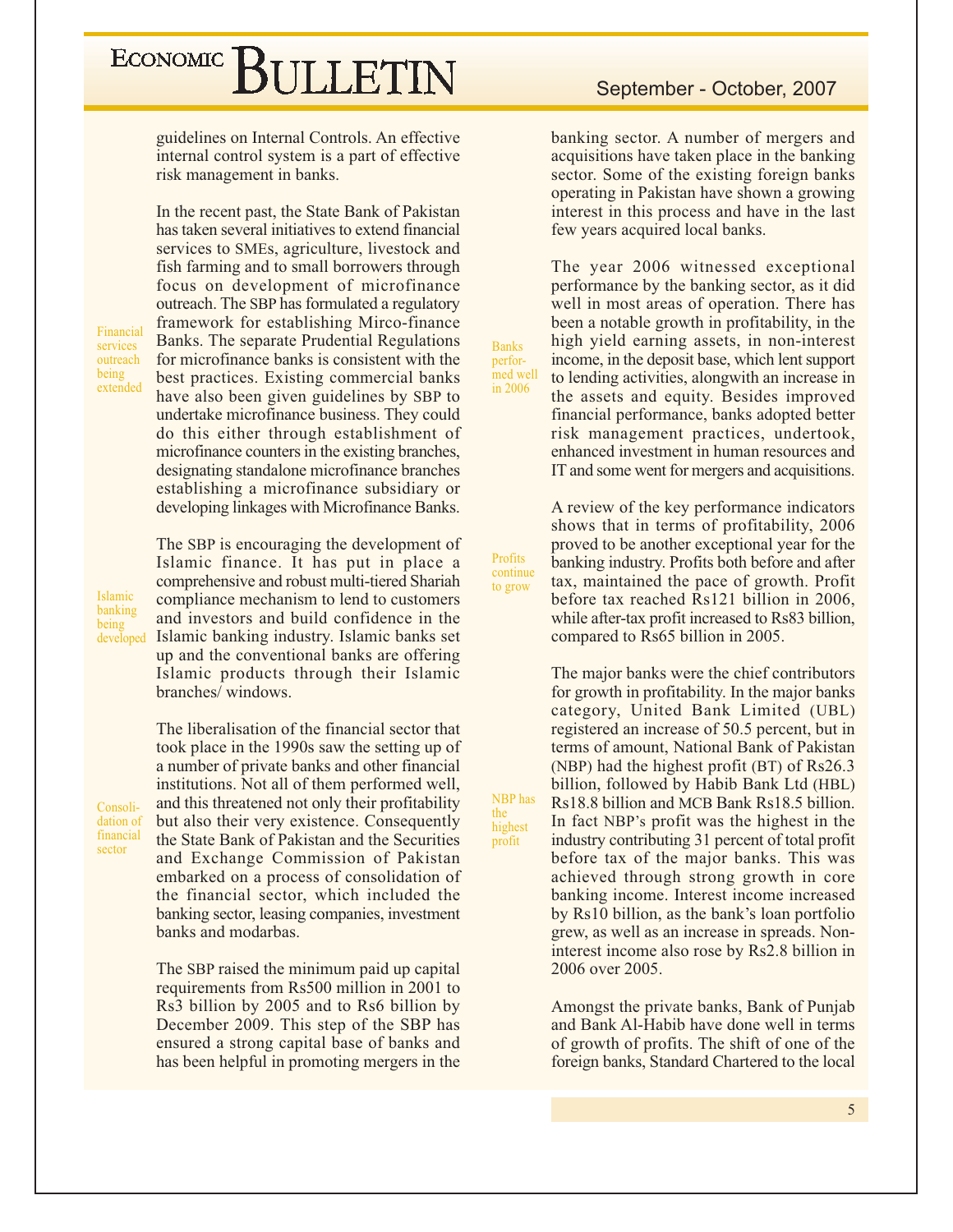## ECONOMIC BIJLETIN

private banks category helped to increase the group's before tax profit to Rs30.4 billion against Rs24 billion in CY2005. On the other hand, the foreign banks booked lower before tax profits of Rs6.0 billion, 50 percent lower over a year earlier. Among private/provincial banks, Standard Chartered recorded the highest profit of Rs7.1 billion, while Bank of Punjab registered the highest increase of nearly 51 percent.

 $RoE$ declines

RoA

with

improves

exceptions

SCB and

Bank of

Punjab

well

perform

Profitability as measured by Return on Assets (RoA) and Return on Equity (RoE) shows that RoA has improved for all banks, except foreign banks. RoE meanwhile experienced a decline due to increased requirements of minimum capital and to meet costs of mergers and acquisitions.

All the major banks showed an improved RoA, showing that assets employed have earned good returns. In the private banks category, the ratio remained unchanged, with declines registered for Crescent Bank and Saudi Pak Commercial Bank. The decline in the ratio for foreign banks category was because of the shift of Standard Chartered Bank to private banks, and mergers of Habib Bank AG Zurich and American Express with private banks, and decline in the ratio for Al Baraka Islamic Bank and HSBC.

The RoE declined for major banks to 37.4 percent in 2006. In this category, MCB Bank despite a decline is still on the top as it registered the highest RoE of 45 percent, followed by UBL's 41.2 percent. Amongst private banks, Bank of Punjab leads, followed by Bank Al-Habib and Faysal Bank. Among the foreign banks, ABN Amro is on top, with Citibank following.

Average liabilities. average assets improves The Debt Management Ratio, average liabilities/average assets, shows that it is reducing which is a positive sign. For all banks the ratio has declined from 93.3 in 2004 to 90.6 in 2006, which shows fewer liabilities on every asset. NBP's average liabilities/ average assets is reducing, which represents that in 2004 there was Re.0.928 liability on every Re1 asset, which has reduced to Re.0.871 on every Re1 asset. A similar trend Saudi Pak Commercial etc. On the other hand, banks like Bank Al-Habib, Bank of Punjab, KASB Bank, Faysal Bank, Meezan Bank have not done well with respect to this ratio.

Deposits of all banks grew at a relatively slower rate of 13 percent in 2006, compared to the preceding year when it had grown by 18 percent. This was partly attributable to slower increase in the deposits of UBL, Askari Commercial Bank, Bank Al-Falah, among few others. On the other hand, deposits of NBP have grown by 8.3 percent against a marginal fall in 2005, of Bank of Punjab by 55.6 percent, Habib Metropolitan Bank by 80.7 percent, Citibank by 31 percent, HSBC 95 percent.

Deposit

growth slows

down

advances

Interest

expense

rises

Growth in advances slowed down (20.4) percent) for all banks in 2006, against a rise of 27.7 percent in CY05. Advances have fallen due to tight monetary policy being pursued by the SBP. This would affect the income of Growth in the banks and thus their profitability. Categorywise growth rate of major banks was half  $(15.6$  percent) the 32 percent increase registered a year earlier. Meanwhile, interest income slowed corresponding to the slowdown in advances.

> Banks' consumer financing grew by 26.8 percent, to Rs324.7 billion in 2006, substantially slower compared to the jump of 76 percent in 2005 when it had risen to Rs256 billion from Rs145.7 billion a year earlier. This area has been a major source of income for the banks and a slowdown affects the income of the banks.

Viewing the expense side, the level of interest expenses also experienced a significant increase of Rs56 billion in rupee terms to Rs130 billion in 2006.

This increase represents the increase in deposit rates. The Banking System Review 2006 of the SBP states, "comparing the rate variance" and the volume variances of the two, i.e. interest income on customers loans and interest expense on deposits during the CY06, it is

6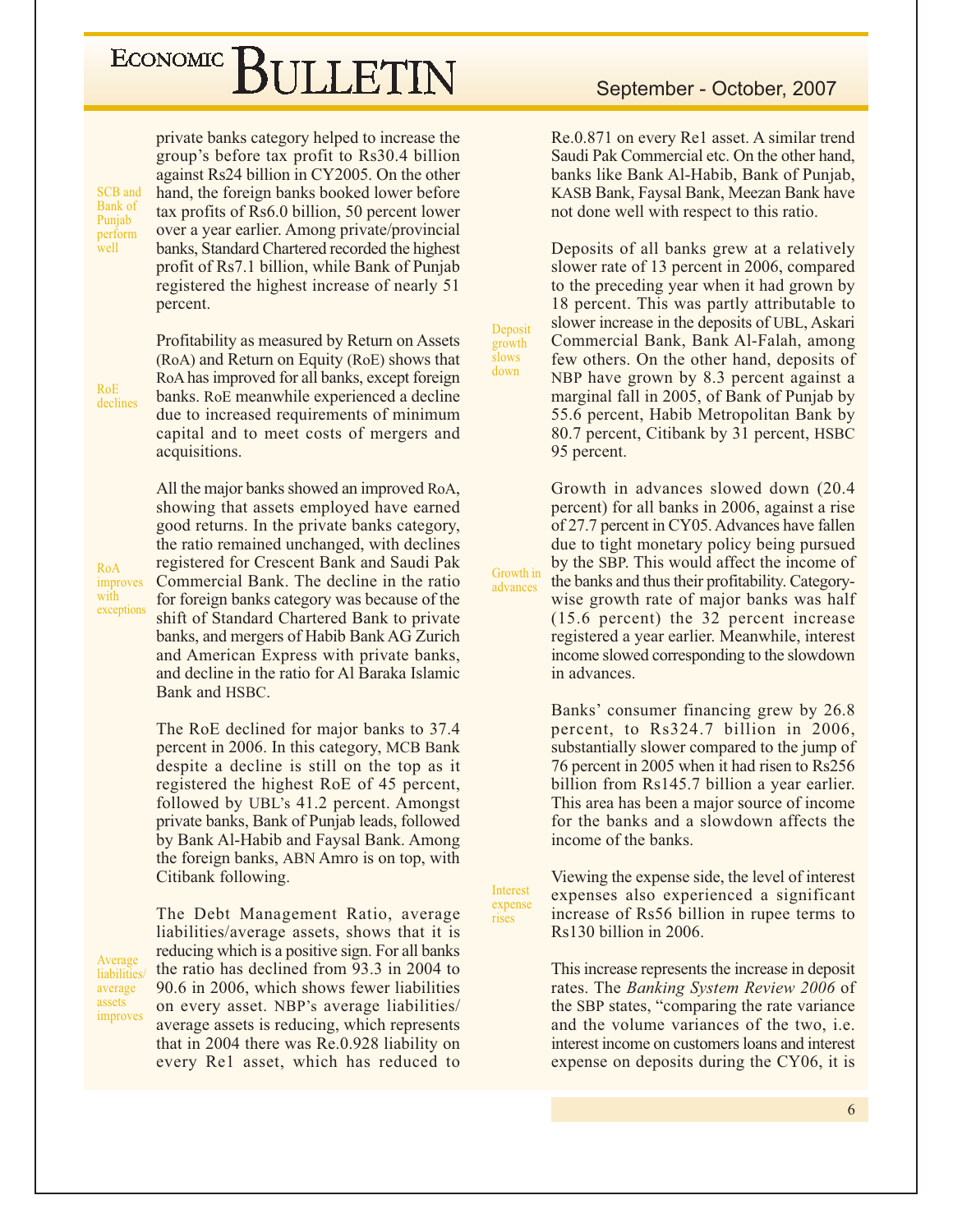## ECONOMIC BIJLETIN

obvious that the impact of increase in the is visible for MCB Bank and ABL, mybank, interest rate was higher on deposits, which amounts to Rs39.4 billion as compared to the Rs34.9 billion in case of customers' loans."

The administrative expenses witnessed an increase of 21.4 percent to Rs93 billion agaisnt Rs76 billion in CY05. The intermediation cost ratio moved up to 2.8 percent from 2.7 percent in 2005 for all banks. The ratio increased for UBL from 2.8 percent to 3.2 percent and for NBP from 2.4 percent to 2.7 percent, while it remained unchanged for HBL at 3.1 percent mediation and for ABL at 2.7 percent and declined for MCB Bank. Some of the banks like Habib Metropolitan, Soneri Bank and both the provincial banks have low intermediation cost ratios, while Crescent Bank has an intermediation cost ratio of 9.8 percent and Deutsche Bank 14.7 percent. This increase is partly attributable to increased business operations of the banks.

For all banks, staff strength has increased by nearly 6 percent, with the private/provincial banks hiring more people compared with the other categories of banks. Among the private banks, staff strength rose substantially for Bank Al-Falah, Soneri Bank, Faysal Bank, Meezan Bank, and Bank of Punjab. In the major banks category, NBP increased its staff strength so did UBL, MCB Bank and ABL. It declined for HBL.

Notwithstanding the increased staff strength of the banks, after tax profit per employee for all banks has risen to Rs0.91 million in 2006 from Rs0.76 million in 2005. For foreign banks the ratio declined and for private/ provincial banks it has remained unchanged. Similarly profit per branch has risen for all categories of banks. The details of other ratios for all banks is given in the accompanying tables.

#### Mergers/Change of Name

- State Bank of Pakistan declared Standard Chartered Bank (Pakistan) Ltd as a scheduled bank w.e.f. December 30, 2006. Union Bank has been merged with and into Standard Chartered Bank (Pakistan) Ltd w.e.f. December 4, 2006.
- The amalgamation of Jahangir Siddiqui Investment Bank and American Express Bank Ltd (Pakistan Branches) formed the JS Bank Ltd on December 2, 2006.
- Habib Bank AG Zurich merged with and into Metropolitan Bank Ltd, w.e.f. September 29, 2006. Name of Metropolitan Bank Ltd changed to Habib Metropolitan Bank Ltd w.e.f. October 26, 2006.
- $\blacksquare$ Rupali Bank Ltd Pakistan operations were amalgamated with and into Arif Habib Rupali Bank Ltd, in terms of the scheme of amalgamation sanctioned on July 07, 2006. Arif Habib Rupali Bank Ltd was declared a scheduled bank w.e.f. August 5, 2006.
- BankIslami Pakistan Ltd commenced its operations from. April 7, 2006.
- Dubai Islamic Bank Pakistan Ltd commenced its operations from March 28, 2006.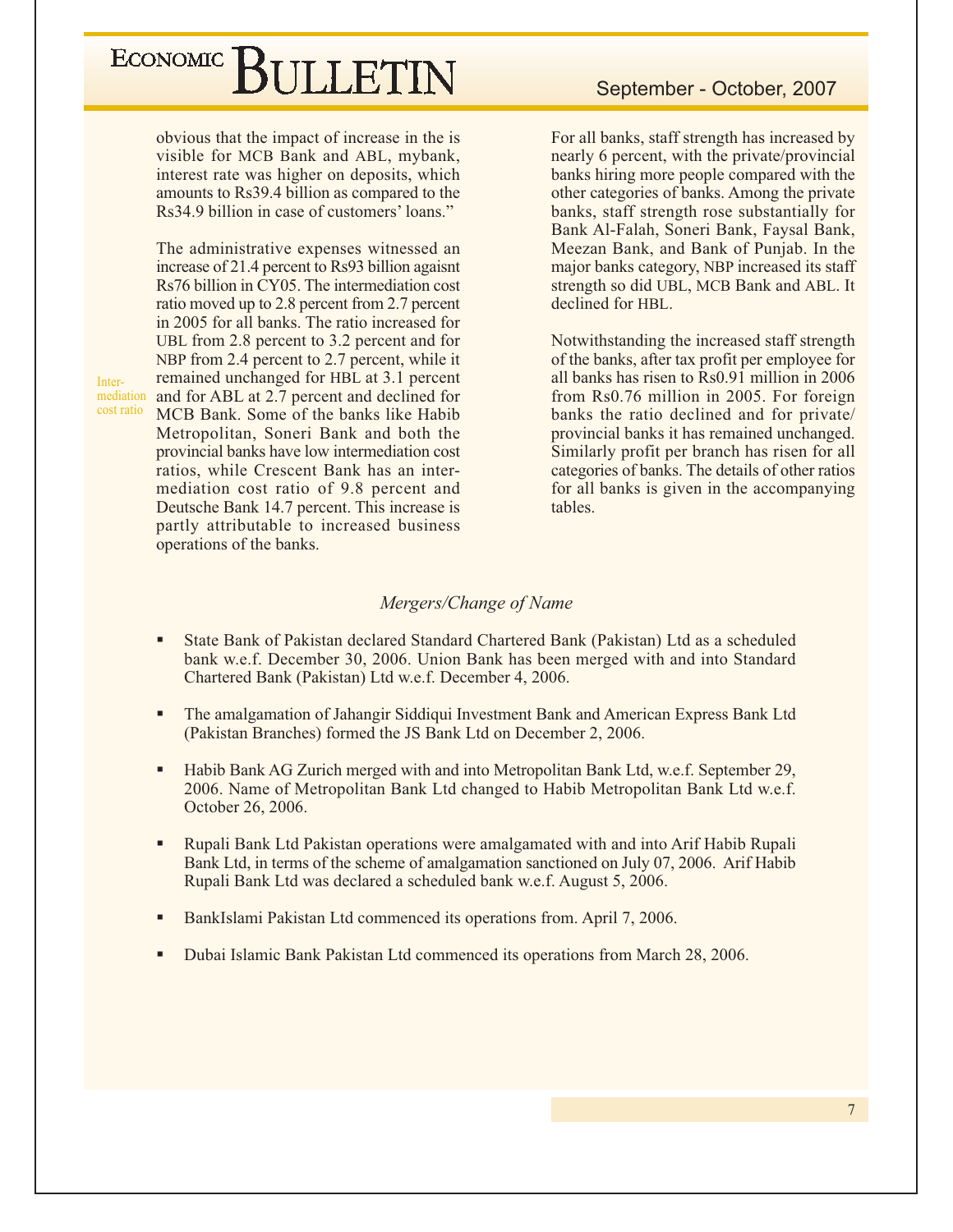#### September - October, 2007

#### Key Performance Indicators – All Banks  $(X, Bn)$

|                             |       |                    |       |       |                            |       |              |               |              |       |           | (15.1) |
|-----------------------------|-------|--------------------|-------|-------|----------------------------|-------|--------------|---------------|--------------|-------|-----------|--------|
|                             |       | <b>Major Banks</b> |       |       | Private & Provincial Banks |       |              | Foreign Banks |              |       | All Banks |        |
|                             | 2004  | 2005               | 2006  | 2004  | 2005                       | 2006  | 2004         | 2005          | 2006         | 2004  | 2005      | 2006   |
| Assets Net                  | 1737  | 1955               | 2252  | 919   | 1275                       | 1717  | 304          | 343           | 224          | 2960  | 3573      | 4193   |
| Equity                      | 82    | 121                | 178   | 54    | 75                         | 148   | 27           | 33            | 23           | 162   | 229       | 349    |
| Deposits                    | 1457  | 1585               | 1767  | 711   | 1002                       | 1291  | 227          | 245           | 150          | 2394  | 2832      | 3208   |
| Advances(Net)               | 822   | 1085               | 1258  | 537   | 683                        | 956   | 159          | 170           | 120          | 1518  | 1938      | 2334   |
| Investments                 | 467   | 447                | 440   | 179   | 269                        | 328   | 31           | 67            | 38           | 677   | 783       | 806    |
| <b>Gross Advances</b>       | 901   | 1180               | 1342  | 551   | 697                        | 974   | 162          | 173           | 123          | 1613  | 2050      | 2439   |
| Non Performing Loans (NPLs) | 123   | 113                | 102   | 25    | 26                         | 38    | 3            | $\mathcal{L}$ |              | 150   | 141       | 141    |
| Interest Income             | 63    | 115                | 164   | 36    | 72                         | 118   | 12           | 22            | 19           | 111   | 209       | 301    |
| <b>Interest Expense</b>     | 16    | 29                 | 50    | 14    | 37                         | 71    | $\mathbf{3}$ | 9             | $\mathbf Q$  | 34    | 75        | 130    |
| Net Interest Income         | 47    | 86                 | 114   | 22    | 35                         | 47    | 8            | 14            | 10           | 78    | 134       | 171    |
| Non Interest Income         | 29    | 30                 | 35    | 13    | 16                         | 23    | $\sigma$     | 8             |              | 47    | 54        | 63     |
| Revenue                     | 76    | 115                | 149   | 35    | 51                         | 71    | 14           | 22            | 16           | 125   | 189       | 236    |
| Admn Expense                | 41    | 44                 | 52    | 17    | 23                         | 33    |              | 9             | $\mathbf{8}$ | 65    | 76        | 93     |
| Profit/(Loss)B.T            | 29    | 60                 | 85    | 16    | 24                         | 30    |              | 12            | 6            | 52    | 96        | 121    |
| Profit/(Loss)A.T            | 19    | 40                 | 56    | 11    | 17                         | 23    |              | 8             |              | 36    | 65        | 83     |
| Employees (Nos)             | 58740 | 56627              | 55225 | 20200 | 25532                      | 33271 | 2819         | 3591          | 2320         | 81759 | 85750     | 90816  |
| Branches (Nos)              | 5486  | 5501               | 5560  | 1015  | 1270                       | 1614  | 80           | 105           | 51           | 6581  | 6876      | 7225   |

#### Growth Rates – All Banks  $\frac{(\ln \%)}{(\ln \%)}$

|                         |         | Major Banks |        |         | Private & Provincial Banks |      |         | Foreign Banks |         |         | All Banks |      |
|-------------------------|---------|-------------|--------|---------|----------------------------|------|---------|---------------|---------|---------|-----------|------|
|                         | 2004    | 2005        | 2006   | 2004    | 2005                       | 2006 | 2004    | 2005          | 2006    | 2004    | 2005      | 2006 |
| Assets Net              | 14.3    | 12.5        | 15.2   | 37.6    | 38.7                       | 34.7 | 14.8    | 12.9          | $-34.7$ | 20.7    | 20.7      | 17.3 |
| Equity                  | 65.2    | 43.3        | 52.4   | 35.7    | 41.0                       | 95.6 | 11.8    | 20.1          | $-30.3$ | 43.4    | 38.4      | 55.3 |
| Deposits                | 14.3    | 8.8         | 11.5   | 44.1    | 40.9                       | 28.8 | 18.0    | 7.9           | $-38.7$ | 22.2    | 18.3      | 13.3 |
| Advances                | 41.0    | 31.9        | 16.0   | 55.8    | 27.3                       | 40.0 | 31.3    | 7.1           | $-29.4$ | 44.7    | 27.7      | 20.5 |
| Investments             | $-16.0$ | $-4.3$      | $-1.5$ | $-3.4$  | 50.1                       | 22.1 | $-28.6$ | 119.5         | $-42.8$ | $-13.7$ | 15.7      | 3.0  |
| Interest Income         | $-0.2$  | 81.1        | 43.5   | 22.7    | 97.5                       | 64.0 | $-3.7$  | 87.8          | $-15.0$ | 5.8     | 87.7      | 44.1 |
| <b>Interest Expense</b> | $-14.2$ | 82.6        | 77.5   | 3.7     | 159.0                      | 90.9 | $-25.7$ | 148.2         | $-0.2$  | $-8.9$  | 122.8     | 74.6 |
| Net Interest Income     | 5.5     | 80.6        | 32.7   | 39.2    | 57.6                       | 35.2 | 9.6     | 62.9          | $-24.5$ | 13.8    | 72.2      | 27.6 |
| Non Interest Income     | 8.7     | 3.6         | 18.0   | $-17.4$ | 29.7                       | 45.4 | 1.1     | 37.6          | $-36.6$ | $-0.6$  | 14.6      | 18.1 |
| Revenue                 | 7.4     | 51.6        | 28.9   | 11.5    | 47.3                       | 38.9 | 5.8     | 52.2          | $-29.1$ | 8.3     | 50.4      | 24.9 |
| Admn Expense            | 16.4    | 7.5         | 17.2   | 31.7    | 38.1                       | 43.8 | 15.6    | 28.5          | $-14.8$ | 19.9    | 17.6      | 21.4 |
| Profit/(Loss)B.T        | 22.1    | 109.0       | 40.6   | $-2.2$  | 47.1                       | 29.5 | $-2.0$  | 60.2          | $-45.3$ | 10.0    | 83.3      | 26.5 |
| Profit(Loss)A.T         | 35.4    | 118.4       | 38.3   | 6.3     | 50.2                       | 34.3 | 29.2    | 39.3          | $-47.1$ | 23.7    | 85.4      | 25.6 |

#### Selected Ratios – All Banks

|                                       |       | Major Banks |       |       | Private & Provincial Banks |       |         | <b>Foreign Banks</b> |        |       | All Banks |       |
|---------------------------------------|-------|-------------|-------|-------|----------------------------|-------|---------|----------------------|--------|-------|-----------|-------|
|                                       | 2004  | 2005        | 2006  | 2004  | 2005                       | 2006  | 2004    | 2005                 | 2006   | 2004  | 2005      | 2006  |
| Cost of Funds                         | 1.1   | 1.8         | 2.8   | 2.0   | 3.8                        | 5.5   | 1.4     | 3.1                  | 3.6    | 1.4   | 2.6       | 3.9   |
| <b>Intermediation Cost</b>            | 2.8   | 2.7         | 2.9   | 2.4   | 2.4                        | 2.6   | 2.9     | 3.3                  | 3.3    | 2.7   | 2.7       | 2.8   |
| Pre Tax Margin                        | 31.4  | 41.9        | 42.6  | 32.6  | 26.7                       | 21.5  | 40.3    | 37.9                 | 26.2   | 32.8  | 36.3      | 33.3  |
| Non Interest Income Ratio             | 37.4  | 25.9        | 23.6  | 36.1  | 31.8                       | 33.3  | 42.3    | 38.3                 | 34.2   | 37.6  | 28.8      | 27.2  |
| Gross Spread Ratio                    | 75.1  | 74.9        | 69.2  | 60.6  | 48.4                       | 39.9  | 70.8    | 61.4                 | 54.6   | 69.9  | 64.3      | 56.6  |
| Cost/Income Ratio                     | 53.1  | 38.1        | 34.9  | 47.8  | 44.9                       | 46.6  | 48.9    | 41.3                 | 49.6   | 51.4  | 40.3      | 39.2  |
| Income/Expenses Ratio (EIR)           | 1.5   | 1.7         | 1.7   | 1.5   | 1.4                        | 1.3   | 1.7     | 1.6                  | 1.4    | 1.5   | 1.6       | 1.5   |
| Return on Equity                      | 28.2  | 40.0        | 37.4  | 24.1  | 26.0                       | 20.2  | 22.6    | 27.1                 | 15.5   | 25.7  | 33.7      | 28.8  |
| <b>Return on Assets</b>               | 1.1   | 2.2         | 2.7   | 1.4   | 1.5                        | 1.5   | 2.0     | 2.5                  | 1.5    | 1.9   | 2.9       | 3.1   |
| <b>Return on Deposits</b>             | 1.4   | 2.7         | 3.3   | 1.9   | 2.0                        | 2.0   | 2.8     | 3.4                  | 2.2    | 2.4   | 3.7       | 4.0   |
| Earning Assets/Deposits               | 101.0 | 103.1       | 106.7 | 131.0 | 123.0                      | 110.7 | 111.8   | 111.6                | 117.0  | 110.3 | 110.4     | 108.9 |
| Capital Ratio                         | 4.0   | 5.5         | 7.1   | 5.9   | 5.9                        | 7.5   | 9.1     | 9.3                  | 11.7   | 5.1   | 5.9       | 7.4   |
| Deposits Time Capital                 | 14.0  | 10.2        | 8.4   | 10.6  | 10.8                       | 8.3   | 8.0     | 9.8                  | 7.1    | 12.1  | 10.2      | 8.2   |
| Equity Multiplier (Time)              | 24.9  | 18.2        | 14.1  | 17.1  | 16.9                       | 13.4  | 11.0    | 10.8                 | 10.2   | 19.6  | 16.8      | 13.5  |
| Capital to Risk Assets (CRA)          | 9.4   | 10.7        | 12.8  | 10.6  | 10.6                       | 13.7  | 18.4    | 18.2                 | 19.1   | 10.8  | 11.2      | 13.4  |
| Advances+Investment/Assets            | 74.5  | 76.4        | 76.8  | 78.5  | 76.0                       | 74.7  | 62.4    | 66.1                 | 69.9   | 74.4  | 75.3      | 75.5  |
| Earning Assets/Assets                 | 84.7  | 84.9        | 85.0  | 99.4  | 96.1                       | 84.9  | 82.5    | 81.4                 | 81.6   | 88.8  | 88.3      | 84.7  |
| Advances/Deposits(CDR)                | 51.3  | 62.7        | 69.9  | 73.3  | 71.3                       | 71.5  | 66.9    | 69.8                 | 73.6   | 58.9  | 66.1      | 70.7  |
| Avg. Liabilities/Avg.Assets           | 94.0  | 92.0        | 90.5  | 92.9  | 92.8                       | 90.7  | 90.8    | 90.7                 | 90.2   | 93.3  | 92.1      | 90.6  |
| Liabilities/Equity (Time)             | 23.4  | 16.8        | 12.9  | 15.8  | 15.7                       | 12.1  | 10.0    | 9.8                  | 9.2    | 18.3  | 15.5      | 12.2  |
| Net Profit Margin                     | 24.1  | 34.9        | 37.6  | 32.4  | 33.0                       | 31.9  | 40.3    | 36.9                 | 27.5   | 28.2  | 34.6      | 35.2  |
| Net Interest Margin (NIM)             | 3.4   | 5.5         | 6.4   | 2.8   | 3.3                        | 3.7   | 3.6     | 5.2                  | 4.4    | 3.2   | 4.7       | 5.2   |
| <b>Cost of Funding Earning Assets</b> | 1.1   | 1.8         | 2.8   | 1.8   | 3.5                        | 5.6   | 1.5     | 3.2                  | 3.7    | 1.4   | 2.6       | 4.0   |
| <b>Yield on Earning Assets</b>        | 4.6   | 7.3         | 9.2   | 4.6   | 6.8                        | 9.3   | 5.0     | 8.4                  | 8.1    | 4.6   | 7.2       | 9.2   |
| <b>Interest Spread</b>                | 3.5   | 5.5         | 6.4   | 2.6   | 3.0                        | 3.8   | 3.6     | 5.3                  | 4.5    | 2.7   | 4.2       | 4.7   |
| <b>NPLs/Gross Advances</b>            | 13.6  | 9.6         | 7.6   | 4.5   | 3.8                        | 3.9   | 1.6     | 1.2                  | 1.0    | 9.3   | 7.0       | 5.8   |
| <b>NPLs/Net Advances</b>              | 5.2   | 1.7         | 1.4   | 2.0   | 1.4                        | 1.0   | $-0.03$ | $-0.06$              | $-1.0$ | 3.6   | 1.4       | 1.1   |
| Admn Expenses/Employee (Rs.Mn)        | 0.7   | 0.8         | 0.9   | 0.8   | 0.9                        | 0.9   | 2.5     | 2.5                  | 3.3    | 0.8   | 0.9       | 1.0   |
| Staff/Branch (Nos)                    | 11    | 10          | 10    | 20    | 20                         | 21    | 35      | 34                   | 45     | 12    | 12        | 13    |
| Profit After Tax/Branch (Rs.Mn)       | 3.4   | 7.4         | 10.1  | 11.1  | 13.3                       | 14.0  | 72.7    | 77.2                 | 84.1   | 5.4   | 9.5       | 11.5  |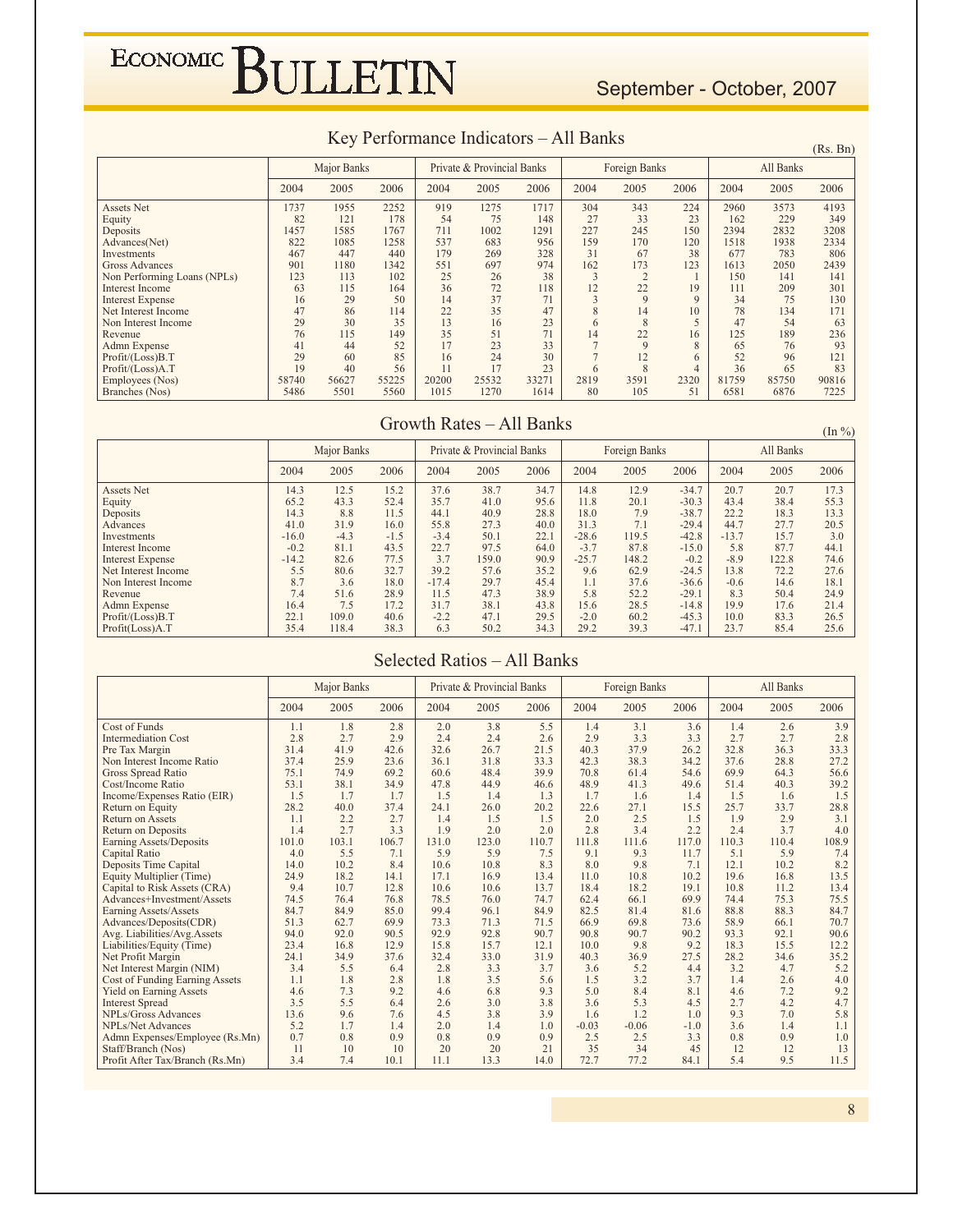#### September - October, 2007

Key Performance Indicators - Major Banks

 $(Rs. Bn)$ Assets Equity Deposits Advances Investments **Banks** 2004 2005 2004 2005 2006 2005 2006 2004 2005 2006 2004 2005 2006 2006 2004 **NBP** 553.2 577.7 635.1 24.9 37.6 53.0 465.6 463.4 501.9 220.8 268.8 316.1 149.4 157.0 139.9  $HBL$ 590.3  $23.1$ 32.7 45.2 432.5 459.1 259.1 349.4 134.5 107.4 119.6 487.8 528.9 404.6 316.9 **UBL** 272.6 347.0 423.3 14.4 18.8 27.2 230.3 289.2 335.1 144.1 204.8 247.3 55.0 63.0 67.2 **MCB** Bank 259.2 298.8 342.1 9.2 18.3 35.7 221.1 229.3 257.5 137.3 180.3 198.2 67.2 69.5 63.5 ABL 154.9 192.6 252.0 9.4 12.9  $16.2$ 126.4 161.4 206.0 59.5 111.2 144.0 57.3 44.9 47.0 **Major Banks** 1727.7 1945.0 2242.8 81.0 120.3 177.3 1447.9 1575.9 1759.6 820.8 1082.0 1255.0 463.3 441.7 437.2 **FWB** 9.6 10.5  $9.0$  $0.7$  $0.9$ 8.7 7.0  $2.5$  $3.7$  $5.4$  $0.6$ 8.7 1.6  $3.0$  $3.1$ 1737.4 1955.5 2251.8 822.4 1084.5 1258.0 **Total** 81.6 121.0 178.2 1456.6 1584.6 1766.6 467.0 447.1 440.3

|                    |      | Interest Income |       |      | Interest Expense |      |      | Net Interest Income |       |      | Non Interest Income |      |      | Revenue |       |
|--------------------|------|-----------------|-------|------|------------------|------|------|---------------------|-------|------|---------------------|------|------|---------|-------|
| <b>Banks</b>       | 2004 | 2005            | 2006  | 2004 | 2005             | 2006 | 2004 | 2005                | 2006  | 2004 | 2005                | 2006 | 2004 | 2005    | 2006  |
| <b>NBP</b>         | 20.9 | 33.7            | 43.8  | 6.6  | 10.3             | 13.6 | 14.4 | 23.4                | 30.2  | 8.3  | 9.4                 | 12.2 | 22.6 | 32.7    | 42.4  |
| <b>HBL</b>         | 18.2 | 32.3            | 43.7  | 4.5  | 7.3              | 13.2 | 13.7 | 25.0                | 30.5  | 9.9  | 7.9                 | 8.5  | 23.6 | 32.9    | 39.0  |
| <b>UBL</b>         | 9.2  | 20.2            | 33.0  | 1.7  | 6.0              | 12.1 | 7.5  | 14.1                | 20.9  | 4.5  | 5.0                 | 6.9  | 12.0 | 19.1    | 27.8  |
| <b>MCB</b> Bank    | 9.1  | 17.8            | 25.8  | 2.1  | 2.8              | 4.5  | 7.0  | 15.0                | 21.2  | 4.2  | 5.7                 | 5.0  | 11.3 | 20.4    | 26.2  |
| ABL                | 5.2  | 9.9             | 17.2  | 0.8  | 2.0              | 6.8  | 4.5  | 7.9                 | 10.4  | 1.7  | 1.9                 | 2.4  | 6.2  | 9.8     | 12.8  |
| <b>Major Banks</b> | 62.7 | 113.9           | 163.5 | 15.6 | 28.5             | 50.2 | 47.1 | 85.2                | 113.2 | 28.6 | 29.9                | 35.0 | 75.7 | 115.3   | 148.2 |
| <b>FWB</b>         | 0.5  | 0.7             | 0.7   | 0.1  | 0.2              | 0.2  | 0.3  | 0.4                 | 0.5   | 0.09 | 0.05                | 0.06 | 0.4  | 0.5     | 0.6   |
| <b>Total</b>       | 63.2 | 114.6           | 164.2 | 15.7 | 28.8             | 50.4 | 47.4 | 85.7                | 113.7 | 28.7 | 30.0                | 35.1 | 76.1 | 115.8   | 148.8 |

|                    |      | Admn Expenses |      |      | <b>Operating Profit</b> |      |      | Provisions/Other Expenses |      |      | Profit / Loss (B.T) |      |      | Profit / Loss (A.T) |      |
|--------------------|------|---------------|------|------|-------------------------|------|------|---------------------------|------|------|---------------------|------|------|---------------------|------|
| <b>Banks</b>       | 2004 | 2005          | 2006 | 2004 | 2005                    | 2006 | 2004 | 2005                      | 2006 | 2004 | 2005                | 2006 | 2004 | 2005                | 2006 |
| <b>NBP</b>         | 8.9  | 11.2          | 13.4 | 13.8 | 21.5                    | 29.0 | 1.8  | 2.4                       | 2.6  | 12.0 | 19.1                | 26.3 | 6.2  | 12.7                | 17.0 |
| <b>HBL</b>         | 13.8 | 14.1          | 15.4 | 9.8  | 18.8                    | 23.6 | 2.6  | 4.9                       | 4.7  | 7.2  | 13.8                | 18.8 | 5.8  | 9.6                 | 12.7 |
| <b>UBL</b>         | 6.8  | 7.9           | 10.9 | 5.2  | 11.3                    | 16.9 | 0.3  | 1.8                       | 2.6  | 4.9  | 9.5                 | 14.3 | 3.7  | 5.9                 | 9.5  |
| <b>MCB</b> Bank    | 7.2  | 6.5           | 6.5  | 4.5  | 14.3                    | 19.7 | 0.5  | 1.3                       | 1.2  | 4.1  | 13.0                | 18.5 | 2.4  | 8.9                 | 12.1 |
| <b>ABL</b>         | 4.1  | 4.3           | 5.2  | 2.2  | 5.5                     | 7.6  | 1.7  | 0.7                       | 0.9  | 0.5  | 4.8                 | 6.7  | 0.2  | 3.0                 | 4.4  |
| <b>Major Banks</b> | 40.8 | 43.9          | 51.4 | 35.5 | 71.3                    | 96.8 | 6.8  | 11.2                      | 12.0 | 28.7 | 60.2                | 84.6 | 18.3 | 40.3                | 55.7 |
| <b>FWB</b>         | 0.2  | 0.3           | 0.3  | 0.2  | 0.2                     | 0.3  | 0.0  | 0.0                       | 0.1  | 0.2  | 0.2                 | 0.3  | 0.12 | 0.13                | 0.2  |
| <b>Total</b>       | 41.0 | 44.1          | 51.7 | 35.7 | 71.6                    | 97.1 | 6.8  | 11.2                      | 12.1 | 28.9 | 60.4                | 84.9 | 18.5 | 40.4                | 55.9 |

NBP National Bank of Pakistan

HBL Habib Bank Limited

 $UBL$ United Bank Limited

ABL Allied Bank Limited

FWB First Women Bank

Source: Annual Reports of the Banks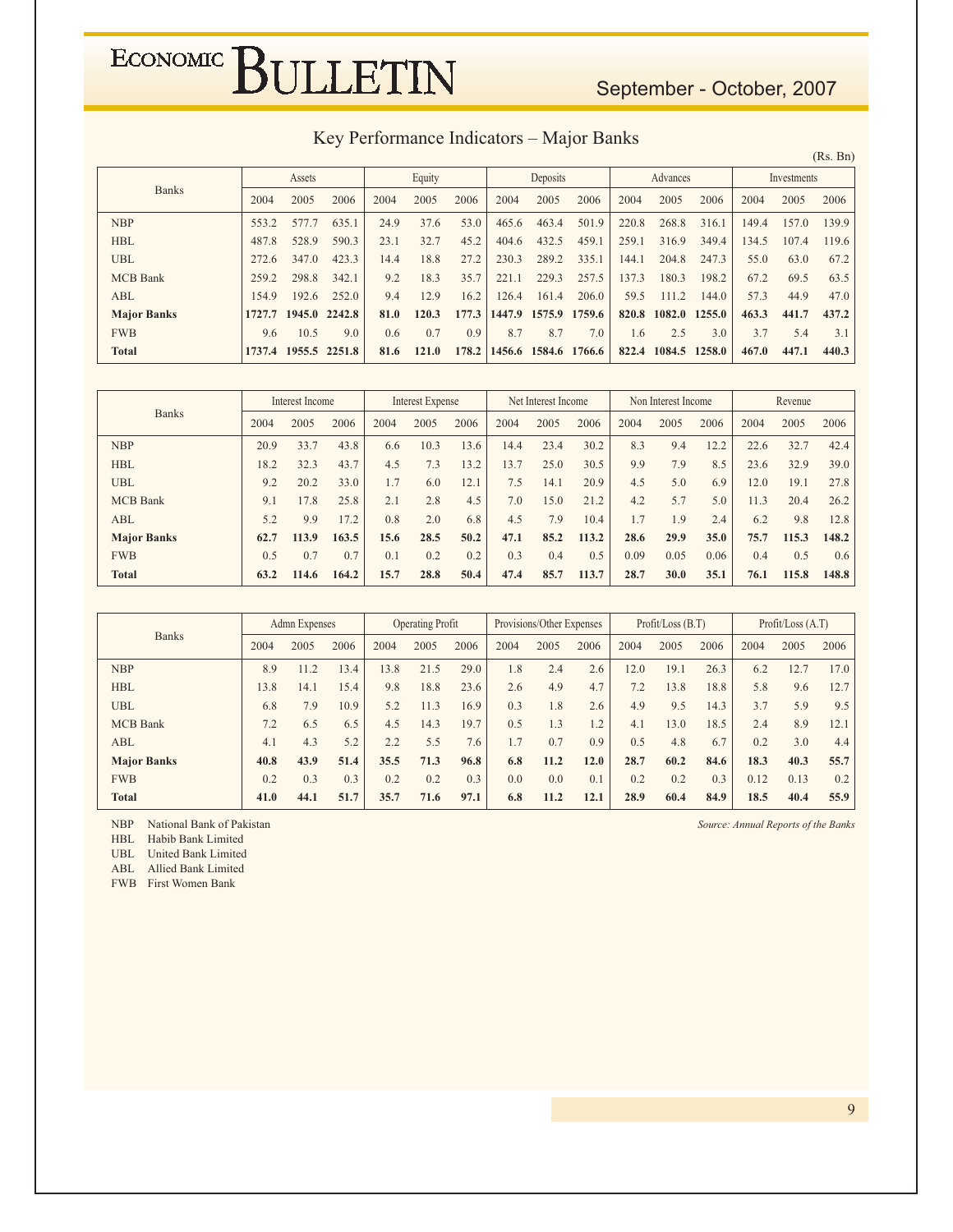#### September - October, 2007

#### Major Banks – Selected Ratios

|                                  |                |                         |                |              |                            |               |              |                                    |              |                                  |                              |              |                             |                             | $(\ln \frac{9}{6})$             |
|----------------------------------|----------------|-------------------------|----------------|--------------|----------------------------|---------------|--------------|------------------------------------|--------------|----------------------------------|------------------------------|--------------|-----------------------------|-----------------------------|---------------------------------|
| <b>Banks</b>                     |                | Cost of Fund            |                |              | <b>Intermediation Cost</b> |               |              | Pre-Tax Margin                     |              | Non Interest Income Ratio (NIIR) |                              |              |                             | Gross Spread Ratio (GSR)    |                                 |
|                                  | 2004           | 2005                    | 2006           | 2004         | 2005                       | 2006          | 2004         | 2005                               | 2006         | 2004                             | 2005                         | 2006         | 2004                        | 2005                        | 2006                            |
| <b>NBP</b>                       | 1.5            | 2.2                     | 2.8            | 2.0          | 2.4                        | 2.7           | 41.0         | 44.2                               | 47.0         | 36.5                             | 28.7                         | 28.7         | 68.7                        | 69.4                        | 68.9                            |
| <b>HBL</b>                       | 1.1            | 1.6                     | 2.7            | 3.3          | 3.1                        | 3.1           | 25.8         | 34.4                               | 36.1         | 41.8                             | 23.9                         | 21.8         | 75.4                        | 77.3                        | 69.8                            |
| <b>UBL</b>                       | 0.8            | 2.2                     | 3.5            | 3.1          | 2.8                        | 3.2           | 35.6         | 37.7                               | 35.8         | 37.5                             | 26.2                         | 25.0         | 81.2                        | 70.0                        | 63.2                            |
| <b>MCB</b> Bank                  | 0.9            | 1.1                     | 1.7            | 3.1          | 2.7                        | 2.4           | 30.5         | 55.4                               | 60.1         | 37.6                             | 27.8                         | 19.0         | 77.3                        | 84.3                        | 82.4                            |
| ABL<br><b>Major Banks</b>        | 0.6<br>1.1     | 1.3<br>1.8              | 3.4<br>2.8     | 3.2<br>2.8   | 2.7<br>2.7                 | 2.7<br>2.9    | 6.9<br>31.4  | 40.9<br>41.9                       | 33.9<br>42.6 | 27.7<br>37.5                     | 19.8<br>26.0                 | 19.0<br>23.6 | 84.9<br>75.1                | 79.5<br>75.0                | 60.5<br>69.2                    |
| <b>FWB</b>                       | 1.3            | 2.4                     | 2.7            | 2.5          | 2.8                        | 3.3           | 38.4         | 31.1                               | 32.7         | 20.3                             | 11.1                         | 11.3         | 75.6                        | 66.7                        | 67.1                            |
| <b>Total</b>                     | 1.1            | 1.8                     | 2.8            | 2.8          | 2.7                        | 2.9           | 31.4         | 41.8                               | 42.6         | 37.4                             | 25.9                         | 23.6         | 75.1                        | 74.9                        | 69.2                            |
| <b>Banks</b>                     |                | Cost / Income Ratio     |                |              | Income Expense Ratio       |               |              | <b>ROE</b>                         |              |                                  | <b>ROA</b>                   |              |                             | <b>ROD</b>                  |                                 |
|                                  | 2004           | 2005                    | 2006           | 2004         | 2005                       | 2006          | 2004         | 2005                               | 2006         | 2004                             | 2005                         | 2006         | 2004                        | 2005                        | 2006                            |
| <b>NBP</b>                       | 39.2           | 34.3                    | 31.8           | 1.7          | 1.8                        | 1.9           | 29.0         | 40.6                               | 37.5         | 1.2                              | 2.2                          | 2.8          | 1.5                         | 2.7                         | 3.5                             |
| <b>HBL</b>                       | 58.4           | 42.9                    | 39.6           | 1.3          | 1.5                        | 1.6           | 36.4         | 34.6                               | 32.6         | 1.2                              | 1.9                          | 2.3          | 1.5                         | 2.3                         | 2.8                             |
| <b>UBL</b>                       | 56.6           | 41.2                    | 39.4           | 1.6          | 1.6                        | 1.6           | 28.9         | 35.9                               | 41.2         | 1.5                              | 1.9                          | 2.5          | 1.8                         | 2.3                         | 3.0                             |
| <b>MCB</b> Bank                  | 61.5           | 31.2                    | 24.7           | 1.4          | 2.2                        | 2.5           | 28.7         | 64.9                               | 45.0         | 0.9                              | 3.2                          | 3.8          | 1.1                         | 4.0                         | 5.0                             |
| ABL                              | 66.4<br>53.5   | 43.4<br>38.1            | 41.1<br>34.8   | 1.1<br>1.5   | 1.7<br>1.7                 | 1.5<br>1.7    | 8.4<br>28.2  | 27.6<br>40.0                       | 30.2<br>37.4 | 0.1<br>1.1                       | 1.8<br>2.2                   | 2.0<br>2.7   | 0.2<br>1.4                  | 2.1<br>2.7                  | 2.4<br>3.3                      |
| <b>Major Banks</b><br><b>FWB</b> | 50.4           | 52.1                    | 52.0           | 1.6          | 1.5                        | 1.5           | 25.7         | 21.1                               | 21.1         | 1.3                              | 1.3                          | 1.7          | 1.5                         | 1.5                         | 2.1                             |
| <b>Total</b>                     | 53.5           | 38.1                    | 34.9           | 1.5          | 1.7                        | 1.7           | 28.2         | 40.0                               | 37.4         | 1.1                              | 2.2                          | 2.7          | 1.4                         | 2.7                         | 3.3                             |
|                                  |                |                         |                |              | <b>Solvency Ratios</b>     |               |              |                                    |              |                                  |                              |              |                             |                             |                                 |
| <b>Banks</b>                     |                | Earning Assets/Deposits |                |              | Capital Ratio              |               |              | Deposit Time Capital               |              |                                  | Equity Multiplier (Time)     |              |                             |                             | Capital Risk Assets Ratio (CRA) |
|                                  | 2004           | 2005                    | 2006           | 2004         | 2005                       | 2006          | 2004         | 2005                               | 2006         | 2004                             | 2005                         | 2006         | 2004                        | 2005                        | 2006                            |
| <b>NBP</b><br><b>HBL</b>         | 94.3<br>106.7  | 97.3<br>107.4           | 102.9<br>109.9 | 4.2<br>4.3   | 5.5<br>5.5                 | 7.5<br>7.0    | 11.7<br>13.7 | 7.7<br>11.4                        | 6.2<br>9.4   | 23.8<br>23.1                     | 18.1<br>18.2                 | 13.4<br>14.4 | 11.3<br>9.0                 | 12.8<br>9.7                 | 15.5<br>11.7                    |
| <b>UBL</b>                       | 101.7          | 102.7                   | 105.2          | 5.2          | 5.3                        | 6.0           | 12.8         | 13.3                               | 12.1         | 19.1                             | 18.7                         | 16.8         | 10.9                        | 9.7                         | 10.3                            |
| <b>MCB</b> Bank                  | 106.0          | 107.1                   | 113.1          | 3.2          | 4.9                        | 8.4           | 16.9         | 11.8                               | 7.5          | 31.4                             | 20.3                         | 11.9         | 7.2                         | 8.7                         | 14.3                            |
| ABL                              | 96.8           | 104.1                   | 102.6          | 1.7          | 6.4                        | 6.6           | 38.3         | 11.6                               | 11.4         | 59.5                             | 15.5                         | 15.3         | 4.6                         | 13.1                        | 11.4                            |
| <b>Major Banks</b>               | 101.0          | 103.1                   | 106.6          | 4.0          | 5.5                        | 7.1           | 14.0         | 10.2                               | 8.4          | 24.9                             | 18.2                         | 14.1         | 9.3                         | 10.6                        | 12.8                            |
| <b>FWB</b><br><b>Total</b>       | 105.6<br>101.0 | 104.9<br>103.1          | 110.9<br>106.7 | 5.0<br>4.0   | 6.3<br>5.5                 | 8.1<br>7.1    | 13.8<br>14.0 | 13.2<br>10.2                       | 9.4<br>8.4   | 20.0<br>24.9                     | 15.9<br>18.2                 | 12.4<br>14.1 | 33.1<br>9.4                 | 30.9<br>10.7                | 28.4<br>12.8                    |
|                                  |                |                         |                |              |                            |               |              |                                    |              |                                  |                              |              |                             |                             |                                 |
|                                  |                |                         |                |              |                            |               |              |                                    |              |                                  |                              |              |                             |                             |                                 |
|                                  |                |                         |                |              | <b>Liquidity Ratio</b>     |               |              |                                    |              |                                  |                              |              | Debt Management Ratio (DMR) |                             |                                 |
| <b>Banks</b>                     |                | Advances+Inv./Assets    |                |              | Earning Assets/Assets      |               |              | Advances/Deposits (CDR)            |              |                                  | Avg. Liabilities/Avg. Assets |              |                             | Liabilities/Equity (Time)   |                                 |
|                                  | 2004           | 2005                    | 2006           | 2004         | 2005                       | 2006          | 2004         | 2005                               | 2006         | 2004                             | 2005                         | 2006         | 2004                        | 2005                        | 2006                            |
| <b>NBP</b>                       | 68.2           | 70.4                    | 72.7           | 79.4         | 79.9                       | 81.9          | 44.4         | 52.7                               | 60.6         | 92.8                             | 89.3                         | 87.1         | 22.0                        | 16.2                        | 11.7                            |
| <b>HBL</b><br><b>UBL</b>         | 79.8           | 80.4                    | 79.8           | 88.5         | 88.4<br>86.1               | 87.6          | 57.9<br>58.0 | 68.8                               | 74.7         | 94.0<br>93.4                     | 92.8<br>93.7                 | 91.5<br>93.3 | 21.7                        | 16.9                        | 13.2                            |
| <b>MCB</b> Bank                  | 72.0<br>80.9   | 75.4<br>81.4            | 75.6<br>79.8   | 86.3<br>86.2 | 86.5                       | 85.2<br>85.9  | 54.2         | 67.3<br>70.5                       | 72.4<br>77.8 | 95.2                             | 93.1                         | 89.9         | 17.8<br>29.9                | 17.5<br>18.9                | 15.6<br>10.7                    |
| ABL                              | 72.7           | 78.5                    | 78.1           | 85.5         | 86.2                       | 84.8          | 41.6         | 59.3                               | 69.5         | 97.7                             | 92.9                         | 92.7         | 58.1                        | 14.4                        | 14.1                            |
| <b>Major Banks</b>               | 74.5           | 76.5                    | 76.8           | 84.7         | 84.9                       | 84.9          | 51.6         | 62.9                               | 70.1         | 94.0                             | 91.9                         | 90.5         | 23.4                        | 16.8                        | 12.7                            |
| <b>FWB</b>                       | 61.2           | 65.2                    | 71.9           | 91.6         | 90.6                       | 89.2          | 17.4         | 23.6                               | 35.3         | 93.7                             | 93.5                         | 91.5         | 18.8                        | 14.8                        | 11.4                            |
| <b>Total</b>                     | 74.5           | 76.4                    | 76.8           | 84.7         | 84.9                       | 85.0          | 51.4         | 62.7                               | 69.9         | 94.0                             | 92.0                         | 90.5         | 23.4                        | 16.8                        | 12.9                            |
| <b>Banks</b>                     |                | Net Profit Margin       |                |              | Net Interest Margin (NIM)  |               |              | <b>Cost of Fund Earning Assets</b> |              |                                  | Yield on Earning Assets      |              |                             | <b>Interest Spread</b>      |                                 |
|                                  | 2004           | 2005                    | 2006           | 2004         | 2005                       | 2006          | 2004         | 2005                               | 2006         | 2004                             | 2005                         | 2006         | 2004                        | 2005                        | 2006                            |
| <b>NBP</b>                       | 27.6           | 38.8                    | 40.2           | 3.5          | 5.2                        | 6.1           | 1.6          | 2.3                                | 2.7          | 5.2                              | 7.5                          | 8.8          | 3.7                         | 5.3                         | 6.1                             |
| <b>HBL</b>                       | 24.4           | 29.3                    | 32.6           | 3.4          | 5.6                        | 6.2           | 1.1          | 1.6                                | 2.7          | 4.5                              | 7.2                          | 8.9          | 3.4                         | 5.6                         | 6.2                             |
| <b>UBL</b>                       | 30.8           | 31.1                    | 34.0           | 3.6          | 5.3                        | 6.4           | 0.8          | 2.3                                | 3.7          | 4.4                              | 7.6                          | 10.0         | 3.6                         | 5.4                         | 6.5                             |
| <b>MCB</b> Bank<br>ABL           | 20.7<br>3.1    | 43.0<br>31.5            | 46.3<br>34.2   | 3.1<br>3.8   | 6.2<br>5.3                 | 7.7<br>5.5    | 0.9<br>0.7   | 1.2<br>1.4                         | 1.6<br>3.6   | 4.0<br>4.5                       | 7.4<br>6.6                   | 9.4<br>9.1   | 3.1<br>3.9                  | 6.2<br>5.3                  | 7.7<br>5.7                      |
| <b>Major Banks</b>               | 24.0           | 35.0                    | 37.6           | 3.4          | 5.5                        | 6.4           | 1.1          | 1.8                                | 2.8          | 4.6                              | 7.3                          | 9.2          | 3.5                         | 5.5                         | 6.4                             |
| <b>FWB</b>                       | 28.5           | 27.3                    | 30.4           | 3.9          | 4.8                        | 5.6           | 1.3          | 2.4                                | 2.7          | 5.2                              | 7.2                          | 8.3          | 3.9                         | 4.8                         | 5.6                             |
| <b>Total</b>                     | 24.1           | 34.9                    | 37.6           | 3.4          | 5.5                        | 6.4           | 1.1          | 1.8                                | 2.8          | 4.6                              | 7.3                          | 9.2          | 3.5                         | 5.5                         | 6.4                             |
| <b>Banks</b>                     |                | NPLs/Gross Advances     |                |              | Net NPLs /Net advances.    |               |              | Admn Exp./Employee (Rs.Mn)         |              |                                  | Staff/Banch                  |              |                             | Profit (A.T)/Branch (Rs.Mn) |                                 |
|                                  | 2004           | 2005                    | 2006           | 2004         | 2005                       | 2006          | 2004         | 2005                               | 2006         | 2004                             | 2005                         | 2006         | 2004                        | 2005                        | 2006                            |
| <b>NBP</b>                       | 14.4           | 11.3                    | 10.4           | 3.2          | 1.2                        | 1.3           | 0.6          | 0.8                                | 1.0          | 11                               | 11                           | 11           | 5.1                         | 10.2                        | 13.6                            |
| <b>HBL</b>                       | 15.3           | 11.8                    | 8.1            | 4.3          | 2.5                        | 2.3           | 0.7          | 0.9                                | 1.1          | 13                               | 11                           | 10           | 3.9                         | 6.6                         | 8.6                             |
| <b>UBL</b>                       | 12.5           | 7.7                     | 6.2            | 12.3         | 1.2                        | 1.1           | 0.7          | 0.8                                | 1.1          | 9                                | 9                            | 9            | 3.5                         | 5.6                         | 8.9                             |
| <b>MCB</b> Bank<br>ABL           | 6.1<br>22.2    | 4.5<br>10.6             | 4.1<br>6.9     | 1.6<br>8.4   | 0.3<br>3.6                 | 0.0<br>1.9    | 0.7<br>0.6   | 0.7<br>0.6                         | 0.7<br>0.7   | 10<br>9                          | 10<br>9                      | 9<br>10      | 2.6<br>0.3                  | 9.4<br>4.2                  | 12.2<br>5.9                     |
| <b>Major Banks</b>               | 13.7           | 9.6                     | 7.6            | 5.3          | 1.7                        | 1.4           | 0.7          | 0.8                                | 0.9          | 11                               | 10                           | 10           | 3.4                         | 7.4                         | 10.1                            |
| <b>FWB</b><br><b>Total</b>       | 4.0<br>13.6    | 2.0<br>9.6              | 1.5<br>7.6     | 2.0<br>5.2   | 0.3<br>1.7                 | $-0.1$<br>1.4 | 0.4<br>0.7   | 0.5<br>0.8                         | 0.6<br>0.9   | 13<br>11                         | 14<br>10                     | 14<br>10     | 3.3<br>3.4                  | 3.5<br>7.4                  | 4.4<br>10.1                     |

Source : Annual Reports of the Banks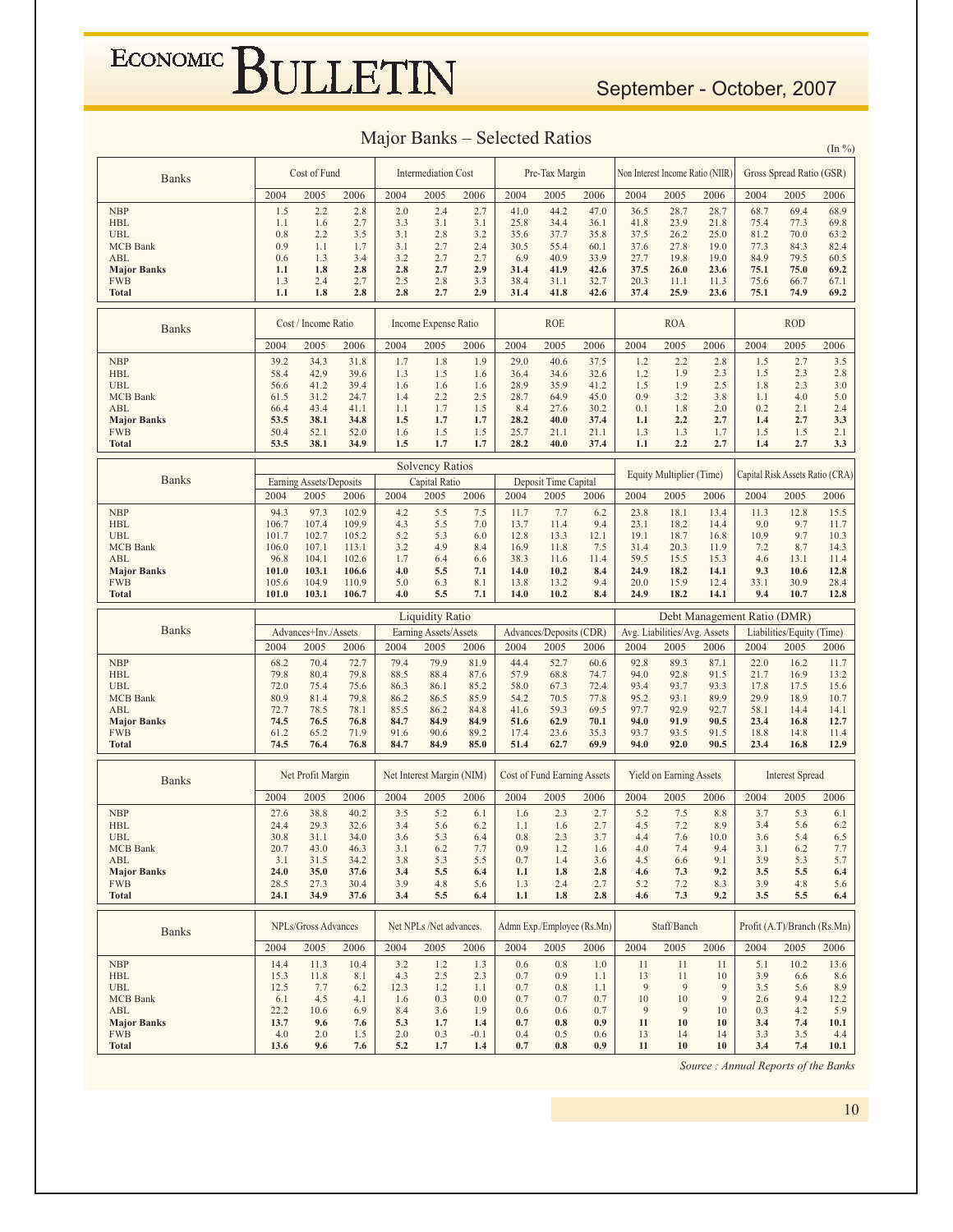#### September - October, 2007

|                                    |       |        |        |      |        |       |       |                |        |       |          |       |       |             | (Rs.Bn) |
|------------------------------------|-------|--------|--------|------|--------|-------|-------|----------------|--------|-------|----------|-------|-------|-------------|---------|
| <b>Banks</b>                       |       | Assets |        |      | Equity |       |       | Deposits       |        |       | Advances |       |       | Investments |         |
|                                    | 2004  | 2005   | 2006   | 2004 | 2005   | 2006  | 2004  | 2005           | 2006   | 2004  | 2005     | 2006  | 2004  | 2005        | 2006    |
| Askari Commercial Bank             | 107.2 | 145.1  | 166.0  | 5.6  | 7.6    | 9.6   | 83.3  | 118.8          | 131.8  | 69.8  | 86.0     | 99.2  | 17.2  | 25.7        | 28.6    |
| Soneri Bank                        | 49.9  | 63.3   | 70.7   | 2.9  | 3.8    | 5.2   | 37.4  | 47.6           | 53.0   | 24.4  | 32.1     | 35.4  | 14.0  | 16.4        | 16.7    |
| Bank Al-Habib                      | 77.4  | 91.5   | 115.0  | 3.3  | 4.7    | 6.2   | 62.2  | 75.8           | 91.4   | 47.4  | 55.3     | 71.0  | 14.4  | 19.8        | 21.0    |
| <b>Bank Al-Falah</b>               | 154.8 | 248.3  | 275.7  | 4.4  | 6.7    | 10.6  | 129.7 | 222.3          | 239.5  | 88.9  | 118.9    | 150.0 | 35.5  | 57.4        | 56.5    |
| Standard Chartered Bank (Pakistan) |       | $\sim$ | 249.8  | ۰    |        | 40.5  |       | $\overline{a}$ | 156.6  |       |          | 133.0 |       |             | 34.7    |
| <b>Bank of Khyber</b>              | 23.8  | 25.0   | 27.2   | 1.8  | 2.0    | 2.9   | 15.8  | 17.5           | 19.1   | 9.0   | 10.6     | 9.2   | 6.9   | 7.7         | 8.6     |
| <b>Bank of Punjab</b>              | 66.3  | 111.2  | 164.9  | 4.4  | 6.8    | 10.7  | 54.7  | 88.5           | 137.7  | 39.4  | 63.6     | 101.3 | 16.2  | 18.0        | 28.2    |
| <b>KASB Bank</b>                   | 15.9  | 19.1   | 26.5   | 1.7  | 1.7    | 2.1   | 11.2  | 14.8           | 21.3   | 8.3   | 10.7     | 14.5  | 2.7   | 3.8         | 4.7     |
| Habib Metropolitan Bank Ltd        | 67.9  | 79.6   | 148.7  | 3.6  | 5.0    | 10.7  | 48.6  | 56.7           | 102.5  | 40.1  | 43.5     | 83.3  | 15.6  | 22.8        | 39.6    |
| Faysal Bank                        | 78.5  | 110.3  | 115.5  | 6.3  | 8.1    | 9.1   | 56.5  | 74.7           | 74.4   | 50.5  | 62.3     | 74.5  | 12.3  | 24.4        | 22.5    |
| mybank                             | 13.4  | 17.2   | 26.5   | 1.7  | 2.5    | 3.9   | 10.9  | 12.9           | 19.2   | 7.2   | 9.3      | 13.5  | 1.9   | 3.3         | 3.0     |
| Prime Commercial Bank              | 40.3  | 53.8   | 52.3   | 3.2  | 3.4    | 3.8   | 30.1  | 38.9           | 40.7   | 21.3  | 25.5     | 32.1  | 6.3   | 13.4        | 11.6    |
| <b>Union Bank</b>                  | 77.7  | 117.1  |        | 3.3  | 5.1    |       | 63.0  | 91.2           | $\sim$ | 50.8  | 69.0     |       | 6.8   | 19.2        |         |
| <b>PICIC Commercial Bank</b>       | 52.0  | 65.1   | 70.3   | 3.5  | 4.2    | 4.5   | 44.1  | 53.5           | 59.5   | 25.8  | 33.2     | 34.9  | 13.2  | 13.7        | 15.7    |
| Saudi Pak Commercial Bank          | 42.8  | 47.7   | 59.1   | 1.5  | 3.2    | 2.9   | 33.3  | 37.1           | 49.0   | 25.5  | 19.5     | 29.0  | 9.7   | 12.5        | 15.7    |
| Meezan Bank                        | 19.7  | 30.7   | 46.4   | 1.9  | 3.0    | 4.8   | 13.8  | 22.8           | 34.4   | 12.3  | 19.7     | 27.0  | 1.4   | 1.6         | 2.9     |
| Crescent Comm. Bank                | 10.6  | 9.6    | 8.1    | 2.4  | 1.6    | 1.6   | 5.1   | 6.0            | 5.6    | 4.0   | 3.7      | 2.4   | 2.6   | 2.2         | 2.2     |
| <b>NIB Bank</b>                    | 16.6  | 32.0   | 46.4   | 1.4  | 4.3    | 4.4   | 10.6  | 21.1           | 30.6   | 11.7  | 19.6     | 31.1  | 1.2   | 5.1         | 6.6     |
| Atlas Bank                         | 3.7   | 8.0    | 17.0   | 1.0  | 1.5    | 3.1   | 0.2   | 2.2            | 8.8    | 0.01  | 0.8      | 7.8   | 1.0   | 1.7         | 3.6     |
| Dubai Islamic Bank                 |       | 0.5    | 8.4    |      | 0.4    | 3.5   |       |                | 4.3    |       |          | 3.3   |       |             | 0.8     |
| Bank Islami Pakistan               |       |        | 4.0    |      |        | 2.0   |       |                | 1.8    |       |          | 0.9   |       |             | 0.5     |
| Arif Habib Rupali Bank             |       |        | 5.7    |      |        | 3.0   |       |                | 2.5    |       |          | 1.4   |       |             |         |
| JS Bank                            |       |        | 12.5   |      |        | 3.0   |       |                | 7.2    |       |          |       |       |             | 2.6     |
| <b>All Private/Prov. Banks</b>     | 918.6 | 1275.2 | 1716.7 | 53.7 | 75.7   | 148.1 | 710.5 | 1002.3         | 1290.9 | 536.6 | 683.3    | 956.5 | 179.0 | 268.7       | 328.0   |

| <b>Banks</b>                       |       | Interest Income |                |       | <b>Interest Expenses</b> |        |       | Net Interest Income      |        |        | Non Interest Income |                 |       | Revenue |       |
|------------------------------------|-------|-----------------|----------------|-------|--------------------------|--------|-------|--------------------------|--------|--------|---------------------|-----------------|-------|---------|-------|
|                                    | 2004  | 2005            | 2006           | 2004  | 2005                     | 2006   | 2004  | 2005                     | 2006   | 2004   | 2005                | 2006            | 2004  | 2005    | 2006  |
| Askari Commercial Bank             | 4487  | 8781            | 12597          | 1117  | 4278                     | 6977   | 3370  | 4502                     | 5620   | 1634   | 1553                | 2139            | 5004  | 6055    | 7759  |
| Soneri Bank                        | 1948  | 3681            | 5536           | 752   | 2014                     | 3768   | 1195  | 1667                     | 1768   | 480    | 611                 | 755             | 1675  | 2278    | 2523  |
| Bank Al-Habib                      | 2432  | 4936            | 7858           | 962   | 2143                     | 4078   | 1470  | 2792                     | 3779   | 870    | 1036                | 1363            | 2340  | 3828    | 5142  |
| <b>Bank Al-Falah</b>               | 5620  | 12247           | 21191          | 2434  | 7205                     | 15233  | 3186  | 5042                     | 5958   | 1520   | 2268                | 3225            | 4706  | 7310    | 9183  |
| Standard Chartered Bank (Pakistan) | ٠     | $\overline{a}$  | 14851          | ٠     |                          | 4406   |       | $\overline{\phantom{a}}$ | 10446  | $\sim$ |                     | 3672            |       |         | 14118 |
| Bank of Khyber                     | 937   | 1416            | 1943           | 417   | 908                      | 1305   | 520   | 508                      | 638    | 305    | 302                 | 307             | 839   | 828     | 957   |
| <b>Bank of Punjab</b>              | 2555  | 6125            | 11644          | 719   | 2669                     | 7574   | 1836  | 3456                     | 4070   | 1097   | 1331                | 2954            | 2933  | 4787    | 7024  |
| <b>KASB Bank</b>                   | 641   | 1074            | 1790           | 318   | 664                      | 1429   | 323   | 409                      | 361    | 116    | 206                 | 593             | 439   | 615     | 954   |
| Habib Metropolitan Bank Ltd        | 2784  | 4359            | 7289           | 1261  | 2225                     | 4416   | 1523  | 2134                     | 2873   | 755    | 993                 | 1729            | 2278  | 3127    | 4602  |
| Faysal Bank                        | 2753  | 6338            | 9728           | 1118  | 3312                     | 6089   | 1635  | 3026                     | 3639   | 1831   | 2063                | 2753            | 3466  | 5089    | 6392  |
| mybank                             | 552   | 1026            | 1686           | 141   | 323                      | 866    | 411   | 703                      | 820    | 98     | 249                 | 452             | 520   | 952     | 1272  |
| Prime Commercial Bank              | 1641  | 3089            | 4536           | 656   | 1436                     | 2782   | 986   | 1652                     | 1754   | 560    | 467                 | 699             | 1546  | 2119    | 2453  |
| <b>Union Bank</b>                  | 4295  | 8144            | $\sim$         | 1442  | 3658                     | $\sim$ | 2853  | 4485                     | $\sim$ | 1604   | 2576                | $\sim$          | 4457  | 7061    |       |
| PICIC Commercial Bank              | 2336  | 4172            | 5796           | 1067  | 2062                     | 3530   | 1269  | 2210                     | 2266   | 676    | 959                 | 857             | 1944  | 3069    | 3123  |
| Saudi Pak Commercial Bank          | 1857  | 2633            | 3702           | 1147  | 1849                     | 3261   | 711   | 783                      | 441    | 394    | 660                 | 706             | 1104  | 1388    | 1327  |
| Meezan Bank                        | 534   | 1459            | 2704           | 250   | 690                      | 1464   | 284   | 769                      | 1240   | 365    | 622                 | 69 <sup>°</sup> | 649   | 1391    | 1931  |
| Crescent Comm. Bank                | 233   | 469             | 483            | 136   | 403                      | 552    | 97    | 66                       | $-69$  | 116    | 117                 | 84              | 213   | 183     | 15    |
| NIB Bank                           | 803   | 1717            | 3499           | 413   | 1119                     | 2452   | 391   | 598                      | 1047   | 112    | 236                 | 468             | 503   | 834     | 1523  |
| Atlas Bank                         | 70    | 380             | 893            | 16    | 242                      | 763    | 55    | 138                      | 130    |        | 11                  | 97              | 55    | 149     | 227   |
| Dubai Islamic Bank                 |       |                 | 156            |       |                          | 30     |       |                          | 126    |        |                     | 34              |       |         | 160   |
| Bank Islami Pakistan               |       |                 | 100            |       |                          | 19     |       |                          | 81     |        |                     | 44              |       |         | 125   |
| Arif Habib Rupali Bank             |       |                 | 143            |       |                          | 23     |       |                          | 120    |        |                     | $\overline{2}$  |       |         | 141   |
| JS Bank                            |       |                 | $\overline{2}$ |       |                          | 1.6    |       |                          | 0.5    |        |                     | 0.1             |       |         |       |
| <b>All Private/Prov. Banks</b>     | 36479 | 72045           | 118127         | 14366 | 37201                    | 71019  | 22114 | 34841                    | 47109  | 12532  | 16260               | 23643           | 34670 | 51063   | 70952 |

| <b>Banks</b>                       |       | <b>Admn</b> Expenses |                          |                          | <b>Operating Profit</b>  |        |       | Provision/Other Expenses |        |       | Profit/Loss (B.T)        |                          |                          | Profit/Loss $(A,T)$ |                |
|------------------------------------|-------|----------------------|--------------------------|--------------------------|--------------------------|--------|-------|--------------------------|--------|-------|--------------------------|--------------------------|--------------------------|---------------------|----------------|
|                                    | 2004  | 2005                 | 2006                     | 2004                     | 2005                     | 2006   | 2004  | 2005                     | 2006   | 2004  | 2005                     | 2006                     | 2004                     | 2005                | 2006           |
| Askari Commercial Bank             | 1845  | 2592                 | 3277                     | 3159                     | 3463                     | 4482   | 316   | 604                      | 1135   | 2843  | 2859                     | 3347                     | 1923                     | 2022                | 2250           |
| Soneri Bank                        | 642   | 792                  | 1029                     | 1033                     | 1486                     | 1494   | $-14$ | 86                       | 45     | 1047  | 1400                     | 1449                     | 648                      | 920                 | 985            |
| Bank Al-Habib                      | 1315  | 1728                 | 2432                     | 1025                     | 2100                     | 2710   | $-14$ | 78                       | 21     | 1039  | 2022                     | 2689                     | 541                      | 1464                | 1761           |
| <b>Bank Al-Falah</b>               | 2678  | 4313                 | 5875                     | 2029                     | 2997                     | 3308   | 374   | 434                      | 742    | 1654  | 2563                     | 2566                     | 1092                     | 1702                | 1763           |
| Standard Chartered Bank (Pakistan) |       | ٠                    | 5155                     | $\overline{\phantom{a}}$ | $\overline{\phantom{a}}$ | 8963   | ٠     | $\overline{\phantom{a}}$ | 1794   |       | $\overline{\phantom{a}}$ | 7169                     | $\overline{\phantom{a}}$ | $\sim$              | 5563           |
| Bank of Khyber                     | 303   | 362                  | 372                      | 536                      | 466                      | 585    | 238   | 232                      | 360    | 299   | 235                      | 225                      | 264                      | 219                 | 202            |
| <b>Bank of Punjab</b>              | 1116  | 1275                 | 1752                     | 1817                     | 3512                     | 5272   | 81    | 347                      | 504    | 1736  | 3165                     | 4769                     | 1368                     | 2353                | 3804           |
| <b>KASB Bank</b>                   | 428   | 622                  | 854                      | 11                       | $-7$                     | 101    | $-4$  | 504                      | 48     | 15    | $-511$                   | 53                       | 98                       | $-273$              | 137            |
| Habib Metropolitan Bank Ltd        | 814   | 971                  | 1349                     | 1464                     | 2156                     | 3253   | 86    | 58                       | 110    | 1378  | 2098                     | 3143                     | 815                      | 1506                | 2096           |
| Faysal Bank                        | 1135  | 1428                 | 1867                     | 2331                     | 3661                     | 4525   | 124   | $-308$                   | 655    | 2207  | 3969                     | 3870                     | 1753                     | 3069                | 2817           |
| mybank                             | 381   | 531                  | 587                      | 139                      | 421                      | 685    | 52    | 212                      | 62     | 87    | 211                      | 623                      | 84                       | 274                 | 493            |
| Prime Commercial Bank              | 943   | 1155                 | 1570                     | 603                      | 964                      | 883    | 78    | 199                      | 356    | 525   | 765                      | 527                      | 345                      | 495                 | 360            |
| <b>Union Bank</b>                  | 2567  | 3198                 | $\overline{\phantom{a}}$ | 1890                     | 3863                     | $\sim$ | 480   | 1085                     | $\sim$ | 1410  | 2778                     | $\overline{\phantom{a}}$ | 830                      | 1745                |                |
| PICIC Commercial Bank              | 823   | 1148                 | 1351                     | 1122                     | 1921                     | 1773   | $-5$  | 16                       | 494    | 1126  | 1906                     | 1279                     | 896                      | 1504                | 969            |
| Saudi Pak Commercial Bank          | 520   | 733                  | 1262                     | 584                      | 655                      | 65     | 87    | 515                      | 490    | 497   | 140                      | $-425$                   | 326                      | 65                  | $-319$         |
| Meezan Bank                        | 409   | 718                  | 1023                     | 240                      | 673                      | 908    | 19    | 40                       | 128    | 221   | 633                      | 780                      | 224                      | 419                 | 604            |
| Crescent Comm. Bank                | 222   | 493                  | 647                      | $-9$                     | $-310$                   | $-632$ | 75    | 430                      | 238    | $-84$ | $-740$                   | $-870$                   | $-87$                    | $-744$              | $-609$         |
| <b>NIB Bank</b>                    | 394   | 712                  | 1221                     | 109                      | 122                      | 302    | 77    | 95                       | 272    | 31    | 27                       | 30                       | 123                      | 104                 | 125            |
| Atlas Bank                         | 51    | 131                  | 308                      | 4                        | 18                       | $-81$  | 42    | 8                        | 59     | $-38$ | 10                       | $-141$                   | $-25$                    | 4                   | $\overline{Q}$ |
| Dubai Islamic Bank                 |       |                      | 764                      |                          | ٠                        | $-604$ |       |                          | 29     |       | $\overline{\phantom{a}}$ | $-633$                   |                          |                     | $-411$         |
| Bank Islami Pakistan               |       |                      | 145                      |                          |                          | $-20$  |       |                          | 15     |       |                          | $-34$                    |                          |                     | $-8$           |
| Arif Habib Rupali Bank             |       |                      | 90                       |                          |                          | 50     |       |                          |        |       |                          | 50                       |                          |                     | 44             |
| JS Bank                            |       |                      |                          |                          |                          | $-0.4$ |       |                          |        |       |                          | $-0.4$                   |                          |                     | $-0.4$         |
| <b>All Private/Prov. Banks</b>     | 16585 | 22902                | 32930                    | 18085                    | 28161                    | 38021  | 2092  | 4635                     | 7556   | 15992 | 23530                    | 30465                    | 11218                    | 16848               | 22635          |

Source : Annual Reports of the Banks

 $(Rs.Mn)$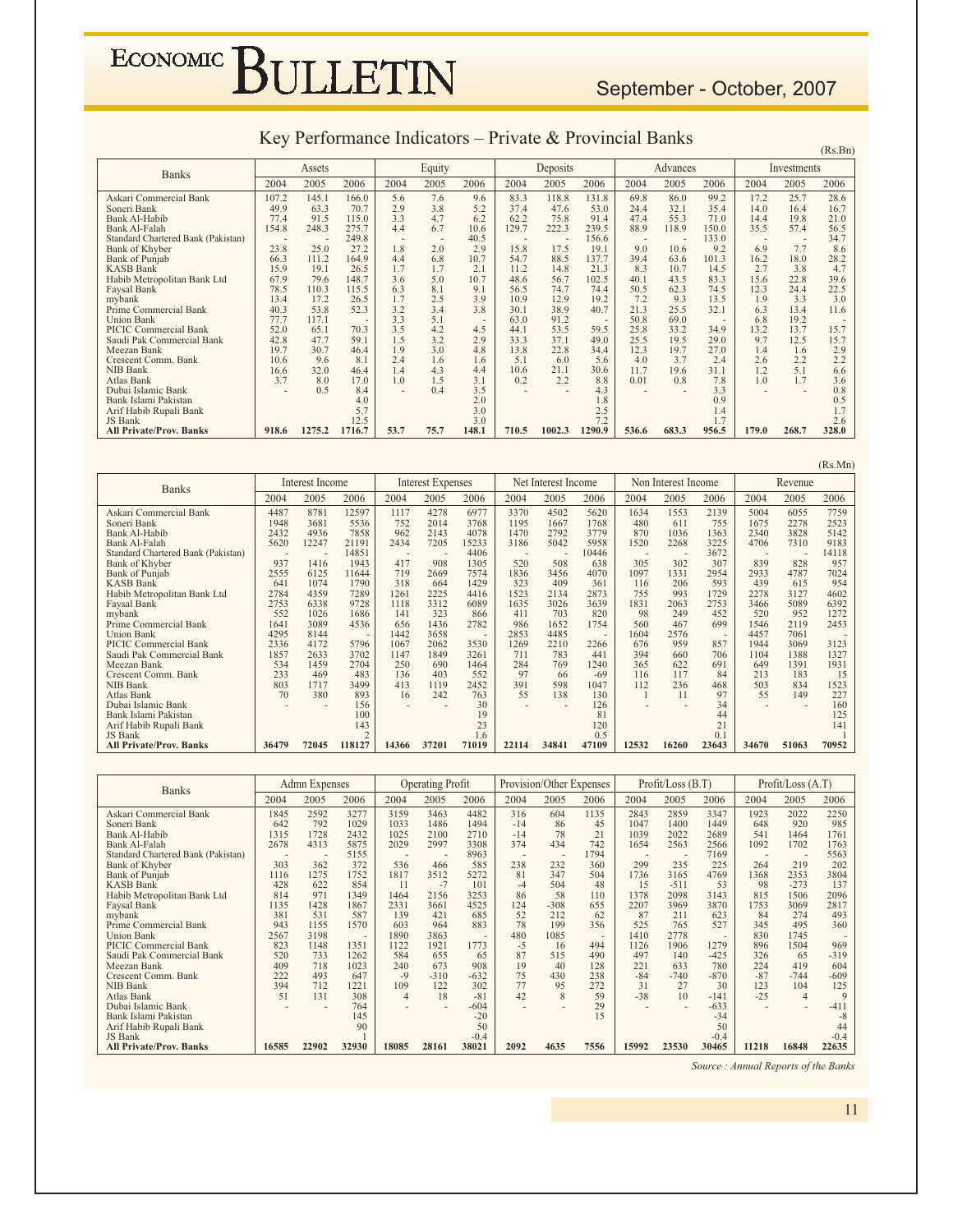#### September - October, 2007

|                               |      | Cost of Fund |      |                          | <b>Intermediation Cost</b> |      |         | Pre-Tax Margin |          | Non Interest Income Ratio(NIR) |      |       |      | Gross Spread Ratio(GSR) |         |
|-------------------------------|------|--------------|------|--------------------------|----------------------------|------|---------|----------------|----------|--------------------------------|------|-------|------|-------------------------|---------|
| <b>Banks</b>                  | 2004 | 2005         | 2006 | 2004                     | 2005                       | 2006 | 2004    | 2005           | 2006     | 2004                           | 2005 | 2006  | 2004 | 2005                    | 2006    |
| Askari Commercial Bank        | 1.3  | 3.8          | 5.1  | 2.1                      | 2.3                        | 2.4  | 46.4    | 27.7           | 22.7     | 32.7                           | 25.6 | 27.6  | 75.1 | 51.3                    | 44.6    |
| Soneri Bank                   | 1.9  | 4.0          | 6.4  | 1.6                      | 1.6                        | 1.7  | 43.1    | 32.6           | 23.0     | 28.7                           | 26.8 | 29.9  | 61.4 | 45.3                    | 31.9    |
| Bank Al-Habib Ltd.            | 1.6  | 2.8          | 4.4  | 2.1                      | 2.3                        | 2.6  | 31.5    | 33.9           | 29.2     | 37.2                           | 27.1 | 26.5  | 60.4 | 56.6                    | 48.1    |
| Bank Al-Falah Ltd.            | 2.1  | 3.9          | 6.4  | 2.3                      | 2.3                        | 2.5  | 23.2    | 17.7           | 10.5     | 32.3                           | 30.8 | 35.1  | 56.7 | 41.2                    | 28.1    |
| Standard Chartered Bank (Pak) |      |              | 3.3  | $\overline{\phantom{a}}$ | $\overline{\phantom{a}}$   | 3.8  |         | ٠              | 38.7     |                                |      | 26.0  |      |                         | 70.3    |
| Bank of Khyber                | 2.3  | 4.3          | 5.8  | 1.7                      | 1.7                        | 1.6  | 24.1    | 13.6           | 10.0     | 36.9                           | 36.5 | 32.0  | 55.5 | 35.9                    | 32.9    |
| <b>Bank of Punjab</b>         | 1.5  | 3.5          | 6.3  | 2.3                      | 1.7                        | 1.5  | 47.5    | 42.4           | 32.7     | 37.4                           | 27.8 | 42.1  | 71.9 | 56.4                    | 35.0    |
| <b>KASB Bank Limited</b>      | 3.1  | 4.4          | 7.1  | 4.1                      | 4.1                        | 4.2  | 2.0     | $-39.9$        | 2.2      | 24.5                           | 33.5 | 62.2  | 50.4 | 38.1                    | 20.2    |
| Habib Metropolitan Bank Ltd   | 2.2  | 3.4          | 4.3  | 1.4                      | 1.5                        | 1.3  | 38.9    | 38.0           | 34.9     | 33.1                           | 31.8 | 37.6  | 54.7 | 49.0                    | 39.4    |
| Faysal Bank Ltd               | 2.2  | 4.3          | 6.8  | 2.2                      | 1.8                        | 2.1  | 48.2    | 47.2           | 31.0     | 52.8                           | 40.5 | 43.1  | 59.4 | 47.7                    | 37.4    |
| mybank Ltd                    | 1.3  | 2.5          | 4.9  | 3.5                      | 4.1                        | 3.4  | 13.4    | 16.5           | 29.1     | 18.8                           | 26.2 | 35.5  | 74.5 | 68.5                    | 48.6    |
| Prime Commercial Bank         | 2.1  | 3.4          | 5.9  | 3.0                      | 2.8                        | 3.3  | 23.9    | 21.5           | 10.1     | 36.2                           | 22.0 | 28.5  | 60.1 | 53.5                    | 38.7    |
| Union Bank Ltd                | 2.2  | 4.1          |      | 3.9                      | 3.6                        |      | 46.8    | 54.1           | 0.0      | 36.0                           | 36.5 |       | 66.4 | 55.1                    |         |
| Picic Comm. Bank Ltd          | 2.5  | 3.9          | 5.7  | 2.0                      | 2.2                        | 2.2  | 37.4    | 37.1           | 19.2     | 34.8                           | 31.2 | 27.4  | 54.3 | 50.6                    | 39.1    |
| Saudi Pak Comm. Bank          | 3.2  | 4.5          | 6.8  | 1.4                      | 1.8                        | 2.6  | 22.1    | 4.3            | $-9.6$   | 35.6                           | 45.7 | 61.6  | 38.3 | 29.8                    | 11.9    |
| Meezan Bank Ltd               | 2.0  | 3.3          | 4.5  | 3.2                      | 3.4                        | 3.2  | 24.6    | 30.4           | 23.0     | 56.2                           | 44.7 | 35.8  | 53.2 | 52.7                    | 45.9    |
| <b>Crescent Bank</b>          | 2.5  | 6.0          | 8.3  | 4.1                      | 6.9                        | 9.8  | $-24.0$ | $-126.3$       | $-153.3$ | 54.3                           | 63.9 | 556.3 | 41.7 | 14.1                    | $-14.3$ |
| <b>NIB Bank</b>               | 3.8  | 5.5          | 7.5  | 3.7                      | 3.5                        | 3.7  | 3.4     | 1.4            | 0.8      | 22.2                           | 28.3 | 30.7  | 48.7 | 34.8                    | 29.9    |
| Atlas Bank Ltd                | 13.8 | 5.6          | 8.0  | 2.1                      | 3.0                        | 3.5  | $-53.2$ | 2.3            | $-14.2$  | 1.8                            | 7.4  | 42.7  | 78.6 | 36.3                    | 14.6    |
| Total                         | 2.0  | 3.8          | 5.5  | 2.4                      | 2.4                        | 2.6  | 32.6    | 26.6           | 21.5     | 36.1                           | 31.8 | 33.3  | 60.6 | 48.4                    | 39.9    |

| <b>Banks</b>                  | Cost/Income Ratio |       |                          |      | Income/Expense Ratio |                          | <b>ROE</b> |         | <b>ROA</b> |                          |        | <b>ROD</b> |         |                          |          |
|-------------------------------|-------------------|-------|--------------------------|------|----------------------|--------------------------|------------|---------|------------|--------------------------|--------|------------|---------|--------------------------|----------|
|                               | 2004              | 2005  | 2006                     | 2004 | 2005                 | 2006                     | 2004       | 2005    | 2006       | 2004                     | 2005   | 2006       | 2004    | 2005                     | 2006     |
| Askari Commercial Bank        | 36.9              | 42.8  | 42.2                     | 1.9  | 1.4                  | 1.3                      | 40.6       | 30.7    | 26.1       | 2.0                      | 1.6    | 1.4        | 2.7     | 2.0                      | 1.8      |
| Soneri Bank                   | 38.3              | 34.8  | 40.8                     | 1.7  | 1.5                  | 1.3                      | 25.4       | 27.5    | 21.9       | 1.5                      | 1.6    | 1.5        | 2.0     | 2.2                      | 2.0      |
| Bank Al-Habib Ltd.            | 56.2              | 45.1  | 47.3                     | 1.4  | 1.5                  | 1.4                      | 18.0       | 36.5    | 32.2       | 0.8                      | 1.7    | 1.7        | 1.0     | 2.1                      | 2.1      |
| Bank Al-Falah Ltd.            | 56.9              | 59.0  | 64.0                     | 1.3  | 1.2                  | 1.1                      | 26.9       | 30.6    | 20.4       | 0.9                      | 0.8    | 0.7        | 1.1     | 1.0                      | 0.8      |
| Standard Chartered Bank (Pak) |                   |       | 36.5                     |      |                      | 1.6                      |            |         | 22.5       | $\overline{\phantom{a}}$ |        | 3.1        |         | $\overline{\phantom{a}}$ | 4.6      |
| Bank of Khyber                | 36.1              | 43.7  | 38.8                     | 1.3  | 1.1                  | 1.1                      | 15.6       | 11.3    | 8.2        | 1.2                      | 0.9    | 0.8        | 1.7     | 1.3                      | 1.1      |
| Bank of Punjab                | 38.1              | 26.6  | 24.9                     | 1.9  | 1.7                  | 1.5                      | 36.6       | 42.0    | 43.6       | 2.5                      | 2.7    | 2.8        | 3.1     | 3.3                      | 3.4      |
| <b>KASB Bank Limited</b>      | 97.5              | 101.1 | 89.4                     | 1.0  | 0.7                  | 1.0                      | 6.7        | $-15.8$ | 7.0        | 0.8                      | $-1.6$ | 0.6        | 1.2     | $-2.1$                   | 0.8      |
| Habib Metropolitan Bank Ltd   | 35.7              | 31.1  | 29.3                     | 1.6  | 1.6                  | 1.5                      | 25.8       | 34.8    | 26.6       | 1.3                      | 2.0    | 1.8        | 1.9     | 2.9                      | 2.6      |
| Faysal Bank Ltd               | 32.7              | 28.1  | 29.2                     | 1.9  | 1.9                  | 1.4                      | 29.6       | 42.7    | 32.7       | 2.8                      | 3.3    | 2.5        | 4.0     | 4.7                      | 3.8      |
| mybank Ltd                    | 73.3              | 55.8  | 46.1                     | 1.1  | 1.2                  | 1.4                      | 6.0        | 13.1    | 15.4       | 0.7                      | 1.8    | 2.3        | 0.8     | 2.3                      | 3.1      |
| Prime Commercial Bank         | 61.0              | 54.5  | 64.0                     | 1.3  | 1.3                  | 1.1                      | 15.4       | 15.5    | 10.0       | 1.0                      | 1.1    | 0.7        | 1.3     | 1.4                      | 0.9      |
| Union Bank Ltd                | 57.6              | 45.3  | $\overline{\phantom{a}}$ | 1.3  | 1.4                  | $\overline{\phantom{a}}$ | 28.4       | 41.5    | $\Omega$   | 1.1                      | 1.8    | 0.0        | 1.5     | 2.3                      | $\Omega$ |
| Picic Comm. Bank Ltd          | 42.3              | 37.4  | 43.3                     | 1.6  | 1.6                  | 1.2                      | 34.0       | 39.2    | 22.4       | 1.9                      | 2.6    | 1.4        | 2.3     | 3.1                      | 1.7      |
| Saudi Pak Comm. Bank          | 47.1              | 52.8  | 95.1                     | 1.3  | 1.1                  | 0.9                      | 24.9       | 2.8     | $-10.5$    | 0.8                      | 0.1    | $-0.6$     | 1.1     | 0.2                      | $-0.7$   |
| Meezan Bank Ltd               | 63.1              | 51.6  | 53.0                     | 1.3  | 1.4                  | 1.3                      | 12.8       | 17.3    | 15.6       | 1.5                      | 1.7    | 1.6        | 2.1     | 2.3                      | 2.1      |
| <b>Crescent Bank</b>          | 104.1             | 269.4 | 4284.8                   | 0.8  | 0.4                  | 0.4                      | $-4.2$     | $-37.6$ | $-38.5$    | $-1.0$                   | $-7.4$ | $-6.9$     | $-2.0$  | $-13.4$                  | $-10.5$  |
| NIB Bank                      | 78.4              | 85.4  | 80.2                     | 1.0  | 1.0                  | 1.0                      | 9.3        | 3.7     | 2.9        | 1.0                      | 0.4    | 0.3        | 1.6     | 0.7                      | 0.5      |
| Atlas Bank Ltd                | 93.1              | 88.5  | 135.7                    | 0.6  | 1.0                  | 0.9                      | $-4.6$     | 0.3     | 0.4        | $-1.4$                   | 0.1    | 0.1        | $-21.5$ | 0.3                      | 0.2      |
| <b>Total</b>                  | 47.8              | 44.9  | 46.4                     | 1.5  | 1.3                  | 1.2                      | 24.1       | 26.1    | 20.2       | 1.4                      | 1.5    | 1.5        | 1.9     | 2.0                      | 2.0      |

|                               |        |                         |       |      | Solvency Ratio |                          |                          |                      |      |      |                          |                          |                                 |                          |      |
|-------------------------------|--------|-------------------------|-------|------|----------------|--------------------------|--------------------------|----------------------|------|------|--------------------------|--------------------------|---------------------------------|--------------------------|------|
| <b>Banks</b>                  |        | Earning Assets/Deposits |       |      | Capital Ratio  |                          |                          | Deposit Time Capital |      |      | Equity Multiplier (Time) |                          | Capital Risk Assets Ratio (CRA) |                          |      |
|                               | 2004   | 2005                    | 2006  | 2004 | 2005           | 2006                     | 2004                     | 2005                 | 2006 | 2004 | 2005                     | 2006                     | 2004                            | 2005                     | 2006 |
| Askari Commercial Bank        | 117.0  | 109.7                   | 108.1 | 4.9  | 5.2            | 5.5                      | 13.1                     | 13.6                 | 12.6 | 20.3 | 19.2                     | 18.1                     | 8.3                             | 8.4                      | 9.3  |
| Soneri Bank                   | 119.2  | 118.2                   | 117.0 | 5.9  | 5.9            | 6.7                      | 11.6                     | 11.7                 | 10.2 | 17.0 | 16.9                     | 14.9                     | 12.2                            | 11.8                     | 13.3 |
| Bank Al-Habib Ltd.            | 109.7  | 107.3                   | 107.1 | 4.4  | 4.7            | 5.3                      | 15.6                     | 15.2                 | 14.2 | 22.6 | 21.1                     | 18.9                     | 7.3                             | 7.8                      | 8.7  |
| Bank Al-Falah Ltd.            | 103.6  | 96.8                    | 96.3  | 3.2  | 2.8            | 3.3                      | 20.6                     | 27.7                 | 23.4 | 31.2 | 36.3                     | 30.3                     | 5.9                             | 5.3                      | 6.4  |
| Standard Chartered Bank (Pak) |        | ٠                       | 12.0  |      | $\overline{a}$ | 13.6                     | $\overline{\phantom{a}}$ |                      | 4.8  |      |                          | 7.4                      | $\overline{\phantom{a}}$        | $\overline{\phantom{a}}$ | 26.7 |
| Bank of Khyber                | 122.1  | 130.5                   | 127.0 | 6.8  | 6.3            | 6.3                      | 7.5                      | 7.1                  | 6.6  | 12.6 | 12.6                     | 10.6                     | 23.6                            | 19.8                     | 24.8 |
| Bank of Punjab                | 108.7  | 109.9                   | 107.8 | 6.8  | 6.3            | 6.3                      | 6.9                      | 6.7                  | 7.6  | 14.7 | 15.9                     | 15.8                     | 12.9                            | 10.9                     | 10.6 |
| <b>KASB Bank Limited</b>      | 125.2  | 115.0                   | 107.4 | 11.8 | 9.9            | 8.6                      | 5.7                      | 7.6                  | 9.3  | 8.5  | 10.1                     | 11.7                     | 24.5                            | 18.2                     | 15.5 |
| Habib Metropolitan Bank Ltd   | 132.9  | 128.3                   | 130.4 | 5.0  | 5.9            | 6.9                      | 10.9                     | 10.7                 | 9.7  | 20.1 | 17.0                     | 14.5                     | 8.7                             | 10.4                     | 12.4 |
| Faysal Bank Ltd               | 129.0  | 129.9                   | 136.8 | 9.4  | 7.6            | 7.6                      | 4.8                      | 5.4                  | 5.3  | 10.6 | 13.1                     | 13.1                     | 14.6                            | 12.6                     | 12.6 |
| mybank Ltd                    | 103.1  | 106.6                   | 113.0 | 11.0 | 13.6           | 14.7                     | 7.2                      | 5.7                  | 4.2  | 9.1  | 7.3                      | 6.8                      | 21.2                            | 25.2                     | 28.2 |
| Prime Commercial Bank         | 120.1  | 121.4                   | 117.5 | 6.4  | 6.8            | 6.8                      | 10.6                     | 10.3                 | 11.1 | 15.6 | 14.7                     | 14.7                     | 12.8                            | 13.6                     | 12.6 |
| <b>Union Bank Ltd</b>         | 109.8  | 110.9                   |       | 4.0  | 4.3            | $\overline{\phantom{a}}$ | 19.0                     | 18.2                 |      | 24.8 | 23.2                     | $\overline{\phantom{a}}$ | 6.4                             | 7.0                      |      |
| Picic Comm. Bank Ltd          | 108.6  | 106.2                   | 105.4 | 5.7  | 6.5            | 6.4                      | 13.3                     | 12.9                 | 13.9 | 17.5 | 15.3                     | 15.6                     | 13.1                            | 13.0                     | 12.7 |
| Saudi Pak Comm. Bank          | 113.9  | 110.5                   | 106.6 | 3.4  | 5.2            | 5.7                      | 20.3                     | 12.7                 | 11.2 | 29.8 | 19.4                     | 17.5                     | 5.9                             | 10.4                     | 12.6 |
| Meezan Bank Ltd               | 115.3  | 108.7                   | 108.3 | 11.4 | 9.6            | 10.0                     | 5.6                      | 7.1                  | 7.3  | 8.8  | 10.4                     | 10.0                     | 17.7                            | 15.1                     | 16.5 |
| <b>Crescent Bank</b>          | 142.2  | 128.1                   | 103.9 | 24.9 | 19.6           | 17.9                     | 2.0                      | 2.8                  | 3.7  | 4.0  | 5.1                      | 5.6                      | 73.1                            | 51.1                     | 51.8 |
| NIB Bank                      | 150.1  | 138.6                   | 136.6 | 10.4 | 11.6           | 11.0                     | 5.9                      | 5.7                  | 6.0  | 9.6  | 8.6                      | 9.1                      | 14.2                            | 18.0                     | 17.0 |
| Atlas Bank Ltd                | 1505.8 | 451.3                   | 204.8 | 29.1 | 21.9           | 18.6                     | 0.2                      | 0.9                  | 2.4  | 3.4  | 4.6                      | 5.4                      | 1631.7                          | 297.7                    | 53.7 |
| Total                         | 131.0  | 123.0                   | 110.7 | 5.9  | 5.9            | 7.5                      | 10.6                     | 10.8                 | 8.3  | 17.1 | 17.0                     | 13.4                     | 10.5                            | 10.6                     | 13.7 |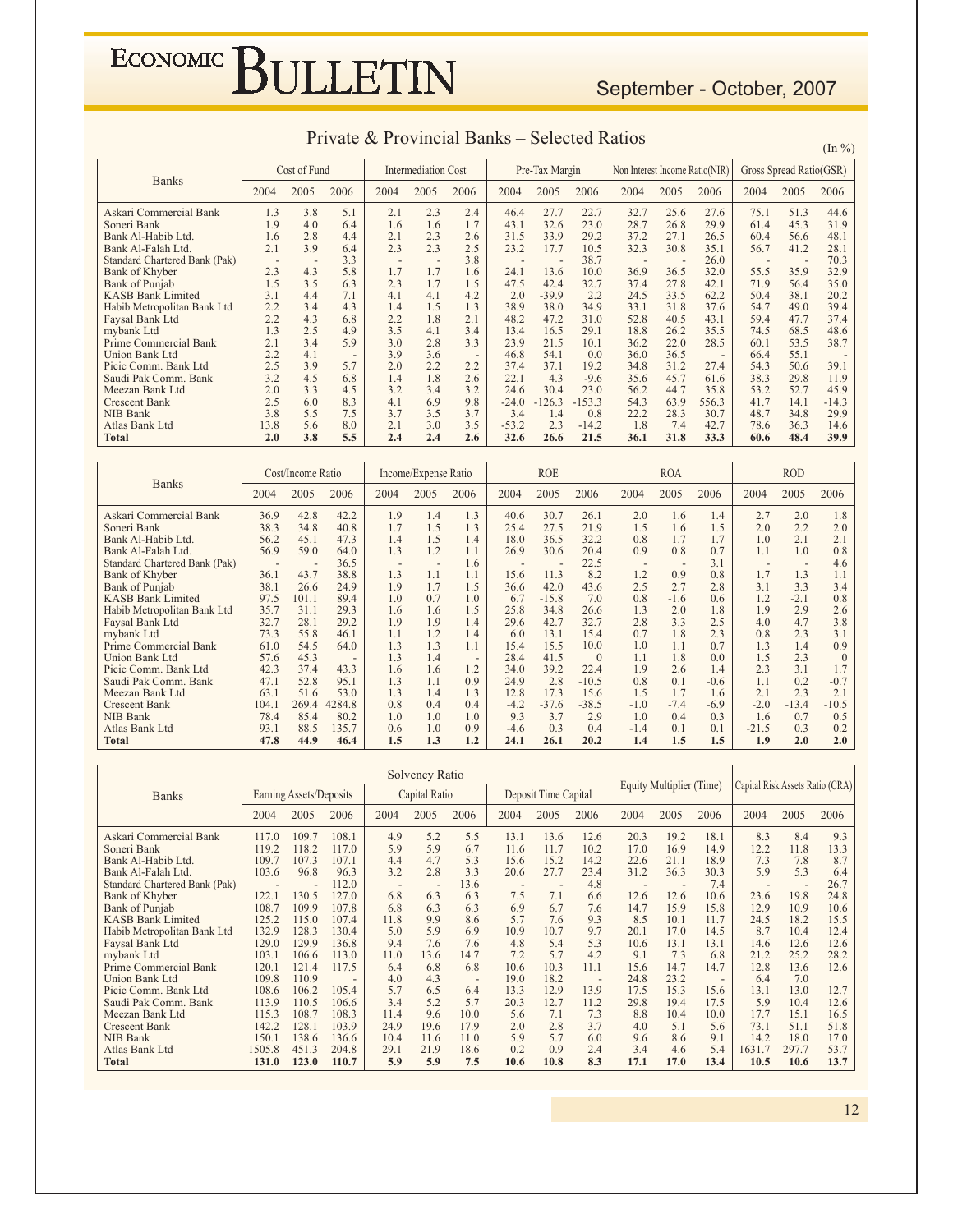|                            |                       | Private & Provincial Banks – Selected Ratios |                                                        | $(\ln \frac{9}{6})$       |
|----------------------------|-----------------------|----------------------------------------------|--------------------------------------------------------|---------------------------|
|                            | Liquidity Ratio       |                                              |                                                        | Debt Management Ratio     |
| Advances+Investment/Assets | Earning Assets/Assets |                                              | Advances/Deposits (CDR)   Avg. Liabilities/Avg. Assets | Liabilities/Equity (Time) |
|                            |                       |                                              |                                                        |                           |

|  | Private & Provincial Banks – Selected Ratios |
|--|----------------------------------------------|
|--|----------------------------------------------|

|                               |                            | <b>Liquidity Ratio</b> |      |       |                       |                          |       |                         |                          |                            |      | Debt Management Ratio    |      |                           |      |  |  |
|-------------------------------|----------------------------|------------------------|------|-------|-----------------------|--------------------------|-------|-------------------------|--------------------------|----------------------------|------|--------------------------|------|---------------------------|------|--|--|
| <b>Banks</b>                  | Advances+Investment/Assets |                        |      |       | Earning Assets/Assets |                          |       | Advances/Deposits (CDR) |                          | Avg.Liabilities/Avg.Assets |      |                          |      | Liabilities/Equity (Time) |      |  |  |
|                               | 2004                       | 2005                   | 2006 | 2004  | 2005                  | 2006                     | 2004  | 2005                    | 2006                     | 2004                       | 2005 | 2006                     | 2004 | 2005                      | 2006 |  |  |
| Askari Commercial Bank        | 80.0                       | 78.8                   | 77.0 | 88.1  | 87.9                  | 87.1                     | 79.1  | 77.1                    | 73.9                     | 94.3                       | 94.1 | 93.6                     | 19.2 | 18.0                      | 16.9 |  |  |
| Soneri Bank                   | 77.9                       | 76.7                   | 75.0 | 89.6  | 88.8                  | 87.8                     | 63.9  | 66.4                    | 67.1                     | 93.5                       | 93.6 | 92.7                     | 15.9 | 15.9                      | 13.8 |  |  |
| Bank Al-Habib Ltd.            | 82.0                       | 81.0                   | 80.8 | 87.7  | 87.6                  | 86.7                     | 76.2  | 74.4                    | 75.4                     | 94.9                       | 94.6 | 94.3                     | 21.4 | 19.9                      | 17.8 |  |  |
| Bank Al-Falah Ltd.            | 79.8                       | 74.6                   | 73.1 | 84.2  | 84.5                  | 84.9                     | 66.9  | 59.0                    | 58.2                     | 96.1                       | 96.8 | 96.2                     | 30.0 | 35.2                      | 29.1 |  |  |
| Standard Chartered Bank (Pak) |                            |                        | 67.5 |       |                       | 74.0                     |       |                         | 77.1                     | $\overline{\phantom{a}}$   |      | 86.2                     |      |                           | 6.3  |  |  |
| Bank of Khyber                | 72.1                       | 70.0                   | 68.0 | 532.4 | 477.2                 | 88.7                     | 46.1  | 58.9                    | 54.2                     | 90.3                       | 90.4 | 89.4                     | 11.4 | 11.4                      | 9.5  |  |  |
| Bank of Punjab                | 77.7                       | 77.4                   | 76.5 | 88.6  | 88.7                  | 88.3                     | 64.4  | 72.0                    | 72.9                     | 88.1                       | 87.9 | 89.2                     | 13.0 | 13.9                      | 14.1 |  |  |
| <b>KASB Bank Limited</b>      | 68.5                       | 73.1                   | 74.0 | 83.9  | 85.6                  | 84.9                     | 71.7  | 73.1                    | 69.9                     | 88.2                       | 90.2 | 91.5                     | 7.5  | 9.1                       | 10.7 |  |  |
| Habib Metropolitan Bank Ltd   | 83.4                       | 82.7                   | 82.9 | 92.1  | 91.6                  | 90.9                     | 82.3  | 79.4                    | 79.7                     | 93.6                       | 93.3 | 92.8                     | 18.8 | 15.9                      | 13.4 |  |  |
| Faysal Bank Ltd               | 82.2                       | 79.2                   | 81.4 | 89.6  | 90.2                  | 90.4                     | 92.3  | 86.7                    | 91.7                     | 85.6                       | 87.0 | 87.6                     | 9.1  | 11.4                      | 11.5 |  |  |
| mybank Ltd                    | 67.3                       | 70.9                   | 66.2 | 81.5  | 82.7                  | 82.7                     | 65.7  | 69.6                    | 71.1                     | 89.1                       | 86.3 | 82.6                     | 8.1  | 6.3                       | 5.6  |  |  |
| Prime Commercial Bank         | 73.0                       | 70.7                   | 77.9 | 88.8  | 89.0                  | 88.1                     | 67.5  | 67.8                    | 72.5                     | 93.0                       | 92.9 | 93.3                     | 14.5 | 13.7                      | 13.7 |  |  |
| <b>Union Bank Ltd</b>         | 74.0                       | 74.9                   |      | 85.8  | 87.8                  | $\overline{\phantom{a}}$ | 80.5  | 77.7                    | $\overline{\phantom{a}}$ | 95.9                       | 95.6 | $\overline{\phantom{0}}$ | 23.8 | 22.2                      |      |  |  |
| Picic Comm. Bank Ltd          | 81.5                       | 73.3                   | 71.9 | 90.3  | 88.5                  | 88.0                     | 52.4  | 60.5                    | 60.3                     | 93.8                       | 93.5 | 94.0                     | 16.4 | 14.3                      | 14.7 |  |  |
| Saudi Pak Comm. Bank          | 80.9                       | 74.2                   | 71.8 | 84.5  | 85.9                  | 85.9                     | 76.1  | 63.9                    | 56.3                     | 96.4                       | 93.9 | 92.8                     | 28.7 | 18.2                      | 16.3 |  |  |
| Meezan Bank Ltd               | 72.7                       | 69.7                   | 66.5 | 80.6  | 78.9                  | 80.3                     | 91.7  | 87.8                    | 81.7                     | 87.5                       | 89.8 | 89.9                     | 7.7  | 9.4                       | 9.0  |  |  |
| <b>Crescent Bank</b>          | 57.8                       | 61.8                   | 58.9 | 72.9  | 70.2                  | 67.8                     | 66.6  | 69.9                    | 52.9                     | 74.9                       | 80.3 | 82.3                     | 3.0  | 4.1                       | 4.6  |  |  |
| NIB Bank                      | 81.9                       | 77.6                   | 79.5 | 91.7  | 90.7                  | 90.0                     | 120.1 | 98.7                    | 98.0                     | 89.6                       | 88.5 | 89.1                     | 8.6  | 7.6                       | 8.1  |  |  |
| Atlas Bank Ltd                | 29.1                       | 30.9                   | 56.1 | 9.5   | 24.3                  | 90.4                     | 3.4   | 35.4                    | 78.3                     | 71.9                       | 77.9 | 81.9                     | 2.5  | 3.6                       | 4.4  |  |  |
| <b>Total</b>                  | 78.6                       | 76.1                   | 74.7 | 99.4  | 96.1                  | 84.9                     | 73.3  | 71.3                    | 71.1                     | 92.8                       | 92.8 | 84.5                     | 15.8 | 15.7                      | 11.3 |  |  |

| Net Profit Margin<br><b>Banks</b> |         |                   |         | Net Interest Margin (NIM)<br>2004<br>2005<br>4.0<br>4.1<br>3.3<br>3.1<br>3.8<br>2.5<br>3.0<br>3.0<br>0.5<br>0.4<br>3.8<br>4.4<br>2.7<br>3.1<br>3.2<br>2.6<br>2.9<br>3.6<br>5.5<br>4.0<br>3.2<br>3.9<br>5.2<br>4.6 |     |                          |      |      | Cost of Fund Earning Assets |                          | <b>Yield on Earning Assets</b> |          | <b>Interest Spread</b>   |                          |        |
|-----------------------------------|---------|-------------------|---------|-------------------------------------------------------------------------------------------------------------------------------------------------------------------------------------------------------------------|-----|--------------------------|------|------|-----------------------------|--------------------------|--------------------------------|----------|--------------------------|--------------------------|--------|
|                                   | 2004    | 2005              | 2006    |                                                                                                                                                                                                                   |     | 2006                     | 2004 | 2005 | 2006                        | 2004                     | 2005                           | 2006     | 2004                     | 2005                     | 2006   |
| Askari Commercial Bank            | 38.4    | 33.4              | 29.0    |                                                                                                                                                                                                                   |     | 4.1                      | 1.3  | 3.9  | 5.2                         | 5.3                      | 7.9                            | 9.3      | 4.0                      | 4.1                      | 4.2    |
| Soneri Bank                       | 38.7    | 40.4              | 39.0    |                                                                                                                                                                                                                   |     | 3.0                      | 1.9  | 4.0  | 6.4                         | 5.0                      | 7.3                            | 9.4      | 3.1                      | 3.3                      | 3.0    |
| Bank Al-Habib Ltd.                | 23.1    | 38.2              | 34.2    |                                                                                                                                                                                                                   |     | 4.2                      | 1.6  | 2.9  | 4.6                         | 4.1                      | 6.7                            | 8.8      | 2.5                      | 3.9                      | 4.3    |
| Bank Al-Falah Ltd.                | 23.2    | 23.4              | 19.2    |                                                                                                                                                                                                                   |     | 2.7                      | 2.3  | 4.2  | 6.9                         | 5.3                      | 7.2                            | 9.5      | 3.2                      | 3.3                      | 3.1    |
| Standard Chartered Bank (Pak)     |         |                   | 39.4    |                                                                                                                                                                                                                   |     | 7.8                      |      |      | 3.3                         | $\overline{\phantom{0}}$ |                                | 11.0     |                          | $\overline{\phantom{0}}$ | 7.8    |
| Bank of Khyber                    | 31.5    | 26.4              | 21.1    |                                                                                                                                                                                                                   |     | 2.8                      | 0.4  | 0.8  | 5.6                         | 0.8                      | 1.2                            | 8.4      | $-1.5$                   | $-3.1$                   | 2.6    |
| Bank of Punjab                    | 46.7    | 49.2              | 54.2    |                                                                                                                                                                                                                   |     | 3.3                      | 1.5  | 3.4  | 6.2                         | 5.2                      | 7.8                            | 9.6      | 3.7                      | 4.3                      | 3.2    |
| <b>KASB Bank Limited</b>          | 22.3    | $-44.4$           | 14.4    |                                                                                                                                                                                                                   |     | 1.9                      | 3.1  | 4.4  | 7.4                         | 6.2                      | 7.2                            | 9.2      | 3.1                      | 2.8                      | 2.1    |
| Habib Metropolitan Bank Ltd       | 35.8    | 48.2              | 45.5    |                                                                                                                                                                                                                   |     | 2.8                      | 2.2  | 3.3  | 4.3                         | 4.8                      | 6.5                            | 7.0      | 2.5                      | 3.1                      | 2.7    |
| Faysal Bank Ltd                   | 50.6    | 60.3              | 44.1    |                                                                                                                                                                                                                   |     | 3.6                      | 2.0  | 3.9  | 6.0                         | 4.9                      | 7.4                            | 9.5      | 2.7                      | 3.2                      | 2.7    |
| mybank Ltd                        | 16.1    | 28.8              | 38.8    |                                                                                                                                                                                                                   |     | 4.5                      | 1.4  | 2.5  | 4.8                         | 5.4                      | 8.1                            | 9.3      | 4.1                      | 5.6                      | 4.4    |
| Prime Commercial Bank             | 22.3    | 23.4              | 14.7    |                                                                                                                                                                                                                   |     | 3.8                      | 2.1  | 3.4  | 6.0                         | 5.3                      | 7.4                            | 9.7      | 3.2                      | 3.9                      | 3.8    |
| Union Bank Ltd                    | 18.6    | 24.7              |         |                                                                                                                                                                                                                   |     | $\overline{\phantom{a}}$ | 2.3  | 4.3  | 0.0                         | 6.9                      | 9.5                            | $\Omega$ | 4.7                      | 5.4                      |        |
| Picic Comm. Bank Ltd              | 46.1    | 49.0              | 31.0    | 3.0                                                                                                                                                                                                               | 4.1 | 3.8                      | 2.6  | 4.0  | 5.9                         | 5.6                      | 8.1                            | 9.7      | 3.1                      | 4.2                      | 4.0    |
| Saudi Pak Comm. Bank              | 29.5    | 9.7               | $-24.0$ | 2.2                                                                                                                                                                                                               | 2.0 | 1.0                      | 3.5  | 4.8  | 7.1                         | 5.6                      | 6.8                            | 8.1      | 2.5                      | 2.3                      | 1.3    |
| Meezan Bank Ltd                   | 34.6    | 30.1              | 31.3    | 2.3                                                                                                                                                                                                               | 3.9 | 4.0                      | 2.0  | 3.5  | 4.7                         | 4.3                      | 7.3                            | 8.7      | 2.3                      | 4.1                      | 4.2    |
| <b>Crescent Bank</b>              | $-40.9$ | $-406.6 - 4033.1$ |         | 1.6                                                                                                                                                                                                               | 0.9 | $-1.1$                   | 2.2  | 6.1  | 9.2                         | 3.8                      | 6.6                            | 8.0      | 1.3                      | 0.6                      | $-0.3$ |
| NIB Bank                          | 24.3    | 12.5              | 8.3     | 3.4                                                                                                                                                                                                               | 2.7 | 3.0                      | 3.6  | 5.1  | 6.9                         | 6.9                      | 7.8                            | 9.9      | 3.1                      | 2.3                      | 2.4    |
| Atlas Bank Ltd                    | $-45.5$ | 2.7               | 4.0     | 3.1                                                                                                                                                                                                               | 2.5 | 1.2                      | 0.9  | 4.4  | 6.8                         | 4.0                      | 6.9                            | 7.9      | $\overline{\phantom{a}}$ | 1.4                      | $-0.1$ |
| <b>Total</b>                      | 32.4    | 33.0              | 31.9    | 2.8                                                                                                                                                                                                               | 3.3 | 3.7                      | 1.8  | 3.5  | 5.6                         | 4.6                      | 6.8                            | 9.3      | 2.6                      | 3.0                      | 3.8    |

| <b>Banks</b>                  | NPLs/Gross Advances |                          | Net NPLs /Net Advances   |        |        |                          |                          | Admn Expenses/Employee(Rs.Mn) |                          | Staff/Branch (Nos)       |      | Profit(A.T)/Branch(Rs.Mn) |                          |                |         |
|-------------------------------|---------------------|--------------------------|--------------------------|--------|--------|--------------------------|--------------------------|-------------------------------|--------------------------|--------------------------|------|---------------------------|--------------------------|----------------|---------|
|                               | 2004                | 2005                     | 2006                     | 2004   | 2005   | 2006                     | 2004                     | 2005                          | 2006                     | 2004                     | 2005 | 2006                      | 2004                     | 2005           | 2006    |
| Askari Commercial Bank        | 1.5                 | 2.7                      | 3.6                      | $-1.0$ | $-0.1$ | 0.1                      | 0.9                      | 0.9                           | 1.0                      | 28                       | 28   | 27                        | 25.6                     | 20.4           | 18.4    |
| Soneri Bank                   | 1.1                 | 1.1                      | 1.0                      | $-0.3$ | $-0.1$ | $-0.2$                   | 0.7                      | 0.7                           | 0.8                      | 18                       | 20   | 19                        | 12.5                     | 15.1           | 13.7    |
| Bank Al-Habib Ltd.            | 0.4                 | 0.7                      | 0.5                      | 0.1    | 0.3    | 0.2                      | 0.9                      | 1.0                           | 1.0                      | 20                       | 18   | 16                        | 7.3                      | 14.6           | 11.6    |
| Bank Al-Falah Ltd.            | 3.3                 | 0.9                      | 1.5                      | 1.8    | $-0.4$ | 0.0                      | 0.8                      | 0.8                           | 0.9                      | 38                       | 35   | 34                        | 12.1                     | 11.6           | 9.1     |
| Standard Chartered Bank (Pak) |                     | $\overline{\phantom{0}}$ | 6.5                      |        |        | 1.0                      | $\overline{\phantom{a}}$ |                               | 1.7                      | $\overline{\phantom{a}}$ |      | 27                        | $\overline{\phantom{a}}$ | $\overline{a}$ | 47.5    |
| Bank of Khyber                | 27.2                | 23.6                     | 28.7                     | 16.7   | 12.5   | 14.1                     | 0.8                      | 0.8                           | 0.8                      | 12                       | 15   | 16                        | 9.1                      | 7.6            | 7.0     |
| <b>Bank of Puniab</b>         | 2.9                 | 2.1                      | 2.3                      | 1.6    | 1.0    | 1.3                      | 0.4                      | 0.4                           | 0.5                      | 12                       | 13   | 14                        | 5.4                      | 8.8            | 14.3    |
| <b>KASB Bank Limited</b>      | 7.0                 | 9.4                      | 6.7                      | 4.8    | 3.8    | 2.2                      | 1.1                      |                               | 1.0                      | 19                       | 20   | 24                        | 4.7                      | $-7.8$         | 3.9     |
| Habib Metropolitan Bank Ltd   | 0.2                 | 0.2                      | 0.5                      | $-1.0$ | $-1.0$ | $-0.5$                   | 0.8                      | 1.1                           | 0.9                      | 22                       | 18   | 19                        | 17.3                     | 29.5           | 25.6    |
| Faysal Bank Ltd               | 4.7                 | 4.0                      | 4.7                      | 2.4    | 2.3    | 2.6                      | 1.3                      | 1.3                           | 1.3                      | 18                       | 19   | 20                        | 35.1                     | 54.8           | 37.1    |
| mybank Ltd                    | 12.7                | 13.5                     | 7.3                      | 9.6    | 9.6    | 4.5                      | 0.4                      | 0.5                           | 0.6                      | 21                       | 20   | 19                        | 1.7                      | 5.5            | 9.9     |
| Prime Commercial Bank         | 3.6                 | 3.0                      | 5.1                      | 1.7    | 1.4    | 3.4                      | 0.9                      | 0.7                           | 0.9                      | 22                       | 25   | 25                        | 7.0                      | 8.0            | 5.2     |
| <b>Union Bank Ltd</b>         | 6.8                 | 5.7                      | $\overline{\phantom{0}}$ | 4.6    | 3.0    | $\overline{\phantom{a}}$ | 1.8                      | 2.0                           | $\overline{\phantom{a}}$ | 27                       | 25   | $\overline{\phantom{0}}$  | 15.7                     | 26.8           |         |
| Picic Comm. Bank Ltd          | 1.8                 | 1.8                      | 4.9                      | 0.8    | 0.9    | 3.0                      | 0.9                      | 1.0                           | 1.1                      | 10                       | 10   | 10                        | 9.4                      | 13.1           | 7.5     |
| Saudi Pak Comm. Bank          | 10.6                | 23.0                     | 16.0                     | 4.5    | 12.3   | 7.4                      | 0.7                      | 0.8                           | 1.2                      | 19                       | 17   | 20                        | 8.8                      | 1.3            | $-6.4$  |
| Meezan Bank Ltd               | 0.5                 | 0.9                      | 1.5                      | $-0.2$ | 0.3    | 0.6                      | 0.8                      | 0.9                           | 0.7                      | 32                       | 28   | 22                        | 14.0                     | 15.0           | 9.7     |
| <b>Crescent Bank</b>          | 48.2                | 38.9                     | 49.5                     | 25.2   | 12.5   | 15.4                     | 0.7                      | 1.8                           | 1.7                      | 28                       | 16   | 21                        | $-7.3$                   | $-41.3$        | $-33.8$ |
| NIB Bank                      | 11.9                | 3.5                      | 3.2                      | 7.3    | 0.7    | 0.6                      | 1.0                      | 1.2                           | 1.3                      | 40                       | 22   | 22                        | 12.2                     | 3.9            | 3.0     |
| Atlas Bank Ltd                | 14.7                | 1.6                      | 6.0                      | $-1.8$ | 0.0    | 1.6                      | 0.9                      | 0.9                           | 1.2                      | 28                       | 14   | 12                        | $-12.5$                  | 0.4            | 0.5     |
| <b>Total</b>                  | 4.5                 | 3.8                      | 3.9                      | 2.0    | 1.4    | 1.0                      | 0.8                      | 0.9                           | 0.9                      | 20                       | 20   | 21                        | 11.1                     | 13.3           | 14.0    |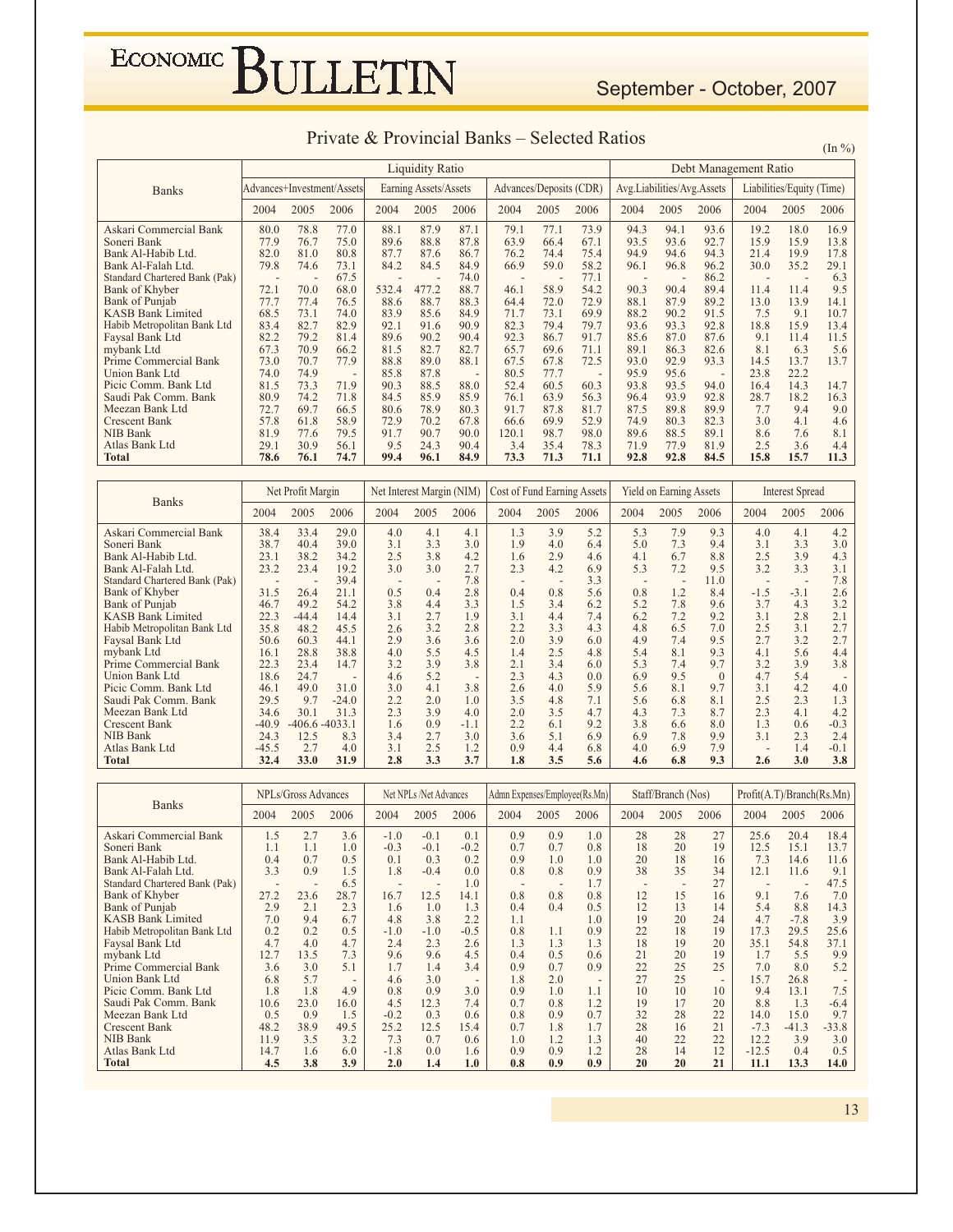#### September - October, 2007

| Key Performance Indicators – Foreign Banks |  |  |
|--------------------------------------------|--|--|
|--------------------------------------------|--|--|

| <b>INCY I CHOHMANICO INCHICATOLS</b><br>T OIVIEII DUIINS |                      |              |                          |       |        |                          |                      |          |                          |       |                      |                          | (Rs. Mn) |             |       |
|----------------------------------------------------------|----------------------|--------------|--------------------------|-------|--------|--------------------------|----------------------|----------|--------------------------|-------|----------------------|--------------------------|----------|-------------|-------|
| <b>Banks</b>                                             |                      | Assets       |                          |       | Equity |                          |                      | Deposits |                          |       | Advances             |                          |          | Investments |       |
|                                                          | 2004                 | 2005         | 2006                     | 2004  | 2005   | 2006                     | 2004                 | 2005     | 2006                     | 2004  | 2005                 | 2006                     | 2004     | 2005        | 2006  |
| <b>ABN</b> Amro                                          | 57506                | 59584        | 71433                    | 2811  | 4129   | 4902                     | 48213                | 47005    | 53051                    | 32088 | 32927                | 39719                    | 6523     | 13027       | 14002 |
| <b>Standard Chartered Bank</b>                           |                      | 94632 113558 | $\overline{\phantom{a}}$ | 7194  | 8882   | $\overline{a}$           | 76514                | 83589    | $\overline{a}$           | 51508 | 52185                | $\overline{\phantom{a}}$ | 13165    | 25273       |       |
| Citibank                                                 | 66328                | 76474        | 91316                    | 6173  | 5751   | 6069                     | 47103                | 53115    | 63104                    | 33008 | 39163                | 51289                    | 955      | 19845       | 21937 |
| Habib Bank AG Zurich                                     | 41203                | 44910        | $\overline{\phantom{0}}$ | 2074  | 2809   | $\overline{a}$           | 28167                | 33436    | $\overline{a}$           | 25405 | 27728                | $\overline{\phantom{a}}$ | 7437     | 6076        |       |
| American Express                                         | 8298                 | 8242         | $\overline{\phantom{a}}$ | 1359  | 1422   | $\overline{\phantom{0}}$ | 5070                 | 5726     | $\overline{a}$           | 2070  | 695                  | $\overline{\phantom{a}}$ | 1641     | 1922        |       |
| <b>HSBC</b>                                              | 12031                | 13272        | 23387                    | 1630  | 2215   | 2416                     | 8924                 | 8604     | 14714                    | 4761  | 5744                 | 11202                    |          | 570         | 196   |
| Deutsche Bank                                            | 5109                 | 5597         | 9312                     | 1328  | 2221   | 2768                     | 2069                 | 1505     | 3326                     | 2020  | 1898                 | 4175                     | 15       | 184         | 1159  |
| Oman International                                       | 1845                 | 1814         | 2763                     | 1035  | 1030   | 2025                     | 504                  | 493      | 618                      | 486   | 519                  | 368                      | 45       |             |       |
| Bank of Tokyo                                            | 4472                 | 4215         | 6717                     | 1836  | 1750   | 2366                     | 2107                 | 984      | 1459                     | 823   | 2122                 | 3776                     | 392      |             |       |
| Al Baraka Islamic Bank                                   | 11939                | 14769        | 18868                    | 1657  | 2357   | 2191                     | 8128                 | 10312    | 13821                    | 6991  | 7418                 | 9693                     | 416      | 92          | 1183  |
| Rupali Bank                                              | 562                  | 567          | $\overline{\phantom{a}}$ | 92    | 82     | $\overline{\phantom{0}}$ | 178                  | 128      | $\overline{\phantom{0}}$ | 11    | 10                   | $\overline{\phantom{a}}$ | 359      | 309         |       |
| <b>All Foreign Banks</b>                                 | 303925 343002 223796 |              |                          | 27189 | 32648  | 22737                    | 226977 244897 150093 |          |                          |       | 159171 170409 120222 |                          | 30948    | 67298       | 38477 |

| <b>Banks</b>                   |       | Interest Income |                          |                | <b>Interest Expense</b> |                          |      | Net Interest Income |                          |                | Non Interest Income |                          |       | Revenue |                          |
|--------------------------------|-------|-----------------|--------------------------|----------------|-------------------------|--------------------------|------|---------------------|--------------------------|----------------|---------------------|--------------------------|-------|---------|--------------------------|
|                                | 2004  | 2005            | 2006                     | 2004           | 2005                    | 2006                     | 2004 | 2005                | 2006                     | 2004           | 2005                | 2006                     | 2004  | 2005    | 2006                     |
| <b>ABN</b> Amro                | 2210  | 4417            | 6788                     | 515            | 1587                    | 2603                     | 1695 | 2830                | 4185                     | 694            | 1501                | 1720                     | 2389  | 4331    | 5905                     |
| <b>Standard Chartered Bank</b> | 3735  | 7210            | $\overline{\phantom{0}}$ | 652            | 1830                    | $\overline{\phantom{0}}$ | 3083 | 5380                | $\overline{\phantom{a}}$ | 2062           | 2445                | $\overline{\phantom{0}}$ | 5145  | 7825    |                          |
| Citibank                       | 3145  | 5635            | 9017                     | 832            | 2036                    | 4413                     | 2313 | 3599                | 4904                     | 2120           | 2593                | 2675                     | 4434  | 6192    | 7579                     |
| Habib Bank AG Zurich           | 1611  | 2692            | $\overline{\phantom{0}}$ | 911            | 1773                    | $\overline{\phantom{0}}$ | 700  | 919                 | $\overline{\phantom{a}}$ | 319            | 499                 | $\overline{\phantom{0}}$ | 1019  | 1418    | $\overline{\phantom{0}}$ |
| American Express               | 225   | 347             | $\overline{\phantom{0}}$ | 128            | 247                     | $\overline{a}$           | 97   | 100                 | $\overline{\phantom{a}}$ | 276            | 343                 | $\overline{\phantom{0}}$ | 373   | 443     | $\overline{\phantom{0}}$ |
| <b>HSBC</b>                    | 275   | 657             | 1151                     | 129            | 374                     | 648                      | 146  | 283                 | 503                      | 168            | 205                 | 217                      | 314   | 488     | 720                      |
| Deutsche Bank                  | 71    | 200             | 375                      | 22             | 88                      | 139                      | 49   | 112                 | 236                      | 189            | 271                 | 483                      | 238   | 383     | 719                      |
| Oman International             | 41    | 42              | 47                       | 21             | 31                      | 41                       | 20   | 11                  | 6                        | 13             | 10                  | 6                        | 33    | 21      | 12                       |
| <b>Bank of Tokyo</b>           | 60    | 191             | 287                      | 30             | 98                      | 166                      | 32   | 93                  | 121                      | 88             | 105                 | 83                       | 120   | 198     | 204                      |
| Al Baraka Islamic Bank         | 351   | 662             | 1112                     | 184            | 440                     | 824                      | 167  | 222                 | 288                      | 181            | 454                 | 146                      | 348   | 676     | 434                      |
| Rupali Bank                    | 33    | 31              | $\overline{\phantom{0}}$ | $\overline{7}$ | 13                      | $\overline{\phantom{0}}$ | 26   | 18                  | $\overline{\phantom{a}}$ | $\overline{4}$ | $-18$               | $\overline{\phantom{0}}$ | 30    |         |                          |
| <b>All Foreign Banks</b>       | 11757 | 22083           | 18777                    | 3431           | 8516                    | 8534                     | 8327 | 13567               | 10243                    | 6114           | 8407                | 5330                     | 14441 | 21974   | 15573                    |

| <b>Banks</b>                   |      | Admn Expense |                          |       | <b>Operating Profit</b> |                          |                | Provisions/Other Expenses |                          |      | Profit / Loss (BT) |                          | Profit / Loss (A.T) |       |       |
|--------------------------------|------|--------------|--------------------------|-------|-------------------------|--------------------------|----------------|---------------------------|--------------------------|------|--------------------|--------------------------|---------------------|-------|-------|
|                                | 2004 | 2005         | 2006                     | 2004  | 2005                    | 2006                     | 2004           | 2005                      | 2006                     | 2004 | 2005               | 2006                     | 2004                | 2005  | 2006  |
| <b>ABN</b> Amro                | 1123 | 1666         | 2302                     | 1266  | 2665                    | 3603                     | 119            | 474                       | 559                      | 1147 | 2190               | 3044                     | 714                 | 1308  | 2035  |
| <b>Standard Chartered Bank</b> | 1790 | 2380         | $\overline{\phantom{0}}$ | 3355  | 5445                    | $\overline{\phantom{a}}$ | $-101$         | $-55$                     | $\overline{\phantom{a}}$ | 3456 | 5500               | $\overline{\phantom{a}}$ | 2481                | 4125  |       |
| Citibank                       | 2509 | 2963         | 4053                     | 1925  | 3229                    | 3526                     | 179            | 636                       | 951                      | 1746 | 2594               | 2575                     | 1970                | 1508  | 1645  |
| Habib Bank AG Zurich           | 486  | 613          | $\overline{\phantom{0}}$ | 533   | 805                     | $\overline{\phantom{a}}$ | 21             | 17                        | $\overline{\phantom{a}}$ | 511  | 788                | $\overline{\phantom{a}}$ | 380                 | 554   |       |
| <b>American Express</b>        | 386  | 472          | $\overline{\phantom{0}}$ | $-14$ | $-29$                   | $\overline{\phantom{0}}$ | $-28$          | $-2$                      | $\overline{\phantom{0}}$ | 15   | $-27$              | $\overline{\phantom{a}}$ | 51                  | 56    |       |
| <b>HSBC</b>                    | 223  | 256          | 480                      | 91    | 232                     | 240                      | $-1$           | 6                         | $-7$                     | 92   | 227                | 248                      | 58                  | 176   | 167   |
| Deutsche Bank                  | 256  | 381          | 528                      | $-18$ | $\overline{2}$          | 191                      | $-19$          | 128                       | 19                       | 0.4  | $-126$             | 172                      | 0.4                 | $-59$ | 199   |
| Oman International             | 36   | 30           | 36                       | $-3$  | $-10$                   | $-24$                    | $\overline{2}$ | $\overline{2}$            |                          | -6   | $-12$              | $-25$                    | -6                  | $-12$ | $-25$ |
| <b>Bank of Tokyo</b>           | 66   | 65           | 65                       | 54    | 133                     | 139                      | $\theta$       | $\theta$                  |                          | 54   | 133                | 138                      | 34                  | 113   | 122   |
| Al Baraka Islamic Bank         | 166  | 222          | 261                      | 182   | 454                     | 173                      | 15             | 67                        | 3                        | 167  | 388                | 170                      | 127                 | 346   | 144   |
| Rupali Bank                    | 18   | 23           | $\overline{\phantom{0}}$ | 12    | $-23$                   | $\overline{\phantom{a}}$ | $-19$          | $-1$                      | $\overline{\phantom{0}}$ | 32   | $-22$              | $\overline{\phantom{0}}$ | $\mathbf{8}$        | $-13$ |       |
| <b>All Foreign Banks</b>       | 7059 | 9071         | 7725                     | 7382  | 12903                   | 7848                     | 169            | 1278                      | 1527                     | 7213 | 11558              | 6322                     | 5817                | 8102  | 4287  |

Source: Annual Reports of the Banks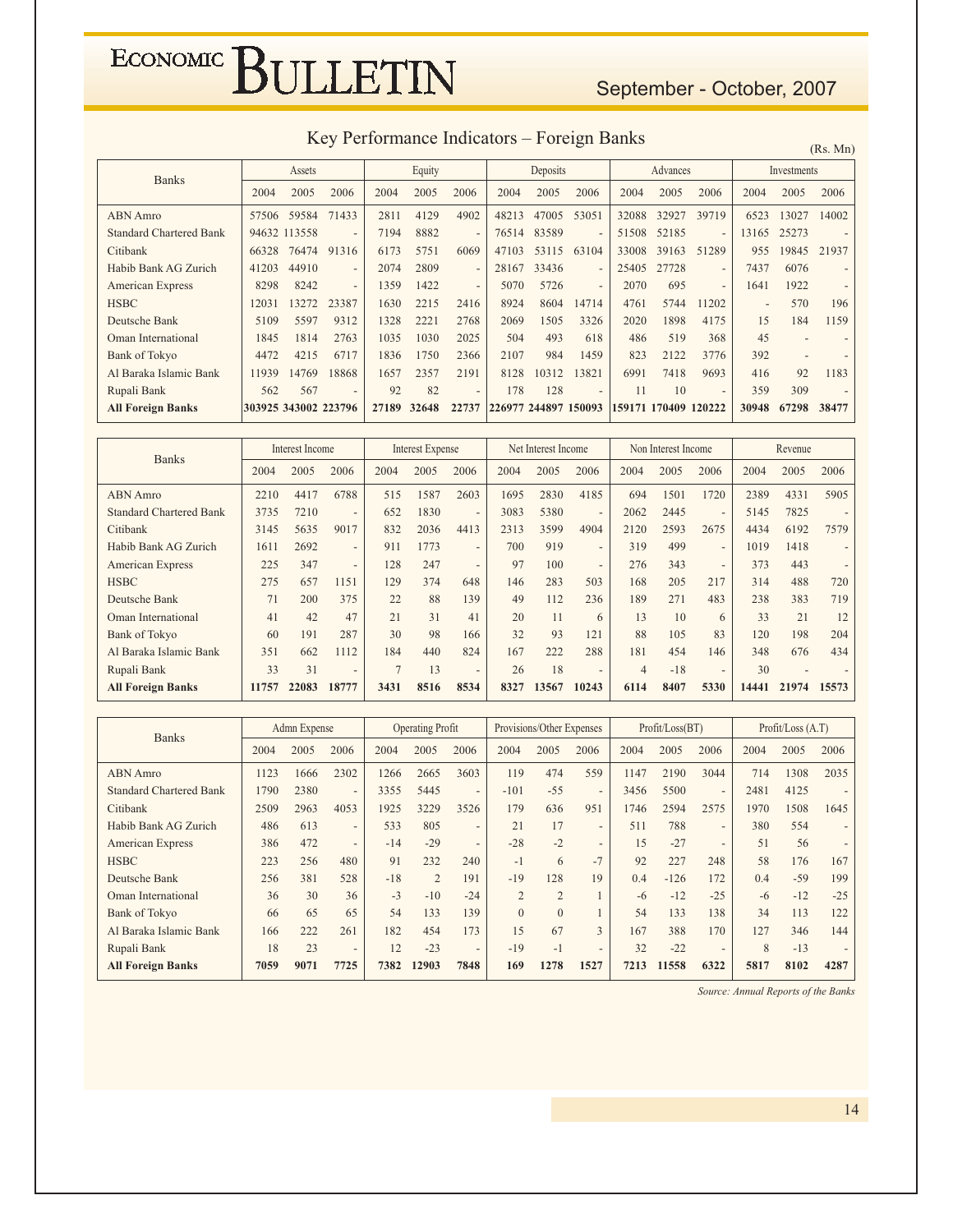#### September - October, 2007

| Foreign Banks – Selected Ratios |  |  |
|---------------------------------|--|--|
|---------------------------------|--|--|

Cost of Fund Intermediation C ost | Pre-Tax Margin | Non Interest Income Ratio(NIR) | Gross Spread Cost of Fund Intermediation Cost Pre-Tax Margin Non Interest Income Ratio(NIR) Gross Spread Ratio(GSR) ABN Amro Standard Chartered Citibank Habib Bank AG Zurich American Express **HSBC** Deutsche Bank Oman International Bank of Tokyo Al Baraka Islamic Bank Rupali Bank **-** 2004 2005 2006 | 2004 2005 2006 | 2004 2005 2006 | 2004 2005 2006 2004 2005 2006 1.1 0.8 1.5 2.7 1.8 4  $1.0\,$ 2.7 1.1 2.1  $1.8\,$ **1.4**  $3.0$ 2.1  $3.3$ 4 4  $3.6$  $3.9$ 4  $3.9$ 4 4 3.1 4 ? 5.7 0.0  $0.0$ 4  $3.9$ 5.5 5.0 6.0  $0.0\,$  $3.6$ 2.4 2.2 4 1.5 ;4 4  $11.7$ 4.5 2.5 1.9 4 **!%**  $3.1$ 2.7 4 1.6 7.6 2.5 16.9  $3.9$ 2.6 2.1  $7.3$ 3.3  $3.9$ ? 5.6 0.0  $0.0$  $3.1$ 14.7 4 2.0 1.9 ? 3.3 39.5 59.6  $33.1$ 26.5 2.9 20.7  $0.2 -26.8$  $-10.6$   $-22.4$ 34.9  $31.3$ 85.4 -169.2 **40.3** 37.0 57.0  $31.5$ 24.7  $-4.0$ 26.4 45.1 34.8 37.9 35.8 ? 22.0 ? ? 18.1 20.0  $-47.2$  $37.3$ 13.5 ? **!** 29.0  $40.1$ 47.8  $31.2$ 74.1 53.5 79.4 39.8 73.9 52.0  $13.3$  $40.3$ 34.7  $31.2$ 41.9  $35.2$ 77.4 42.0 70.8 46.2 53.3 67.2 ? **\$!%** 29.1 ?  $35.3$ ? ?  $30.1$ 67.2 50.0 40.7 33.6 ?  $27.5$ 76.7 82.5 73.5  $43.5$ 42.9 53.1 69.0 48.0 52.5 47.4  $78.8$  $70.8$ 64.1 74.6 63.9  $34.1$ 28.8  $43.1$ 56.0 26.2 48.9 33.6  $58.1$  $61.4$ 61.7 ? 54.4 ? ? 43.7 62.9 12.8  $42.2$ 25.9 ?  $54.6$ 

| <b>Banks</b>              |       | Cost/Income Ratio        |                          |      | Income/Expenses Ratio |                          |        | <b>ROE</b> |                          |        | <b>ROA</b> |                          |        | <b>ROD</b> |                          |
|---------------------------|-------|--------------------------|--------------------------|------|-----------------------|--------------------------|--------|------------|--------------------------|--------|------------|--------------------------|--------|------------|--------------------------|
|                           | 2004  | 2005                     | 2006                     | 2004 | 2005                  | 2006                     | 2004   | 2005       | 2006                     | 2004   | 2005       | 2006                     | 2004   | 2005       | 2006                     |
| <b>ABN</b> Amro           | 47.0  | 38.5                     | 39.0                     | 1.7  | 1.6                   | 1.6                      | 25.3   | 37.7       | 45.1                     | 1.4    | 2.2        | 3.1                      | 1.7    | 2.7        | 4.1                      |
| <b>Standard Chartered</b> | 34.6  | 30.4                     | $\overline{\phantom{0}}$ | 2.5  | 2.3                   | $\overline{\phantom{a}}$ | 36.6   | 51.3       | $\overline{\phantom{a}}$ | 2.8    | 4.0        | $\overline{\phantom{a}}$ | 3.4    | 5.2        | $\overline{\phantom{0}}$ |
| Citibank                  | 56.6  | 47.9                     | 53.5                     | 1.5  | 1.5                   | 1.3                      | 32.7   | 25.3       | 27.9                     | 3.1    | 2.1        | 2.0                      | 4.5    | 3.0        | 2.8                      |
| Habib Bank AG Zurich      | 47.8  | 43.2                     | $\overline{\phantom{0}}$ | 1.4  | 1.3                   | $\overline{\phantom{a}}$ | 20.4   | 22.7       | $\overline{\phantom{a}}$ | 1.0    | 1.3        | $\overline{\phantom{a}}$ | 1.5    | 1.8        |                          |
| <b>American Express</b>   | 100.7 | 106.6                    | $\overline{\phantom{0}}$ | 1.1  | 1.0                   | $\overline{\phantom{a}}$ | 3.9    | 4.0        | $\overline{\phantom{a}}$ | 0.6    | 0.7        | $\overline{\phantom{a}}$ | 1.0    | 1.0        | $\overline{a}$           |
| <b>HSBC</b>               | 71.0  | 52.4                     | 66.7                     | 1.3  | 1.4                   | 1.2                      | 4.1    | 9.2        | 7.2                      | 0.5    | 1.4        | 0.9                      | 0.7    | 2.0        | 1.4                      |
| Deutsche Bank             | 107.6 | 99.5                     | 73.4                     | 1.0  | 0.8                   | 1.3                      | 0.03   | $-3.3$     | 8.0                      |        | $-1.1$     | 2.7                      | 0.02   | $-3.3$     | 8.2                      |
| Oman International        | 110.1 | 146.9                    | 291.7                    | 0.9  | 0.8                   | 0.7                      | $-0.6$ | $-1.2$     | $-1.6$                   | $-0.3$ | $-0.7$     | $-1.1$                   | $-1.0$ | $-2.4$     | $-4.5$                   |
| Bank of Tokyo             | 55.5  | 33.0                     | 31.9                     | 1.5  | 1.8                   | 1.6                      | 1.9    | 6.3        | 5.9                      | 0.8    | 2.6        | 2.2                      | 1.4    | 7.3        | 10.0                     |
| Al Baraka Islamic Bank    | 47.8  | 32.8                     | 60.1                     | 1.5  | 1.5                   | 1.2                      | 9.1    | 17.3       | 6.3                      | 1.2    | 2.6        | 0.9                      | 1.7    | 3.8        | 1.2                      |
| Rupali Bank               | 59.0  | $\overline{\phantom{a}}$ | $\overline{\phantom{0}}$ | 6.7  | 0.4                   | $\overline{\phantom{0}}$ | 8.6    | $-14.6$    | $\overline{\phantom{a}}$ | 1.3    | $-2.2$     | $\overline{\phantom{a}}$ | 3.9    | $-8.3$     |                          |
| <b>Total</b>              | 48.8  | 41.9                     | 49.6                     | 1.7  | 1.6                   | 1.4                      | 22.6   | 27.1       | 15.5                     | 2.0    | 2.5        | 1.5                      | 2.8    | 3.4        | 2.2                      |

|                           |       | Solvency Ratio          |                          |      |               |                          |      |                      |                          |      |                          |                          | Capital Risk Assets Ratio (CRA) |       |                          |
|---------------------------|-------|-------------------------|--------------------------|------|---------------|--------------------------|------|----------------------|--------------------------|------|--------------------------|--------------------------|---------------------------------|-------|--------------------------|
| <b>Banks</b>              |       | Earning Assets/Deposits |                          |      | Capital Ratio |                          |      | Deposit Time Capital |                          |      | Equity Multiplier (Time) |                          |                                 |       |                          |
|                           | 2004  | 2005                    | 2006                     | 2004 | 2005          | 2006                     | 2004 | 2005                 | 2006                     | 2004 | 2005                     | 2006                     | 2004                            | 2005  | 2006                     |
| <b>ABN</b> Amro           | 102.7 | 103.2                   | 109.4                    | 5.5  | 5.9           | 6.9                      | 15.2 | 13.8                 | 11.1                     | 18.3 | 16.9                     | 14.5                     | 10.2                            | 10.7  | 12.4                     |
| <b>Standard Chartered</b> | 103.9 | 107.0                   | $\overline{\phantom{0}}$ | 7.6  | 7.7           | $\overline{\phantom{a}}$ | 10.3 | 9.9                  | $\overline{\phantom{a}}$ | 13.2 | 13.0                     | $\overline{\phantom{0}}$ | 14.8                            | 15.5  |                          |
| Citibank                  | 122.2 | 118.0                   | 124.4                    | 9.5  | 8.4           | 7.0                      | 7.4  | 8.6                  | 9.9                      | 10.6 | 12.0                     | 14.2                     | 20.7                            | 16.5  | 13.0                     |
| Habib Bank AG Zurich      | 126.2 | 118.6                   | $\overline{\phantom{0}}$ | 5.0  | 5.7           | $\overline{\phantom{a}}$ | 12.7 | 12.6                 | $\overline{\phantom{a}}$ | 19.8 | 17.6                     | $\overline{\phantom{a}}$ | 8.7                             | 9.2   | $\overline{\phantom{0}}$ |
| <b>American Express</b>   | 130.8 | 105.3                   | $\overline{\phantom{0}}$ | 14.3 | 16.8          | $\overline{\phantom{a}}$ | 3.9  | 3.9                  | $\overline{\phantom{a}}$ | 7.0  | 5.9                      | 5.8                      | 58.9                            | 100.6 |                          |
| <b>HSBC</b>               | 108.5 | 111.2                   | 125.1                    | 12.9 | 15.2          | 12.6                     | 5.7  | 4.6                  | 5.0                      | 7.7  | 6.6                      | 7.9                      | 29.4                            | 36.6  | 27.3                     |
| Deutsche Bank             | 133.3 | 143.2                   | 164.2                    | 27.4 | 33.1          | 33.5                     | 1.4  | 1.0                  | 1.0                      | 3.7  | 3.0                      | 3.0                      | 71.1                            | 90.6  | 82.2                     |
| Oman International        | 89.8  | 114.0                   | 86.2                     | 55.2 | 56.4          | 66.7                     | 0.6  | 0.5                  | 0.4                      | 1.8  | 1.8                      | 1.5                      | 251.8                           | 205.5 | 344.4                    |
| Bank of Tokyo             | 100.4 | 154.9                   | 270.0                    | 40.2 | 41.3          | 37.7                     | 1.3  | 0.9                  | 0.6                      | 2.5  | 2.4                      | 2.7                      | 396.8                           | 121.8 | 69.8                     |
| Al Baraka Islamic Bank    | 118.9 | 112.2                   | 109.9                    | 12.9 | 15.0          | 13.5                     | 4.7  | 4.4                  | 5.3                      | 7.7  | 6.7                      | 7.4                      | 21.5                            | 27.8  | 26.6                     |
| Rupali Bank               | 293.9 | 287.3                   | $\overline{\phantom{0}}$ | 14.9 | 15.4          | $\overline{\phantom{a}}$ | 1.9  | 1.2                  | $\overline{\phantom{a}}$ | 6.7  | 6.5                      | 6.9                      | 494.7                           | 828.6 |                          |
| <b>Total</b>              | 111.8 | 111.6                   | 117.0                    | 9.1  | 9.3           | 9.8                      | 8.0  | 7.9                  | 7.1                      | 11.0 | 10.8                     | 10.2                     | 18.4                            | 18.2  | 19.1                     |

 $(\ln \frac{9}{6})$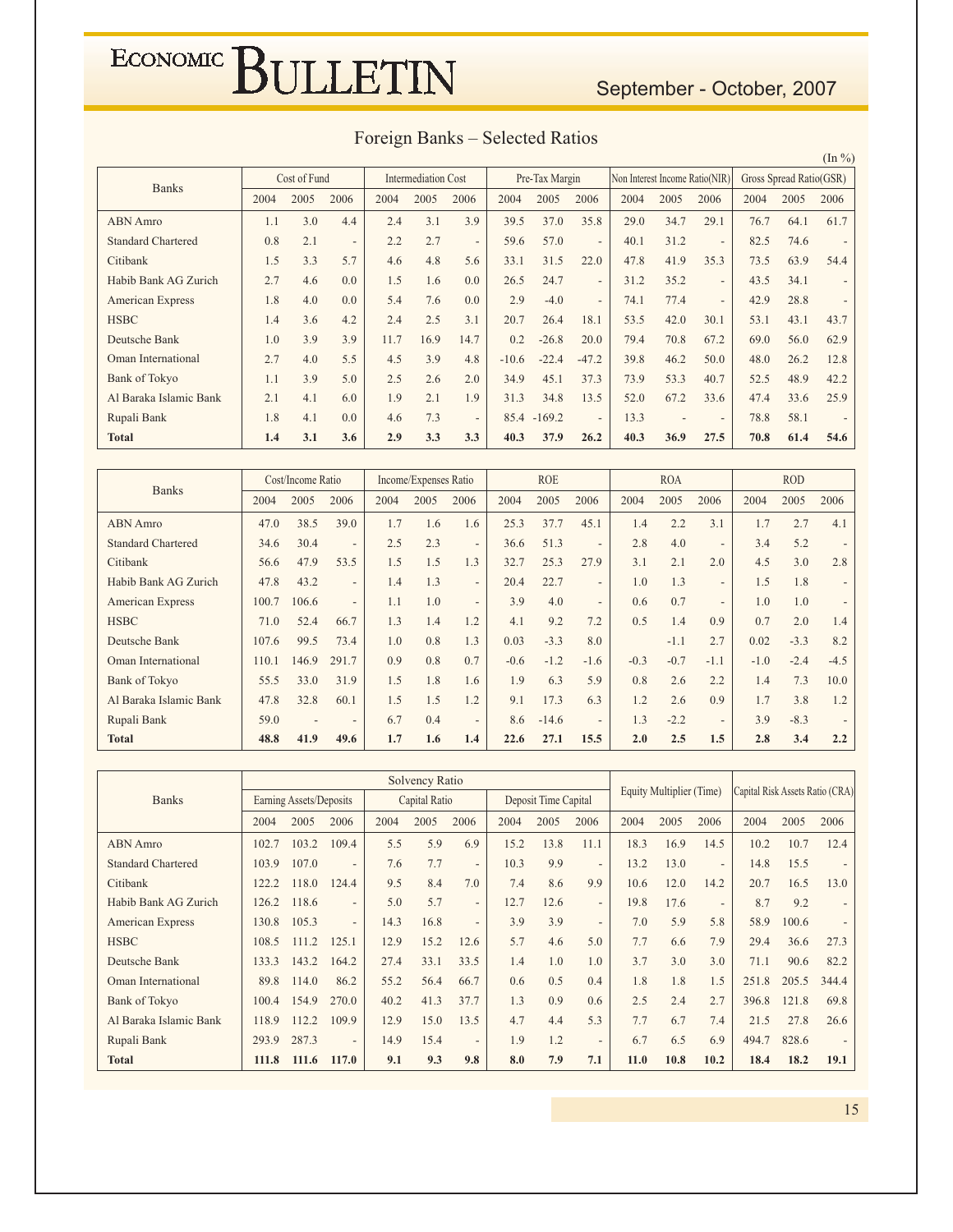#### September - October, 2007

|  |  | Foreign Banks – Selected Ratios |  |
|--|--|---------------------------------|--|
|--|--|---------------------------------|--|

 $(\ln \frac{9}{0})$ 

|                           |      | <b>Liquidity Ratio</b> |                            |      |                       |                          |      |                        |                          | Debt Management Ratio (DMR) |                            |                          |      |                           |      |  |
|---------------------------|------|------------------------|----------------------------|------|-----------------------|--------------------------|------|------------------------|--------------------------|-----------------------------|----------------------------|--------------------------|------|---------------------------|------|--|
| <b>Banks</b>              |      |                        | Advances+Investment/Assets |      | Earning Assets/Assets |                          |      | Advances/Deposits(CDR) |                          |                             | Avg.Liabilities/Avg.Assets |                          |      | Liabilities/Equity (Time) |      |  |
|                           | 2004 | 2005                   | 2006                       | 2004 | 2005                  | 2006                     | 2004 | 2005                   | 2006                     | 2004                        | 2005                       | 2006                     | 2004 | 2005                      | 2006 |  |
| <b>ABN</b> Amro           | 69.1 | 72.2                   | 76.1                       | 85.3 | 83.9                  | 83.6                     | 64.6 | 68.3                   | 72.6                     | 94.5                        | 94.1                       | 93.1                     | 17.3 | 15.9                      | 13.5 |  |
| <b>Standard Chartered</b> | 67.2 | 68.3                   | $\overline{\phantom{a}}$   | 83.9 | 83.2                  | $\overline{\phantom{a}}$ | 63.3 | 64.8                   | $\overline{\phantom{a}}$ | 92.2                        | 92.2                       | $\overline{\phantom{a}}$ | 12.2 | 11.9                      |      |  |
| Citibank                  | 50.6 | 65.2                   | 78.8                       | 83.3 | 83.0                  | 86.2                     | 67.1 | 72.0                   | 77.8                     | 90.8                        | 91.9                       | 93.0                     | 9.6  | 11.0                      | 13.2 |  |
| Habib Bank AG Zurich      | 80.0 | 77.4                   | $\overline{\phantom{a}}$   | 87.1 | 84.9                  | $\overline{\phantom{a}}$ | 83.7 | 86.3                   | 82.9                     | 94.6                        | 94.3                       | $\overline{\phantom{a}}$ | 18.8 | 16.6                      |      |  |
| <b>American Express</b>   | 46.0 | 38.3                   | $\overline{\phantom{a}}$   | 72.7 | 68.8                  | $\overline{\phantom{a}}$ | 43.8 | 25.6                   | $\overline{\phantom{a}}$ | 85.7                        | 83.2                       | $\overline{\phantom{a}}$ | 6.0  | 4.9                       |      |  |
| <b>HSBC</b>               | 44.9 | 43.7                   | 48.3                       | 79.7 | 77.1                  | 79.6                     | 60.0 | 59.9                   | 72.7                     | 87.1                        | 84.8                       | 87.4                     | 6.7  | 5.6                       | 6.9  |  |
| Deutsche Bank             | 38.9 | 38.5                   | 49.7                       | 52.4 | 47.8                  | 53.2                     | 98.1 | 109.6                  | 125.7                    | 72.6                        | 66.9                       | 66.6                     | 2.7  | 2.0                       | 2.0  |  |
| Oman International        | 27.2 | 28.7                   | 19.4                       | 30.4 | 29.9                  | 20.9                     | 64.8 | 100.8                  | 79.8                     | 44.5                        | 43.6                       | 33.2                     | 0.8  | 0.8                       | 0.5  |  |
| <b>Bank of Tokyo</b>      | 22.4 | 38.4                   | 54.0                       | 53.9 | 55.1                  | 60.3                     | 18.9 | 95.3                   | 241.4                    | 59.8                        | 58.7                       | 62.3                     | 1.5  | 1.4                       | 1.7  |  |
| Al Baraka Islamic Bank    | 63.6 | 55.9                   | 54.7                       | 81.2 | 78.3                  | 78.9                     | 87.9 | 78.1                   | 70.9                     | 85.4                        | 83.6                       | 86.5                     | 6.6  | 5.6                       | 6.4  |  |
| Rupali Bank               | 63.1 | 61.0                   | $\overline{\phantom{a}}$   | 89.3 | 77.9                  | $\overline{a}$           | 9.3  | 6.9                    | 7.8                      | 82.9                        | 77.3                       |                          | 5.5  | 5.0                       |      |  |
| <b>Total</b>              | 62.4 | 66.2                   | 69.9                       | 82.5 | 81.4                  | 81.6                     | 66.9 | 69.8                   | 73.6                     | 90.8                        | 90.7                       | 90.2                     | 10.0 | 9.8                       | 9.2  |  |

| <b>Banks</b>              |         | Net Profit Margin        |                              |      | Net Interest Margin (NIM) |                          | Cost of Funding Earning Assets |      |                          |      | <b>Yield on Earning Assets</b> |                          |      | <b>Interest Spread</b> |                          |
|---------------------------|---------|--------------------------|------------------------------|------|---------------------------|--------------------------|--------------------------------|------|--------------------------|------|--------------------------------|--------------------------|------|------------------------|--------------------------|
|                           | 2004    | 2005                     | 2006                         | 2004 | 2005                      | 2006                     | 2004                           | 2005 | 2006                     | 2004 | 2005                           | 2006                     | 2004 | 2005                   | 2006                     |
| <b>ABN</b> Amro           | 29.9    | 30.2                     | 34.5                         | 3.8  | 5.8                       | 7.6                      | 1.2                            | 3.2  | 4.8                      | 5.0  | 9.0                            | 12.4                     | 3.9  | 6.0                    | 8.0                      |
| <b>Standard Chartered</b> | 48.2    | 52.7                     | $\qquad \qquad \blacksquare$ | 4.1  | 6.2                       | $\overline{\phantom{a}}$ | 0.9                            | 2.1  | $\overline{\phantom{a}}$ | 5.0  | 8.3                            | $\overline{\phantom{a}}$ | 4.2  | 6.2                    |                          |
| Citibank                  | 44.4    | 24.4                     | 21.7                         | 4.4  | 6.1                       | 6.8                      | 1.6                            | 3.4  | 5.7                      | 5.9  | 9.5                            | 12.5                     | 4.4  | 6.2                    | 6.8                      |
| Habib Bank AG Zurich      | 37.3    | 39.1                     | $\overline{\phantom{0}}$     | 2.2  | 2.5                       | 0.0                      | 2.8                            | 4.9  | $\overline{\phantom{a}}$ | 5.0  | 7.4                            | $\overline{\phantom{a}}$ | 2.3  | 2.8                    | $\overline{\phantom{a}}$ |
| <b>American Express</b>   | 13.3    | 12.6                     | $\overline{\phantom{0}}$     | 1.4  | 1.8                       | 0.0                      | 1.9                            | 4.3  | $\overline{\phantom{a}}$ | 3.4  | 6.1                            | $\overline{\phantom{a}}$ | 1.6  | 2.1                    | $\overline{\phantom{a}}$ |
| <b>HSBC</b>               | 18.5    | 36.1                     | 23.2                         | 1.7  | 2.9                       | 3.4                      | 1.5                            | 3.8  | 4.4                      | 3.1  | 6.7                            | 7.9                      | 1.7  | 3.1                    | 3.7                      |
| Deutsche Bank             | 0.2     | $-15.4$                  | 27.7                         | 2.1  | 4.4                       | 6.0                      | 0.9                            | 3.4  | 3.5                      | 3.0  | 7.8                            | 9.5                      | 2.0  | 3.9                    | 5.6                      |
| Oman International        | $-18.3$ | $-58.0$                  | $-208.3$                     | 3.5  | 2.0                       | 1.3                      | 3.8                            | 5.7  | 8.6                      | 7.3  | 7.7                            | 9.8                      | 4.6  | 3.4                    | 4.3                      |
| <b>Bank of Tokyo</b>      | 28.2    | 57.4                     | 59.8                         | 1.3  | 3.9                       | 3.7                      | 1.3                            | 4.1  | 5.0                      | 2.6  | 7.9                            | 8.7                      | 1.4  | 4.0                    | 3.7                      |
| Al Baraka Islamic Bank    | 36.6    | 51.2                     | 33.2                         | 1.9  | 2.1                       | 2.2                      | 2.1                            | 4.2  | 6.2                      | 4.0  | 6.3                            | 8.4                      | 1.9  | 2.2                    | 2.4                      |
| Rupali Bank               | 25.3    | $\overline{\phantom{a}}$ | $\qquad \qquad$              | 4.9  | 4.1                       | 0.0                      | 1.3                            | 3.0  | $\overline{\phantom{a}}$ | 6.3  | 7.1                            | $\overline{\phantom{a}}$ | 4.4  | 2.9                    |                          |
| <b>Total</b>              | 40.3    | 36.9                     | 27.5                         | 3.6  | 5.2                       | 4.4                      | 1.5                            | 3.2  | 3.7                      | 5.0  | 8.4                            | 8.1                      | 3.6  | 5.3                    | 4.5                      |

| <b>Banks</b>              |      | NPLs/Gross Advances |                          |         | Net NPLs/Net Advances |                          | Admn Expenses/Employee(Rs.Mn) |      |                          |      | Staff/Branch (Nos) |                          | Profit(A.T)/Branch(Rs.Mn) |         |         |
|---------------------------|------|---------------------|--------------------------|---------|-----------------------|--------------------------|-------------------------------|------|--------------------------|------|--------------------|--------------------------|---------------------------|---------|---------|
|                           | 2004 | 2005                | 2006                     | 2004    | 2005                  | 2006                     | 2004                          | 2005 | 2006                     | 2004 | 2005               | 2006                     | 2004                      | 2005    | 2006    |
| <b>ABN</b> Amro           | 0.4  | 1.5                 | 1.7                      | $-0.3$  | $-1.0$                | $-0.8$                   | 3.5                           | 4.0  | 3.6                      | 46   | 47                 | 53                       | 102.0                     | 145.2   | 169.6   |
| <b>Standard Chartered</b> | 1.9  | 1.2                 | $\overline{\phantom{0}}$ | 0.1     | $-0.4$                | $\overline{\phantom{0}}$ | 2.4                           | 2.0  | $\overline{\phantom{a}}$ | 25   | 28                 | $\overline{\phantom{a}}$ | 85.6                      | 95.9    |         |
| Citibank                  | 2.1  | 2.8                 | 2.7                      | $-0.5$  | $-1.3$                | $-1.7$                   | 3.9                           | 3.9  | 4.1                      | 80   | 75                 | 55                       | 246.1                     | 150.8   | 91.4    |
| Habib Bank AG Zurich      | 1.0  | 0.8                 | $\overline{\phantom{0}}$ | 0.4     | 0.1                   | $\overline{\phantom{0}}$ | 1.0                           | 1.1  | $\overline{\phantom{a}}$ | 29   | 25                 | $\overline{\phantom{a}}$ | 22.4                      | 25.2    |         |
| <b>American Express</b>   | 5.1  | 13.6                | $\overline{\phantom{0}}$ |         | $-0.1$                | $\overline{a}$           | 2.3                           | 2.9  | $\overline{\phantom{a}}$ | 42   | 41                 | $\overline{\phantom{a}}$ | 12.8                      | 14.0    |         |
| <b>HSBC</b>               | 1.7  | 1.4                 | 0.7                      | $-0.1$  | $-0.2$                | $\overline{a}$           | 1.8                           | 2.0  | 1.5                      | 62   | 65                 | 54                       | 29.0                      | 88.0    | 33.4    |
| Deutsche Bank             | 0.2  | 0.3                 | 0.5                      | $-0.2$  | $-0.3$                | $-0.5$                   | 4.1                           | 6.2  | 8.4                      | 31   | 31                 | 32                       | 0.2                       | $-29.5$ | 99.5    |
| Oman International        | 3.4  | 3.5                 | 5.2                      | $-0.4$  | $-0.8$                | $-1.1$                   | 1.6                           | 1.6  | 1.6                      | 11   | 10                 | 11                       | $-3.0$                    | $-6.0$  | $-12.5$ |
| Bank of Tokyo             |      |                     | $\qquad \qquad -$        |         |                       | $\overline{\phantom{0}}$ | 1.7                           | 2.7  | 2.2                      | 38   | 24                 | 29                       | 33.6                      | 113.0   | 122.0   |
| Al Baraka Islamic Bank    | 1.9  | 2.5                 | 1.9                      | 0.9     | 1.2                   | 0.7                      | 0.8                           | 0.9  | 0.9                      | 29   | 28                 | 28                       | 18.1                      | 38.4    | 13.1    |
| Rupali Bank               | 92.8 | 93.4                | $\overline{\phantom{0}}$ |         |                       | $\overline{\phantom{0}}$ | 0.6                           | 1.0  | $\overline{\phantom{a}}$ | 28   | 24                 | $\overline{\phantom{a}}$ | 7.6                       | $-12.7$ |         |
| <b>Total</b>              | 1.6  | 1.2                 | 1.0                      | $-0.03$ | $-0.6$                | $-1.0$                   | 2.5                           | 2.5  | 3.4                      | 35   | 34                 | 45                       | 72.6                      | 77.2    | 84.7    |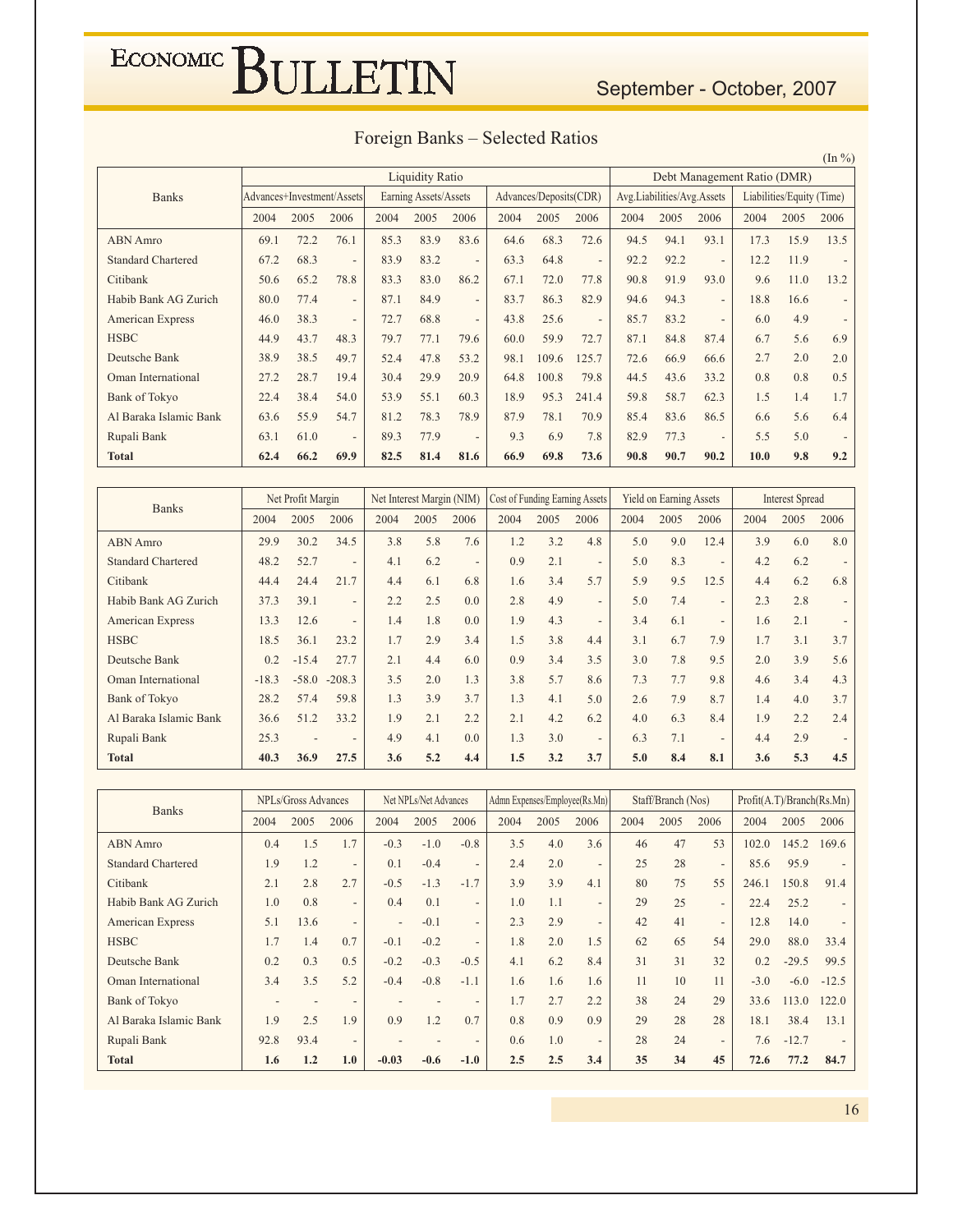#### All Bank Employees and Branches

|                                 |         | Employees      |                          |                          | <b>Branches</b> |                          | NOS. |
|---------------------------------|---------|----------------|--------------------------|--------------------------|-----------------|--------------------------|------|
| <b>Banks</b>                    | 2004    | 2005           | 2006                     | 2004                     | 2005            | 2006                     |      |
| <b>NBP</b>                      | 13745   | 13824          | 14019                    | 1226                     | 1242            | 1250                     |      |
| <b>HBL</b>                      | 18625   | 16314          | 14572                    | 1469                     | 1470            | 1477                     |      |
| <b>UBL</b>                      | 9206    | 9354           | 9738                     | 1072                     | 1058            | 1059                     |      |
| <b>MCB</b>                      | 9889    | 9675           | 9179                     | 946                      | 952             | 994                      |      |
| ABL                             | 6768    | 6947           | 7204                     | 735                      | 741             | 742                      |      |
| <b>Major Banks</b>              | 58233   | 56114          | 54712                    | 5448                     | 5463            | 5522                     |      |
| <b>FWB</b>                      | 507     | 513            | 513                      | 38                       | 38              | 38                       |      |
| Total*                          | 58740   | 56627          | 55225                    | 5486                     | 5501            | 5560                     |      |
| Askari Commercial Bank          | 2118    | 2754           | 3241                     | 75                       | 99              | 122                      |      |
| Soneri Bank                     | 937     | 1190           | 1341                     | 52                       | 61              | 72                       |      |
| Bank Al-Habib                   | 1462    | 1809           | 2408                     | 74                       | 100             | 152                      |      |
| Bank Al-Falah                   | 3388    | 5218           | 6543                     | 90                       | 147             | 194                      |      |
| Stamdard Chartered (Pakistan)   |         |                | 3101                     | $\overline{\phantom{a}}$ | $\overline{a}$  | 117                      |      |
| Bank of Khyber                  | 360     | 449            | 463                      | 29                       | 29              | 29                       |      |
| Bank of Punjab                  | 3144    | 3429           | 3681                     | 253                      | 266             | 266                      |      |
| <b>KASB Bank</b>                | 398     | 701            | 836                      | 21                       | 35              | 35                       |      |
| Habib Metropolitan Bank Ltd     | 1045    | 924            | 1561                     | 47                       | 51              | 82                       |      |
| Faysal Bank                     | 899     | 1068           | 1463                     | 50                       | 56              | 75                       |      |
| mybank                          | 1031    | 978            | 969                      | 50                       | 50              | 50                       |      |
| Prime Commercial Bank           | 1059    | 1546           | 1693                     | 49                       | 62              | 69                       |      |
| <b>Union Bank</b>               | 1413    | 1614           |                          | 53                       | 65              |                          |      |
| <b>PICIC Commercial Bank</b>    | 939     | 1164           | 1262                     | 95                       | 115             | 129                      |      |
| Saudi Pak Commercial Bank       | 704     | 869            | 1013                     | 37                       | 50              | 50                       |      |
| Meezan Bank                     | 511     | 786            | 1389                     | 16                       | 28              | 62                       |      |
| <b>Crescent Commercial Bank</b> | 334     | 281            | 378                      | 12                       | 18              | 18                       |      |
| NIB Bank                        | 403     | 600            | 916                      | 10                       | 27              | 41                       |      |
| Atlas Bank                      | 55      | 152            | 247                      | $\overline{2}$           | 11              | 20                       |      |
| Dubai Islamic Bank              |         |                | 364                      |                          |                 | 10                       |      |
| Arif Habib Rupali Bank          |         |                | 150                      |                          |                 | $7\phantom{.0}$          |      |
| JS Bank                         |         | $\overline{a}$ | 18                       |                          |                 | $\overline{4}$           |      |
| Bank Islami Pakistan            |         | $\overline{a}$ | 234                      |                          |                 | 10                       |      |
| <b>All Private/Prov.Banks</b>   | 20200   | 25532          | 33271                    | 1015                     | 1270            | 1614                     |      |
| <b>ABN</b> Amro                 | 322     | 421            | 633                      | $\overline{7}$           | 9               | 12                       |      |
| <b>Stamdard Chartered</b>       | 728     | 1186           |                          | 29                       | 43              |                          |      |
| Citibank                        | 636     | 753            | 998                      | 8                        | 10              | 18                       |      |
| Habib Bank AG Zurich            | 487     | 556            |                          | 17                       | $22\,$          |                          |      |
| American Express                | 168     | 165            |                          | $\overline{4}$           | $\overline{4}$  | $\overline{\phantom{a}}$ |      |
| <b>HSBC</b>                     | 123     | 130            | 269                      | $\overline{c}$           | $\overline{2}$  | 5                        |      |
| Deutsche Bank                   | 62      | 61             | 63                       | $\overline{2}$           | $\overline{2}$  | $\overline{2}$           |      |
| Oman International              | 22      | 19             | 22                       | $\overline{c}$           | $\overline{2}$  | $\overline{2}$           |      |
| <b>Bank of Tokyo</b>            | 38      | 24             | 29                       | $\mathbf{1}$             | $\mathbf{1}$    | $\mathbf{1}$             |      |
| Al Baraka Islamic Bank          | $205\,$ | 252            | 306                      | $\boldsymbol{7}$         | $\overline{9}$  | 11                       |      |
| Rupali Bank                     | $28\,$  | $24\,$         | $\overline{\phantom{a}}$ | $\mathbf{1}$             | $\mathbf{1}$    | $\overline{\phantom{a}}$ |      |
| <b>All Foreign Banks</b>        | 2819    | 3591           | 2320                     | 80                       | 105             | 51                       |      |
| <b>Grand Total</b>              | 81759   | 85750          | 90816                    | 6581                     | 6876            | 7225                     |      |

\* Including FWB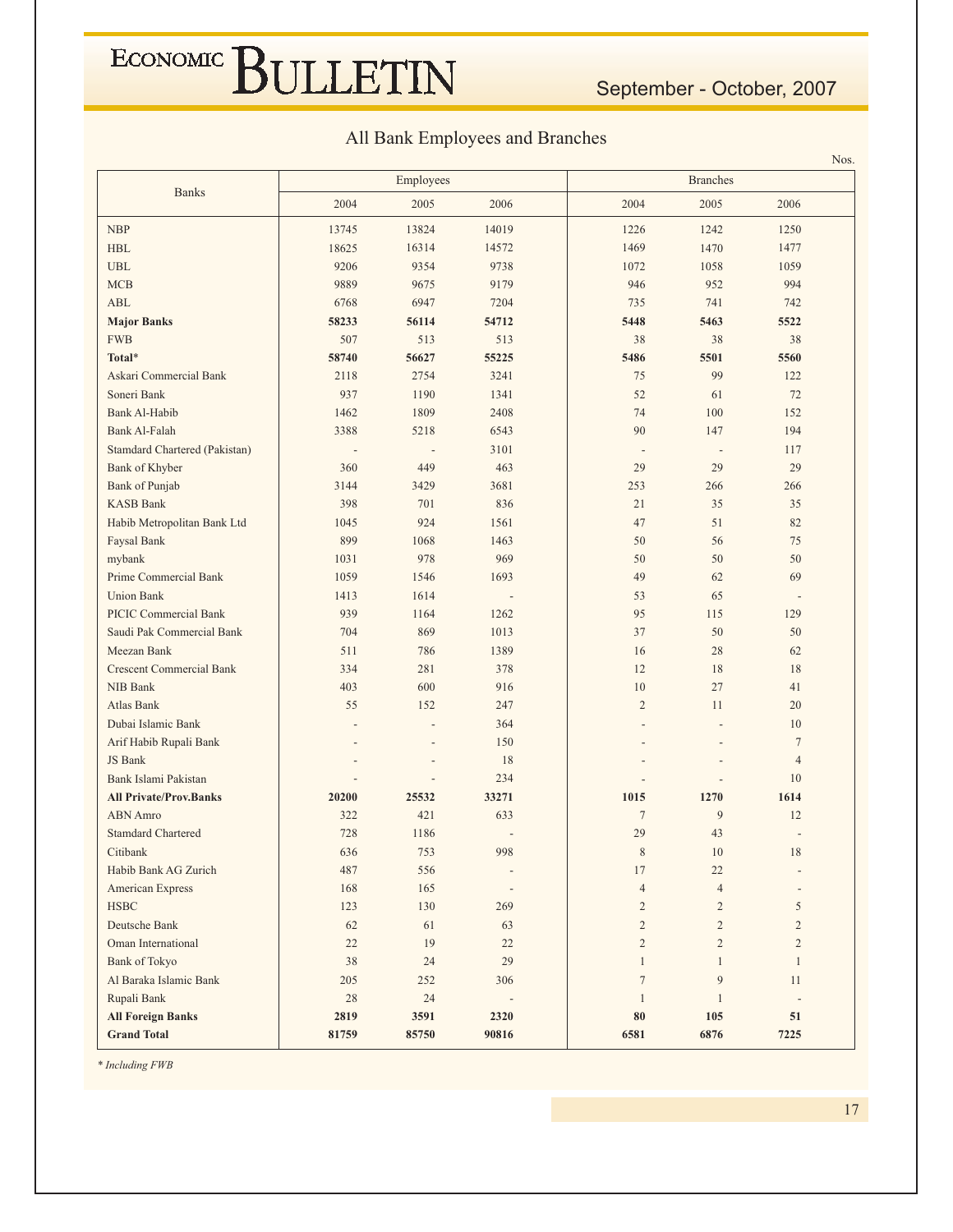#### **Banks' Lending**

Banks' loan portfolio has grown The loan portfolio of the banks has grown in recent years and this growth is all embracing, with substantial funds flowing to the corporate sector, consumers, small and medium enterprises (SMEs) and to the agriculture sector.

Total loans extended by the banking system has doubled in the last seven years, having risen from  $Rs1020$  billion in 2000 to  $Rs2502$ billion by March '07. In the quarter ended March '07, loans declined by Rs24 billion over the year earlier, as against an increase of Rs400 billion in '06. During this period, the share of local private banks surged by Rs1.54 trillion or in percentage terms the share rose from 27.6 percent to 73 percent of total loans.

**Rising** share of private .<br>banks

It was a period when the assets of new private banks showed a relatively faster growth, two large nationalised banks were privatised and the structure of the banking system changed from public to private ownership. The privatisation of the nationalised banks gained substantial momentum 2000 onwards.

The share of state-owned financial institutions in aggregate assets of the financial sector has dropped, so has their share in total lending of the banking system. The later fell from 46.7 percent in 2000 to 18.4 percent in March '07. Loan portfolio of the foreign banks has decreased.

 $(Rs Rn)$ 

| Loans of Banking System |  |  |  |
|-------------------------|--|--|--|
|-------------------------|--|--|--|

|                                       |      |      |      |      |      |      |      | $1 - 100 - 100 - 100$ |
|---------------------------------------|------|------|------|------|------|------|------|-----------------------|
|                                       | 2000 | 2001 | 2002 | 2003 | 2004 | 2005 | 2006 | 2007<br>(March)       |
| <b>Public Sector Commercial Banks</b> | 476  | 501  | 374  | 422  | 302  | 379  | 465  | 461                   |
| <b>Local Private Banks</b>            | 282  | 281  | 435  | 597  | 1153 | 1486 | 1843 | 1825                  |
| Foreign Banks                         | 138  | 143  | 135  | 127  | 162  | 171  | 123  | 122                   |
| <b>Commercial Banks</b>               | 896  | 926  | 945  | 1146 | 1616 | 2036 | 2430 | 2408                  |
| <b>Specialized Banks</b>              | 124  | 118  | 117  | 97   | 99   | 91   | 95   | 93                    |
| All Banks                             | 1020 | 1044 | 1062 | 1243 | 1715 | 2126 | 2526 | 2502                  |

Source: Banking System Review 2006 State Bank of Pakistan

In recent years there has been a diversification in the loan portfolio of the banks. This has helped them not only in meeting the requirement of the various sectors of the Diversification in economy but has also aided in broadening risk diversification and generating more portfolio productive opportunities of earnings. Break up of loans shows that the corporate sector receives the bulk, nearly 55 percent of the

loan

loans extended by the banking system. Though the corporate sector receives the largest share Rs1.3 trillion, the highest growth in loans has been observed by consumer finance, where loans rose by Rs268 billion or nearly fourfold by March '07 against Rs65.6

billion in 2003. This is followed by SMEs,

where an increase of Rs172 billion was recorded between 2003 - 2007 (March).

#### Sector-wise Loans Trends

| (Domestic Operations) |        |        |        |        | (Rs.Bn)         |
|-----------------------|--------|--------|--------|--------|-----------------|
|                       | 2003   | 2004   | 2005   | 2006   | 2007<br>(March) |
| Corporate             | 606.5  | 873    | 1076   | 1279   | 1306            |
| Agriculture           | 104.7  | 119.3  | 138.0  | 142    | 140             |
| <b>SMEs</b>           | 215.0  | 284.0  | 361.4  | 408    | 387             |
| Consumer              | 65.6   | 152.6  | 252.8  | 325    | 334             |
| Others                | 169.0  | 191.5  | 214.6  | 246    | 208             |
| Total                 | 1160.8 | 1620.4 | 2042.8 | 2400.0 | 2375            |

Source: State Bank of Pakistan

A break down of consumer finance reveals that there has been a change in the pattern of share of various products of consumer finance.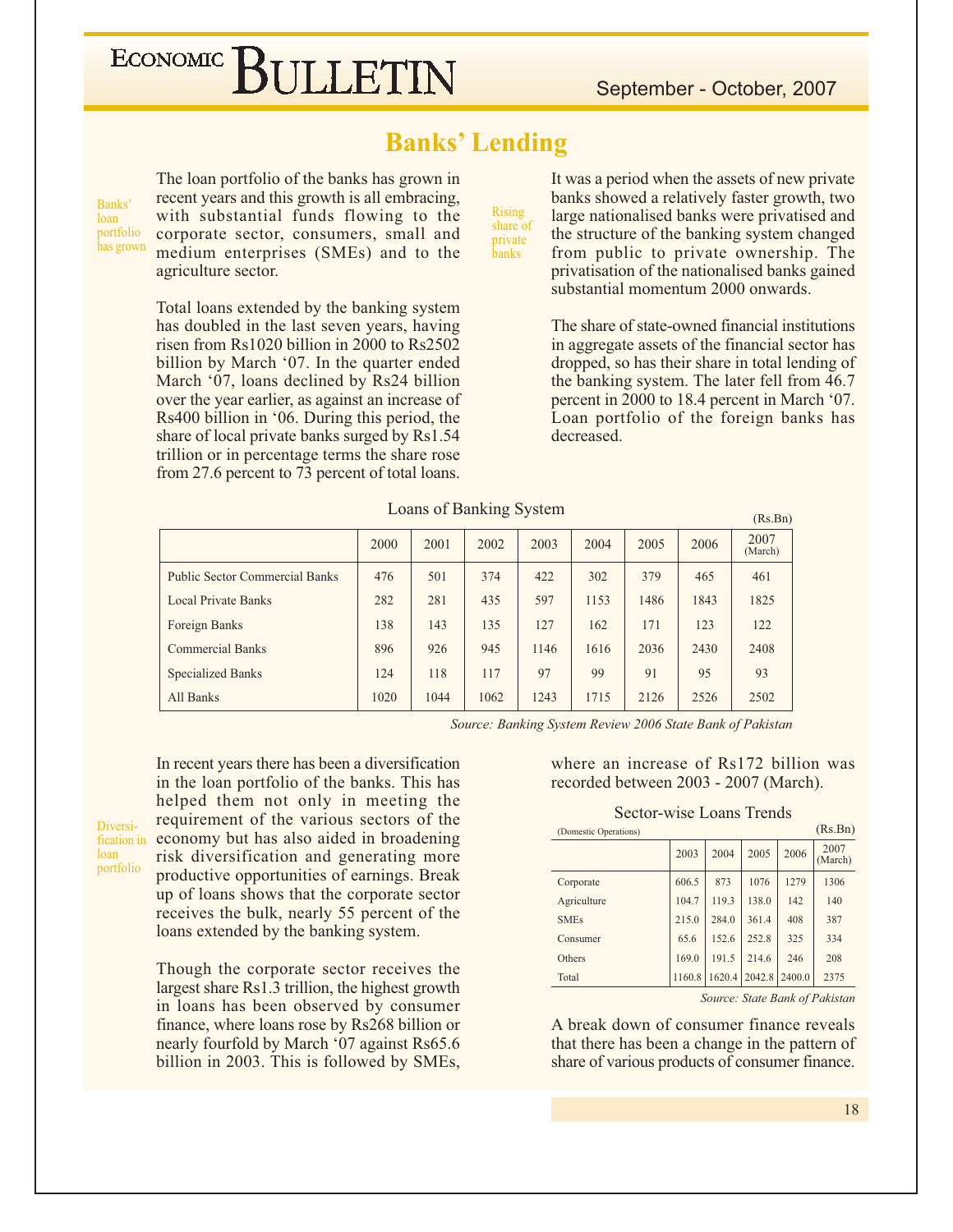|                          |      |               |      |           |      | (11/70)         |
|--------------------------|------|---------------|------|-----------|------|-----------------|
|                          |      | $2002$   2003 | 2004 | 2005 2006 |      | 2007<br>(March) |
| Credit Cards             | 27.0 | 13.6          | 9.3  | 11.0      | 12.1 | 12.4            |
| Auto Loans               | 36.9 | 33.9          | 32.5 | 32.5      | 32.0 | 31.4            |
| <b>Consumer Durables</b> |      | 2.4           | 1.1  | 1.0       | 0.4  | 1.2             |
| Mortgage Loans           | 8.5  | 6.3           | 11.0 | 13.4      | 15.1 | 15.6            |
| Personal Loans           | 27.7 | 43.8          | 46.2 | 43.0      | 40.4 | 39.4            |
|                          |      |               |      |           |      |                 |

Category-wise Consumer Finance  $(L_2, 0)$ 

Source: Banking System Review 2005 & 2006

Banks'

exposure

to SME<sub>s</sub>

Loans to

**SMEs** 

rises

rises

Personal loans continue to have the dominant share, on account of the popularity of the personal loan scheme of a large bank. The share however, has fallen from 46.2 percent in 2004 to 40.4 percent in 2006 and further to 39.4 percent in March '07. This was followed by Auto loans, which holds 31.4 percent share. The share of mortgage loans has picked up to 15.6 percent, while the share of credit cards rose in the last two years, though it has dropped substantially over CY2002. The growing share of this product has benefited the banks which enjoy higher returns, as well as diversification of their loan portfolio.

While the incidence of non-performing loans (NPLs) remained comfortable some years back, last year, "the quality of consumer portfolio witnessed some deterioration as NPLs of this sector increased to Rs7.0 billion from Rs3.1 billion in CY05. In terms of loans, this ratio increased to 2.2 percent from 1.2 percent in CY05", states the Banking System Review 2006, of the State Bank of Pakistan.

**NPLs** to loan ratio highest for agriculture

Personal

constitute

the largest

share of

consumer

finance

loans

On the other hand, the NPLs to loans ratio for the corporate sector declined to 6.5 percent in CY06 from 7.0 percent in 2005, while for the SME sector, the ratio was significantly down to 9 percent from 12 percent (in absolute) terms the NPLs of the SMEs have declined to Rs36 billion from Rs42 billion in 2005). This ratio is the highest for the agricultural sector, because of a relatively higher rate of default in agriculutre.

As banks began to diversify their loan portfolio, small and medium enterprises was one of the sectors to receive focus. SMEs are receiving increasing focus in Pakistan like in

other countries of East and South Asia because of their significance to the economy  $$ contributing 30 percent to GDP, employing 78 percent of the industrial labour force with a share of 25 percent in manufacturing exports and contributing 35 percent towards value addition in manufacturing.

While there is an SME Bank to meet the financing needs of the SME sector, it alone cannot meet the entire needs. As this sector is growing in Pakistan, the demand for finances is also rising. Because of this rising demand, commercial banks are also playing an active role. This rising need for finances by the SMEs and the enhanced consumer financing has helped banks to broadbase their loan growth in the last couple of years. Banks' exposure to this sector is the second largest after the corporate sector. By virtue of their wider outreach they can reach far flung areas.

Loans extended by commercial banks to the SMEs increased by Rs193 billion to Rs408 billion in 2006 from Rs215 billion in 2003. Nearly three fourths of the loans are under working capital, trade finance takes about 14 percent, while the rest is under fixed investment category. As the growth in loans to this sector has been at a slightly slower rate, compared to consumer finance, it has resulted in a slight reduction in the share of SMEs in total bank loans from 18.5 percent in 2003 to 17 percent in 2006.

Agriculture with a contribution of 21 percent to GDP, continues to remain an important sector for employment and income generation. It employs 43.4 percent of the total workforce, is a source of livelihood for 66 percent of the population and contributes directly or indirectly upto 60 percent of the export earnigns.

As agriculture is an important sector of the economy, any improvements in the sector will have a wider positive impact on economic growth and benefit a large segment of those who are associated with the sector.

Besides other factors which are essential for the development of this sector, agriculture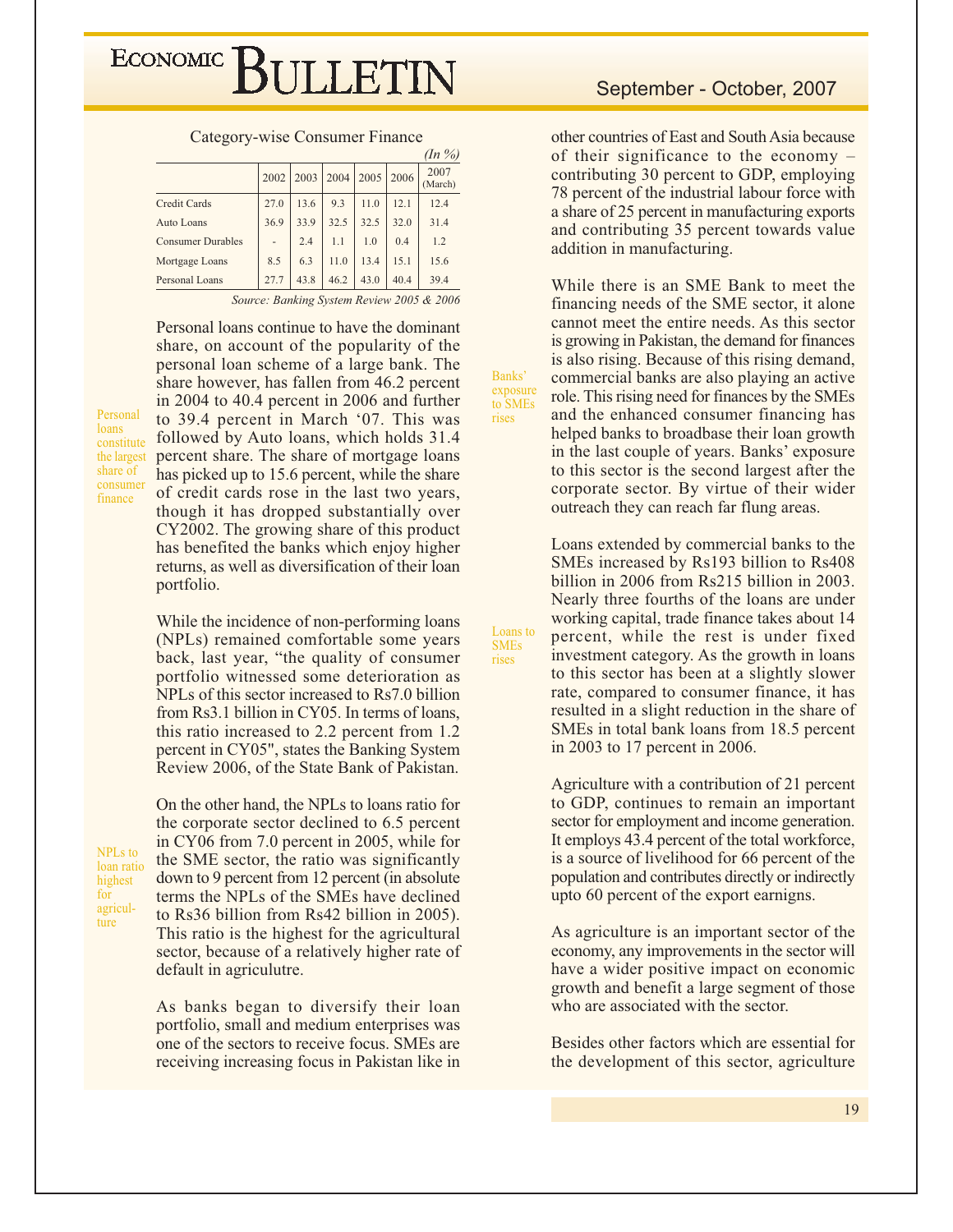## ECONOMIC BIJLETIN

Loans to agricul-

ture

credit is of paramount significance. Credit requirements of the agricultural sector are met by the specialised institutions and the commercial banks. Through ensuring conducive policy and regulatory environment, elimination of mandatory credit allocations and actively involving commercial banks in agri-finance, besides Zarai Taraqiati Bank and the Punjab Provincial Cooperative Bank, not only has the coverage of agricultural credit increased, but also the size of the total loans extended to the sector, though the share in total loans is still low.

Though the demand for credit has risen over the years, the agriculture loans extended to the farming community has been low. The share of agricultural credit in the overall credit portfolio of the banks is around 6 percent. In

absolute terms, total loans to agriculture have increased to Rs142 billion in CY2006 from  $Rs105$  billion in 2003.

In terms of outreach the Table below shows that the total number of borrowers has increased over the last four years. The major jump was in the number of borrowers availing consumer financing, followed by the number of borrowers under SMEs.

While loan diversification has benefited the banks as it has contributed to a rise in banking profitability, the banks have to keep an eye on their loan infection, especailly in the category of consumer finance, for the sustainability of the performance achieved in the recent past.

 $(In 000)$ 

|                            | Dec 2002 | Dec 2003 | Dec 2004 | Dec 2005 | Mar 2006 | June 2006 |
|----------------------------|----------|----------|----------|----------|----------|-----------|
| Corporate Sector           | 14.2     | 17.7     | 19.3     | 20.0     | 19.5     | 19.6      |
| <b>SME</b> Sector          | 67.5     | 91.7     | 106.2    | 161.3    | 161.0    | 158.0     |
| Agriculture                | 1340.0   | 1411.5   | 1503.8   | 1534.5   | 1526.0   | 1535.1    |
| Consumer Finance           | 252.2    | 721.2    | 1619.2   | 2407.8   | 2457.0   | 2476.3    |
| <b>Commodity Operation</b> | 1.5      | 2.1      | 3.2      | 6.7      | 6.0      | 5.8       |
| <b>Staff Loans</b>         | 72.6     | 69.8     | 72.6     | 73.0     | 73.2     | 70.8      |
| Others                     | 56.7     | 63.7     | 73.7     | 44.1     | 42.4     | 42.6      |
| Total                      | 1804.6   | 2377.7   | 3398.2   | 4247.3   | 4285.7   | 4308.3    |

Sector-wise Number of Borrowers

Source: Ouarterly Performance Review of the Banking System June 06 State Bank of Pakistan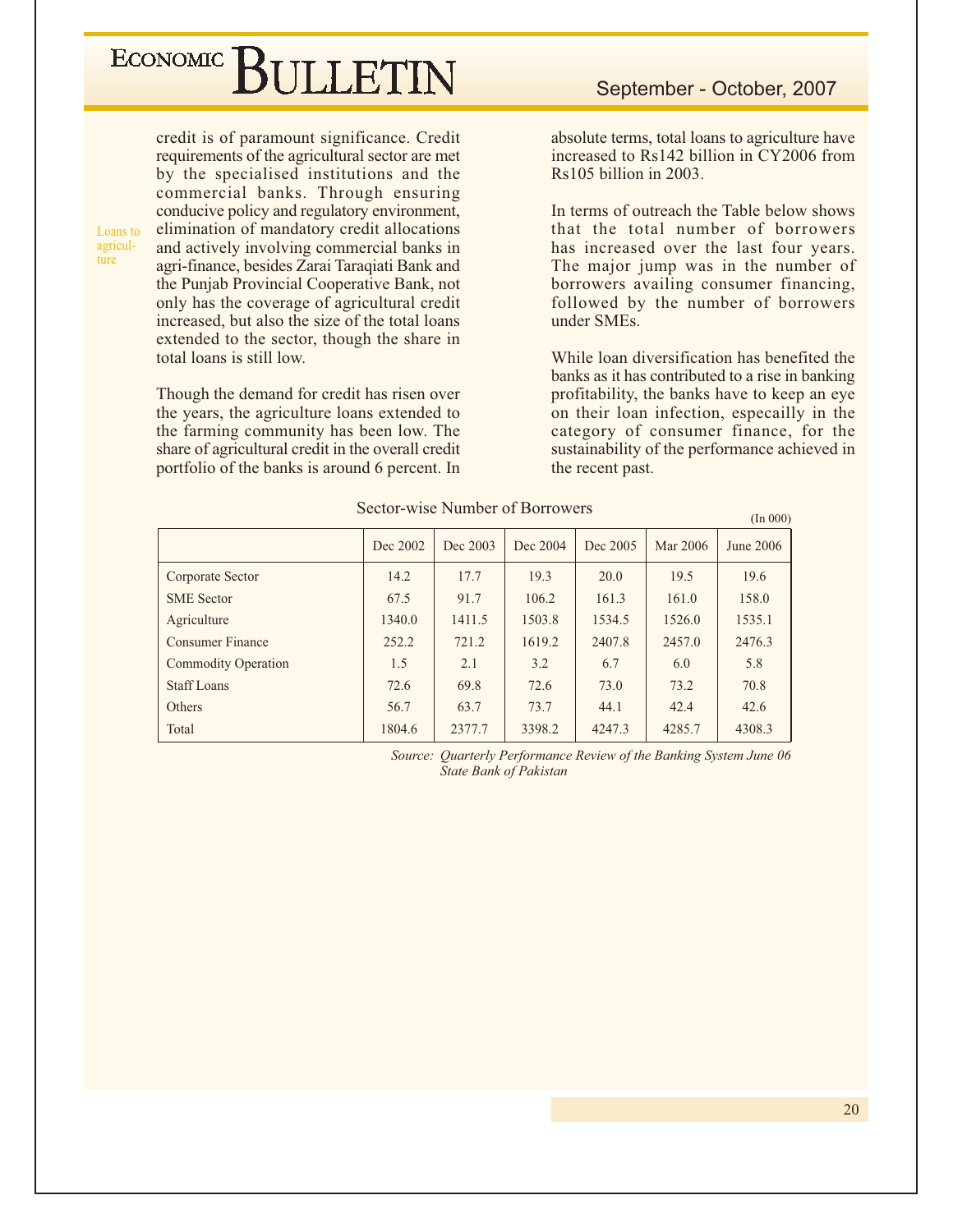#### **Market Analysis**

Market

Political

develop-

 $\mathop{\rm \bf ments}\nolimits$ 

rally

Market Review

**KSE** 

Index

rises

The bull run that began near the end of August continued into September due to a technical rebound as there was institutional support in selective large cap scrips at the lower levels. The KSE-100 Index jumped by 1,126 points or 9.2 percent to close at 13,353 while the KSE-30 Index surged by 1,285 points or 8.6 percent to 16,183.



The average daily turnover was 202 million shares during September 2007 as against 196.6 million shares traded during August 2007. Also, investor sentiment became slightly positive at this time due to various news reports about a rapprochement between President Musharraf and Ms. Bhutto. On September 10, former Prime Minister Nawaz Sharif attempted to return to Pakistan but within a few hours of landing in Islamabad, he was deported to Saudi Arabia. There was an instant positive reaction in the market on this development as this depicted that President Musharraf remained powerful. Also, the announcement by the Election Commission regarding the presidential election being held on October 6 helped boost investor sentiments.

Net inflow of foreign funds

Develop-

ments

market

help

In addition to political developments, there was a net inflow of foreign funds as reflected in the SCRA figures during the month of September of \$156.6 mn. There was buying interest in oil stocks because of the rising international crude oil prices crossing \$80 a barrel. Cement stocks were in the limelight due to strong export sales during August and the export potential of the Indian market.

The KSE-100 Index gained 967 points or 7.25 percent during October 2007 to close at 14319 while the KSE-30 Index added 1104 points or 6.8 percent to 17288. The average daily turnover during October was 341 mn shares compared to 202 mn shares during September 2007. The market continued its rally which began near the end of August and continued in the Ramadan period (September 14 to continues October 11). During Ramadan, the KSE-100 Index surged by around 1600 points or 12 percent. Liquidity and political developments were the major factors in sustaining the current bull run. The net inflow of foreign funds according to SCRA figures during October 2007 (up to October 29) was \$302.0 mn and the year to date inflow stood at \$296.3 mn.

> Again, political developments continued to impact investor sentiments during the month. The market's reaction to the September 28 verdict of the Supreme Court to throw out the petitions filed against the President's dual offices as not maintainable was strongly positive as this paved the way for President Musharraf's re-election that took place on October 6. On October 5, the Supreme Court decided not to postpone the Presidential election as 3 petitions were filed against the candidature of President Musharraf by the opposing candidates.

> With most of the opposition parties absent during the Presidential election due to either resignations (in the case of the APDM) or abstentions (in the case of PPP), President Musharraf was re-elected (unofficial pending Supreme Court decision) with a huge margin leading to another euphoric reaction by investors ahead of the Eid holidays that began on October 12. In addition to this, the development of an understanding between Musharraf and Ms. Bhutto and the promulgation of the National Reconciliation Ordinance was well received by the market.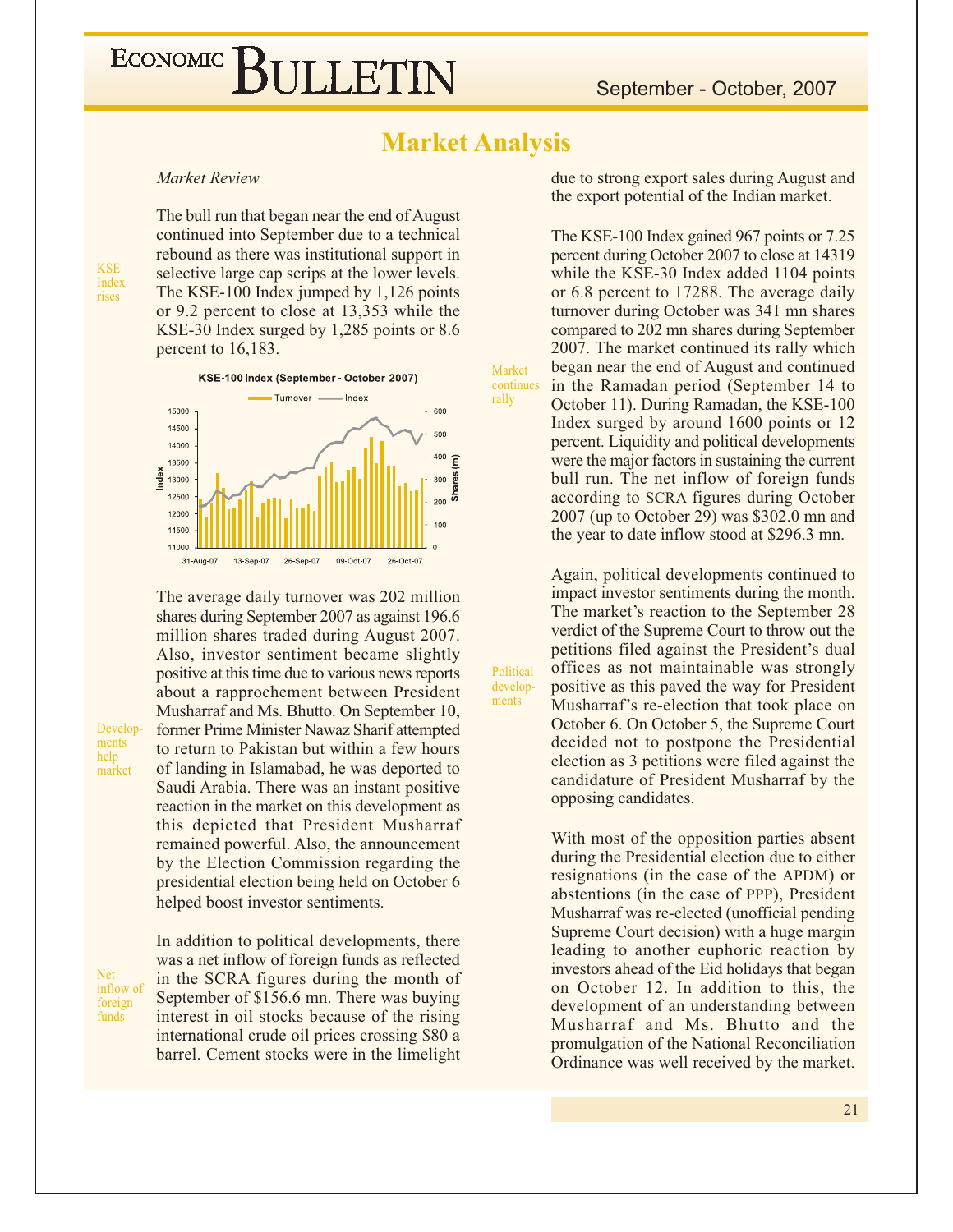Setting aside political events, the market also found support from institutional investors showing robust buying interest in oil, banking and cement stocks. With international crude oil prices crossing \$90 a barrel (West Texas) Intermediate) led to renewed buying activity in oil stocks such as OGDC, PPL, refineries and OMCs due to expectations of solid earnings growth for the current fiscal year. Cement stocks were in the limelight as 1QFY08 sales depicted a 33 percent YoY growth on the back of surging export sales.

However, near the end of the month, the Index has shown some intraday volatility because of a combination of profit taking in major Index stocks and technical correction as the market appeared overbought.

The Pakistan market remains the lowest PE multiple in the region with a FY08F PEx of 10.27 up from 9.68x on September 27 while the regional average is 16.58x. Based on PEG, Pakistan is trading at par with its neighbor India but other markets such as Thailand. Taiwan and South Korea remain more attractive. Our estimate for sustainable market PEx is around 11x which suggest a potential upside of about 5 percent leading to a NEUTRAL stance at current levels.

#### September - October, 2007

#### **Regional Valuation Comparison**

|             | 2008F | 2008F              | 2008F     |
|-------------|-------|--------------------|-----------|
| Country     | PEx   | EPS Growth $(\% )$ | PE/Growth |
| China       | 29.42 | 27.88              | 1.06      |
| Hong Kong   | 20.23 | $-4.33$            | $-4.67$   |
| India       | 17.41 | 21.02              | 0.83      |
| Indonesia   | 15.21 | 15.78              | 0.96      |
| Malaysia    | 14.22 | 11.97              | 1.19      |
| Philippines | 15.81 | 15.02              | 1.05      |
| Pakistan    | 10.27 | 12.00              | 0.86      |
| Singapore   | 15.94 | 14.15              | 1.13      |
| South Korea | 12.43 | 15.58              | 0.80      |
| Taiwan      | 13.16 | 17.45              | 0.75      |
| Thailand    | 11.98 | 17.88              | 0.67      |

Source: Thomson One Analytics; Pakistan Data: TSL Estimates Date: October 29, 2007

With the verdict from the Supreme Court regarding President's Musharraf's eligibility as a presidential candidate expected in the beginning of November, it would be wise for investors to take a cautious approach by moving to the sidelines and waiting for the verdict before taking any course of action. Also, the market appears to be slightly volatile but is likely entering a consolidation phase.

Political developments will continue to affect sentiments and with the current assemblies finishing their terms on November 15, the next important event would be the appointment of the caretaker government and the fixing of the election date as it is not clear yet if the election campaign period would be for 60 or 90 days. With valuations at their peaks, we would recommend investors to sell on strength

and to accumulate on dips.



Looking

ahead

(Contributed by Taurus Securities Ltd, a subsidiary of National Bank of Pakistan)

Regional valuation

Interest

banking and

cement

stocks

in oil.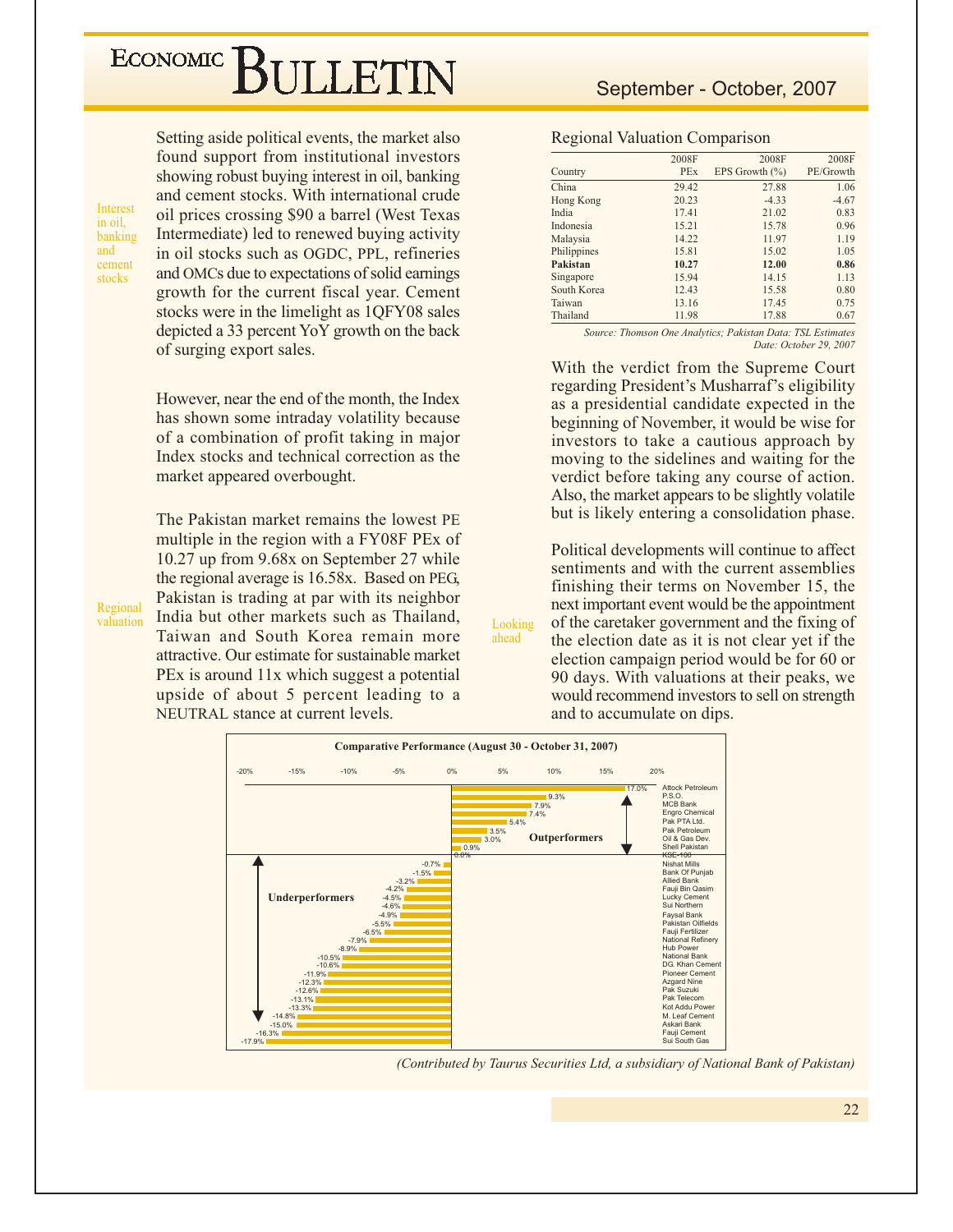September - October, 2007

### ECONOMIC BULLETIN

#### **Book/Report Reviews**

The State of Pakistan's Children 2006 Published by Society for the Protection of the Rights of the Child

The State of Pakistan's Children brings to the forefront the myriad problems that are being faced by the children of Pakistan, ranging from child labour to all kinds of violence. Majority of the injustices go unchecked, as Pakistan has not given the children what is due to them, their rights. They continue to suffer immensely in silence. Many of the victims of societal injustices have life long scars, which are troublesome for the victims and problematic for the society.

Children who are the future of this country, if provided with proper education, healthcare and social protection can grow into responsible adults. This necessitates government raising expenditures on social sectors and having laws for the protection of the child and monitoring the implementation of these laws.

Putting all school going children into schools, would help ward off to some extent street abuses and child labour. Once educated, these young people would have the advantage of finding suitable jobs, incomes would flow in, resulting in less inequalities in income distribution.

Pakistan lags behind in its human welfare indicators as compared with the other regional countries. Reaching the Millennium Development Goals is a challenge. The first chapter of the book deals with the health issues while the third chapter talks about the greatest challenge facing Pakistan, is of creating an environment where every child goes to school.

An estimated 25 million children are not going to school and approximately 10 million are in child labour. In addition, Pakistan also suffers from the malady of serious gender imbalance. A large number of girls do not go to school for a variety of cultural and other reasons, which is a cause for concern. Promoting gender equality has been weak.

With regard to health, while much needs to be done, recent years have however, seensome improvement in healthcare facilities, Dispensaries, Basic Health Units, Mother & Child Health Centre, Rural Health Centres have been set up and lady health workers recruited in rural areas.

Violence against children in Pakistan is widespread, neglected and an accepted phenomenon. Child labour is one of the worst forms of child abuse, which impacts negatively on children, leaving a lifelong mark on their personality. There are a number of countries who have successfully taken children out of work and put them in schools. Pakistan too needs to make sustained investment both in terms of commitment and resources to betterthe conditions of a large number of children. Children subjected to violence, exploitation, corporal punishment abuse are at risk of death, poor physical and mental health, educational problems and poor parenting skills later in life.

#### Principles of Auditing 2007 Prof. Dr. Khawaja Amjad Saeed

In today's world, auditing as a routine check has been replaced with risk analysis and with an approach to ensure that we have productive auditing which must result in profit improvement through profit planning, elimination of wastage and productive utilization of resources of an enterprise. Globally and domestically several standards on Auditing have been developed by International Federation of Accountants, New York and the Institute of Chartered Accountants of Pakistan. This new edition has incorporated all available International Standards on Auditing. This book has updated the author's earlier books on the same subject.

The first few pages gives a brief description of each of the seventeen chapters discussed in the book. Beginning with a description of the objectives of audit, it goes on to discuss the audit procedures, internal control, procedures regarding verification and the need for verification details governing auditors' report, procedures in respect of audit, liabilities of an auditor, the various special points in different classes of audit, and a chapter is devoted to business investigation. The concluding chapter summarises in a tabulated form the important auditing case, law and the verdict of the court for each case.